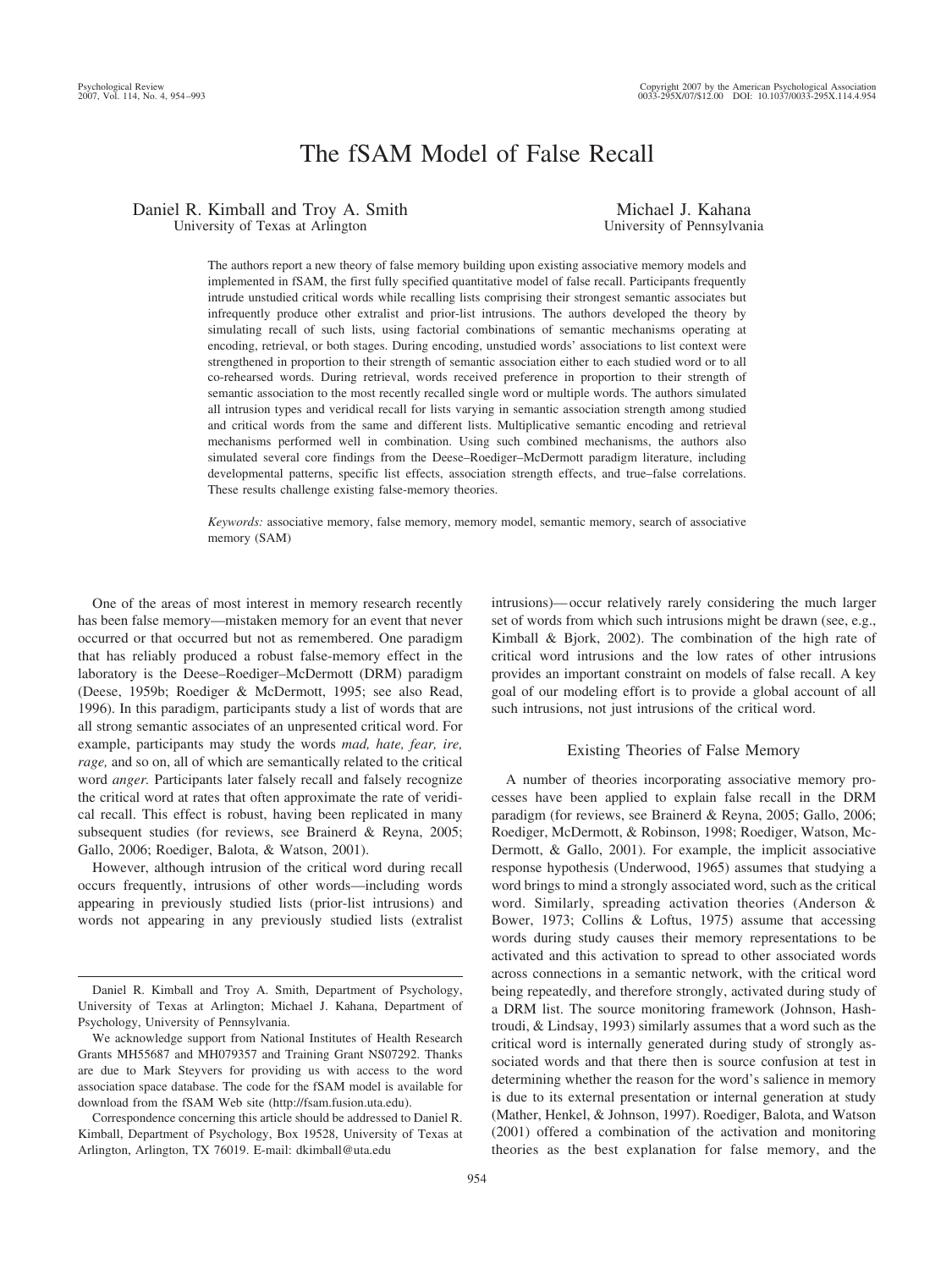activation–monitoring theory is now one of the leading accounts of false memory in the DRM effect.

The other leading account for this phenomenon is fuzzy trace theory (Brainerd & Reyna, 1998, 2005; Reyna & Brainerd, 1995). This theory assumes that a verbatim trace and a gist trace are formed at encoding. The verbatim trace consists of surface details of studied words, including such aspects as phonology, orthography, and contextual information. The gist trace results from the retrieval and processing during study of semantic information, including semantic associations to unstudied words. Accessing the gist trace at retrieval promotes intrusion of the critical word, whereas accessing the verbatim trace promotes retrieval of the studied words and rejection of intrusions (the latter being termed *recollection rejection*). The gist trace is assumed to be more robust and stable than the verbatim trace. Fuzzy trace theory forms the basis of the only other published quantitative model of false recall of which we are aware (Brainerd, Payne, Wright, & Reyna, 2003; see also Brainerd & Reyna, 2005). However, the quantitative model covers only the theory's decision processes at test and not its encoding processes, including those involved in the creation of gist and verbatim traces. $<sup>1</sup>$ </sup>

Both leading accounts of false memory in the DRM paradigm the activation–monitoring theory and fuzzy trace theory—posit processes operating at both encoding and retrieval. There is evidence showing that false memory in this paradigm arises as a result of processes operating at both encoding and retrieval (for reviews, see Brainerd & Reyna, 2005; Gallo, 2006; Roediger et al., 1998; Roediger, Watson, et al., 2001). An example of evidence implicating encoding processes is the finding by Smith, Gerkens, Pierce, and Choi (2002) that the critical word showed evidence of indirect priming on a poststudy stem completion task, under conditions intended to minimize deliberative, conceptually driven retrieval of list words (see also McDermott, 1997; McKone & Murphy, 2000). On the other hand, a role for retrieval processes in the occurrence of false memories is implicated by such evidence as the finding that providing items from a studied DRM list as part-list cues during a recall test reduced false recall of the critical word (Bäuml & Kuhbandner, 2003; Kimball & Bjork, 2002, Experiment 2; Reysen & Nairne, 2002).

### Overview of the fSAM Model

In this article, we present a new theory of false memory and report tests of its capacity to simulate patterns of veridical and false recall in several studies drawn from the DRM literature and a new experiment. The theory is implemented in a quantitative model, fSAM, which we developed within the framework of the search of associative memory (SAM) model of episodic recall (Gillund & Shiffrin, 1984; Kahana, 1996; Raaijmakers & Shiffrin, 1981; Shiffrin & Raaijmakers, 1992; Sirotin, Kimball, & Kahana, 2005). SAM is an associative model of memory positing that, during study, list items become episodically associated with each other and with the study context in proportion to the amount of time the items spend in a limited-capacity rehearsal buffer. SAM further assumes that retrieval from long-term memory (LTM) is cue dependent, with the list context and previously recalled items serving as retrieval cues for other items and the probability of retrieving an item being determined by strength-dependent competition among all items associated to a given set of cues. SAM has

been applied to a broad range of free-recall phenomena, including the effects of presentation rate and list length (Raaijmakers & Shiffrin, 1980), part-set cuing (Raaijmakers & Shiffrin, 1981), word frequency (Gillund & Shiffrin, 1984), interference and forgetting (Mensink & Raaijmakers, 1988), list strength (Shiffrin, Ratcliff, & Clark, 1990), generation (Clark, 1995), and temporal contiguity (Kahana, 1996).

In addition to such episodically formed interitem and contextual associations, fSAM explicitly represents preexperimental semantic associations between pairs of words in a large-scale lexicon that includes both studied and unstudied words (see Sirotin et al., 2005). In the simulations described in this article, these pairwise association strengths were derived in two different ways. For the first three simulations, we used values derived from word association space (WAS; Steyvers, Shiffrin, & Nelson, 2005), which are in turn based on word association norms (Nelson, McEvoy, & Schreiber, 2004). For the last two simulations, we found it expedient to generate abstract association strength values so that we could illustrate more clearly the theoretical operation of the model. In the General Discussion, we discuss issues regarding WAS and other semantic association metrics (e.g., latent semantic analysis, Landauer & Dumais, 1997; Wordnet, Miller, 1996).

We developed several versions of fSAM that differ in the ways that these semantic associations exert an influence on episodic recall. One critical way that the model versions differ is in whether they incorporate a semantic mechanism at encoding, at retrieval, or at both stages. In addition, the particular semantic mechanism used at encoding can be one of three different versions, and there are also three different versions of the semantic retrieval mechanism. In the different versions of the semantic encoding mechanism, each word in the lexicon becomes associated to the list context in proportion to the word's strength of semantic association either to the most recently presented word alone or to all of the studied words jointly occupying the rehearsal buffer at a given time; if the latter, the association strengths combine either additively or multiplicatively. In a similar way, at test, the probability of retrieving a word is in part a function of its strength of semantic association either to the last recalled word alone or to all of the most recently recalled words jointly; if the latter, the strengths combine either additively or multiplicatively. These mechanisms share certain features with spreading activation (Collins & Loftus, 1975; Quillian, 1968) and compound cuing (Dosher & Rosedale, 1989; Ratcliff & McKoon, 1988), which we address in the General Discussion. By factorially combining the encoding and retrieval mechanisms, we generated 16 model versions comprising a 4 (semantic encoding mechanism: none, single-item, additive, multiplicative)  $\times$  4 (semantic retrieval mechanism: none, single-item, additive, multiplicative) design. We compared the performance of these 16 model versions in Simulation 1, and in Simulations 2–5, we used the best performing model version from Simulation

<sup>&</sup>lt;sup>1</sup> Arndt and Hirshman (1998) have used the MINERVA2 model to simulate false recognition in the DRM paradigm. The search of associative memory model (SAM), on which our fSAM model is based, has been used to model recognition processes (Gillund & Shiffrin, 1984), and we discuss the possibility of using it to simulate false recognition in the General Discussion. Our current modeling focuses on simulating false recall using SAM's recall processes.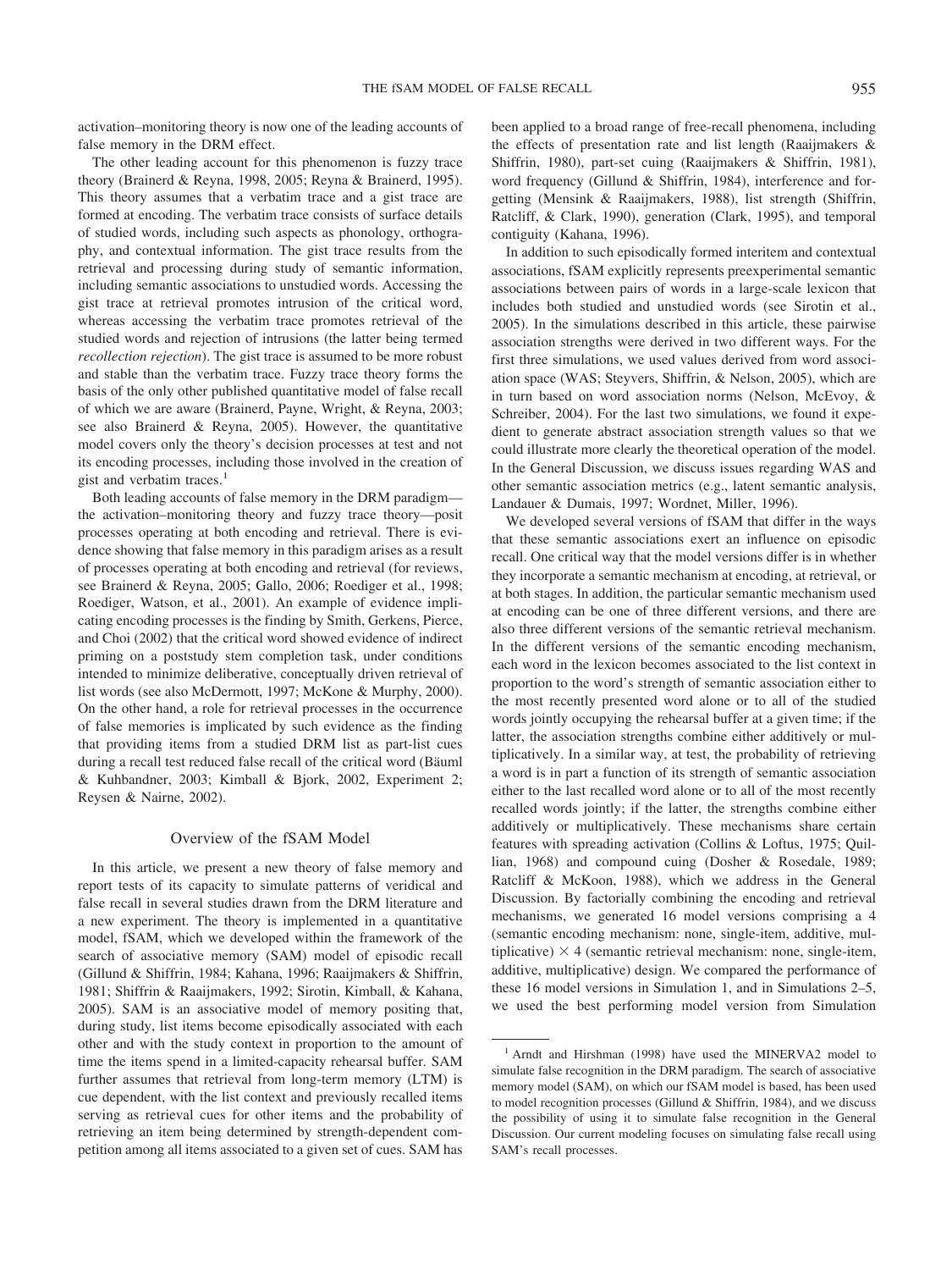1—the version that combines the multiplicative encoding and retrieval mechanisms.

### Overview of Simulated Experiments

To provide a strong test of fSAM's capabilities, we sought a strong set of constraints. We report the results of five simulations that cover several DRM experiments. In Simulation 1, we sought to fit the patterns of veridical recall, critical word intrusions, extralist intrusions, and prior-list intrusions in conditions drawn from Kimball and Bjork (2002, Experiment 2) and a new experiment designed especially for purposes of testing the model. The simulated conditions in this initial fit included conditions using typical DRM lists, tested immediately and at a delay, as well as a condition in which the words from particular DRM lists were distributed across studied lists and a condition in which studied words were not systematically related. We used a single parameter set for all conditions to test whether the intricate pattern of veridical and false recall across the conditions could be captured by the model's mechanisms, rather than by changes in parameter values.

Simulation 2 addressed the developmental pattern of veridical and false recall in children. Younger children produce low rates of both veridical recall and semantically induced intrusions, such as critical word intrusions, both of which subsequently increase with development; by contrast, prior-list intrusions decrease with development (Brainerd, Reyna, & Forrest, 2002; Dewhurst & Robinson, 2004).

In Simulation 3, we fit the pattern of veridical-recall and critical word intrusion rates across specific DRM lists. Despite substantial disagreement in the literature as to these rates for particular lists and sets of lists, we sought to simulate the patterns reported in two studies, Stadler, Roediger, and McDermott (1999) and Gallo and Roediger (2002). We tested our model's capacity to simulate the mean rates of veridical recall and critical word intrusions, collapsing across lists, as well as the pattern of individual list means and the correlation across lists between veridical recall and critical word intrusions in these studies.

In Simulations 4 and 5, we used abstract association strengths to simulate the effects on veridical and false recall of differences in backward association strength (the propensity of studied words to elicit the critical word in a free-association task), forward association strength (the propensity of the critical word to elicit studied words), connectivity (the propensity of one studied word to elicit another studied word), and number of critical word associates appearing in the studied list. Except for backward association strength, reports of the effects of these variables have been mixed and, in some cases, confounded with other variables, as we describe more fully in the preamble for Simulation 4. Our purpose in these simulations was to generate theoretical predictions for these effects unconfounded by other factors, to understand better how the model operates.

We next describe in more detail the basic SAM model, the new mechanisms incorporated in the fSAM model, and the simulations. In the General Discussion, we examine the ramifications of our new mechanisms for theories of memory, including spreading activation theory, the source monitoring framework, fuzzy trace theory, compound cue theory, and SAM.

## The SAM Model

In this section, we describe the simplified simulation recall model first reported by Raaijmakers and Shiffrin (1980, 1981), which forms the foundation of SAM, and we also describe a number of subsequent modifications to that model. To the extent applicable, we distinguish these instantiations from the general SAM theory, which contemplates certain features that were not implemented in the original simplified model.

## *Memory Stores*

The SAM model assumes the existence of two memory stores: short-term memory (STM) and LTM. Within STM, rehearsal processes are idealized in the form of a limited-capacity buffer in which studied words become associated through a rehearsal process, as described below. LTM contains values for the strengths of two types of associations: the associations formed at study between each list word and the list context, and the pairwise episodic associations formed among list words during study.

In the basic SAM model, the strengths of item-to-context and interitem associations formed during study are stored in an episodic matrix (e.g., Gillund & Shiffrin, 1984; Mensink & Raaijmakers, 1988; Raaijmakers & Shiffrin, 1981; Shiffrin & Raaijmakers, 1992). List context is conceptualized as the temporal and situational setting for a particular list. For the sake of simplicity, the basic SAM model assumes that all associations in LTM are episodically created in the course of rehearsal during study, so the strengths in the episodic matrix are set to zero prior to study (although these associative strengths are later reset to a residual value for pairs of words that are not rehearsed together during study). *S*(*i*, *context*) denotes the strength of association between word *i* and the list context, and  $S_e(i, j)$  denotes the strength of association that is generated episodically between words *i* and *j*.

### *Storage Process*

During study of a list, SAM assumes that, as each list item is presented, it enters the STM buffer and is rehearsed along with other items occupying the buffer at any given time, thereby increasing the strengths of the items' episodic associations in LTM. In particular, rehearsal increases the strength of association between each item in the buffer and the list context; for each unit of time, the strengths of the associations between the context and all items then occupying the buffer are incremented in LTM by an equal proportion of the value of parameter *a*.

Rehearsal also increases the strength of the association in LTM between any two items that simultaneously occupy the buffer; for each unit of time, the interitem episodic associative strengths for the pairs of items then occupying the buffer are incremented by an equal proportion of the value of parameter *b*. Kahana (1996) substituted two parameters in lieu of *b,* one being used to increment interitem strengths in the forward direction—that is, from earlier presented items to later presented items  $(b_1)$ —and the other being used to increment strengths in the backward direction, from later presented items to earlier presented items  $(b_2)$ . This enabled Kahana to simulate the bias in output order that favors sequential output during recall of items studied close to each other in time, particularly recall transitions from earlier to later studied items.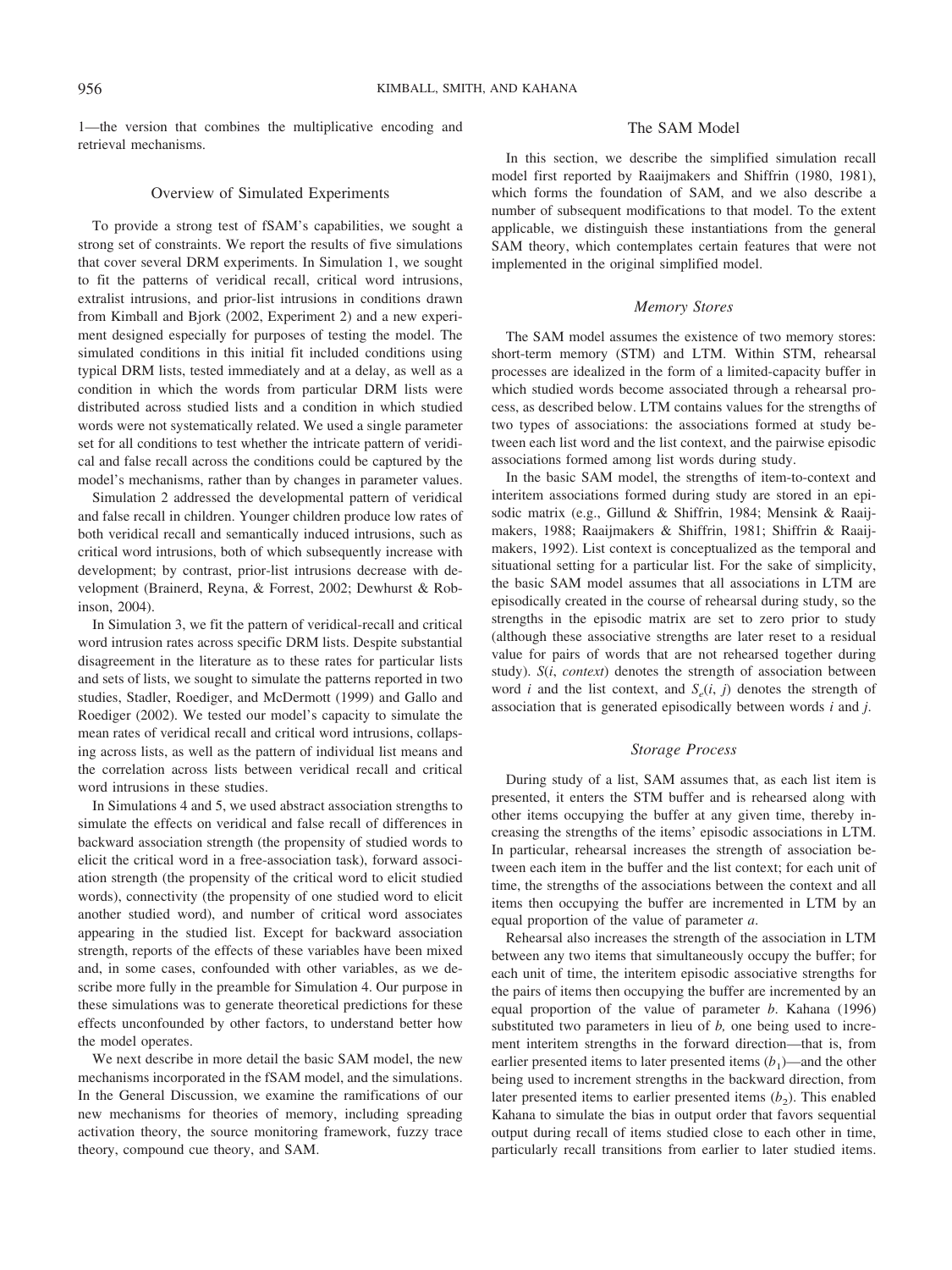Our model incorporates this feature, although only  $b_1$  is a free parameter in our model;  $b_2$  is fixed at .5\* $b_1$ , as in Sirotin et al. (2005).

SAM also represents the association of an item to itself—that is, autoassociation—and includes parameters that increment an item's autoassociative strength when the item occupies the buffer in STM during study (parameter *c*) and when it is output during recall (parameter *g*). In our simulations, all autoassociative strengths and parameters *c* and *g* are set to zero, as they were in Sirotin et al. (2005).

The amount of time that each item spends in the STM buffer during study is determined by the presentation rate, the size of the buffer (the maximum number of items that can simultaneously occupy the buffer), and the rule for displacement of items from the buffer. In Raaijmakers and Shiffrin (1981) and other early implementations, the size of the STM rehearsal buffer, *r,* was set at a single fixed value for all subjects, with  $r = 4$  typically providing the best fit to free-recall data. Kahana (1996) found it useful to allow the size of the buffer to vary for each subject, with *r* being randomly selected from a distribution having mean  $\mu_r$  and standard deviation  $\sigma_r$ . Our model uses such a distribution of buffer sizes, with  $\mu_r = 4$  for our simulations of adult recall and lower values for children, as described in connection with Simulation 2.

Once the buffer is full, each new item displaces one of the items then occupying the buffer. The general SAM theory is silent concerning the particular rule governing displacement. The simulation model of Raaijmakers and Shiffrin (1981) assumes that each item in STM has an equal probability of being displaced by the new item. Kahana (1996) found that an alternative displacement rule proposed by Phillips, Shiffrin, and Atkinson (1967) provided a better fit to data on free recall. The Phillips et al. rule assumes a bias in favor of displacing items that have been in the buffer longer than others. Under this rule, the probability that the *i*th buffer item is to be displaced is given by

$$
P(i\,\,displaced) = \frac{q(1-q)^{i-1}}{1-(1-q)^r},\tag{1}
$$

where  $q$  is a fixed parameter of the model that determines the degree of bias favoring displacement of older items. Later presented items occupy higher ordinal positions in the buffer than earlier-presented items, thus insuring a bias under the displacement rule favoring displacement of earlier presented items. When a new item displaces an old item, each old item that remains in the buffer and occupies a higher ordinal position than the displaced item shifts to occupy the next lower ordinal position, and the new item enters the buffer in the highest ordinal position. Our model incorporates the Phillips et al. displacement rule, as implemented by Sirotin et al. (2005).

For a pair of list items that are never rehearsed together in the STM buffer during study, the basic SAM model assigns the pair a residual interitem strength of episodic association in LTM equal to the value of parameter *d.* Our model incorporates the general concept of residual episodic strength but implements the concept by initializing the episodic associative strengths in the episodic matrix to random values drawn from a normal distribution with mean  $\mu$  and standard deviation  $\sigma$ , which are fixed parameters of the model, instead of initializing the strengths to zero (see Sirotin et al., 2005). The same distribution is used to initialize the contextual association strengths contained in the context vector.

#### *Retrieval Process*

SAM posits a two-stage retrieval process for immediate free recall, the first stage involving the output of items in the STM buffer at the beginning of recall and the second stage involving retrieval of items from LTM. According to SAM, items in the STM buffer are always available for recall, and the items in the buffer at the end of list presentation are always output first during immediate free recall. This assumption allows SAM to account for the pronounced recency effect observed in classic immediate recall experiments in which participants are presented with a large number of lists (e.g., Murdock, 1962), and tend to develop a last-infirst-out strategy on their own after a few study–test trials (see also Murdock & Okada, 1970, who discarded the first several trials). A pronounced recency effect is also observed when participants are explicitly instructed to begin recall with the last few items (e.g., Roediger & McDermott, 1995). However, SAM is likely to overestimate the recency effect in immediate free-recall data to the extent that human participants do not begin recall output with recency items, as occurred for a substantial proportion of the trials that we simulated from Kimball and Bjork (2002, Experiment 2). We address this point in our discussion of that experiment in Simulation 1 and in the General Discussion.

In delayed free recall, STM is assumed to have been emptied during the retention interval, and recall therefore begins with retrieval from LTM. The simulation model of Raaijmakers and Shiffrin (1981) assumes that, following the end of the study period, the buffer empties at the same rate as items were displaced during study. This method of gradually emptying the contents of STM enables SAM models to account for data showing that delaying free recall eliminates positive recency but that such a delay does not produce negative recency (Postman & Phillips, 1965).

## *Search of LTM*

Retrieval of items from LTM results from strength-dependent competition among all items associated to a given set of retrieval cues. Each cycle of the search process includes at least two phases: First, an item is *sampled,* and then it may or may not be *recovered,* that is, identified as a particular word.

SAM begins the search of LTM using context as the sole retrieval cue. The probability of sampling an item *i* when using context alone as a retrieval cue is

$$
P_s(i|context) = \frac{S(i, context)}{\sum_{k \in N} S(k, context)},
$$
\n(2)

where *N* is the set of items stored in LTM. This equation ensures that items with greater strengths of association to the list context are more likely to be sampled. Once sampled, the probability that item *i* is recovered is

$$
P_r(i|context) = 1 - e^{-S(i, context)}.
$$
 (3)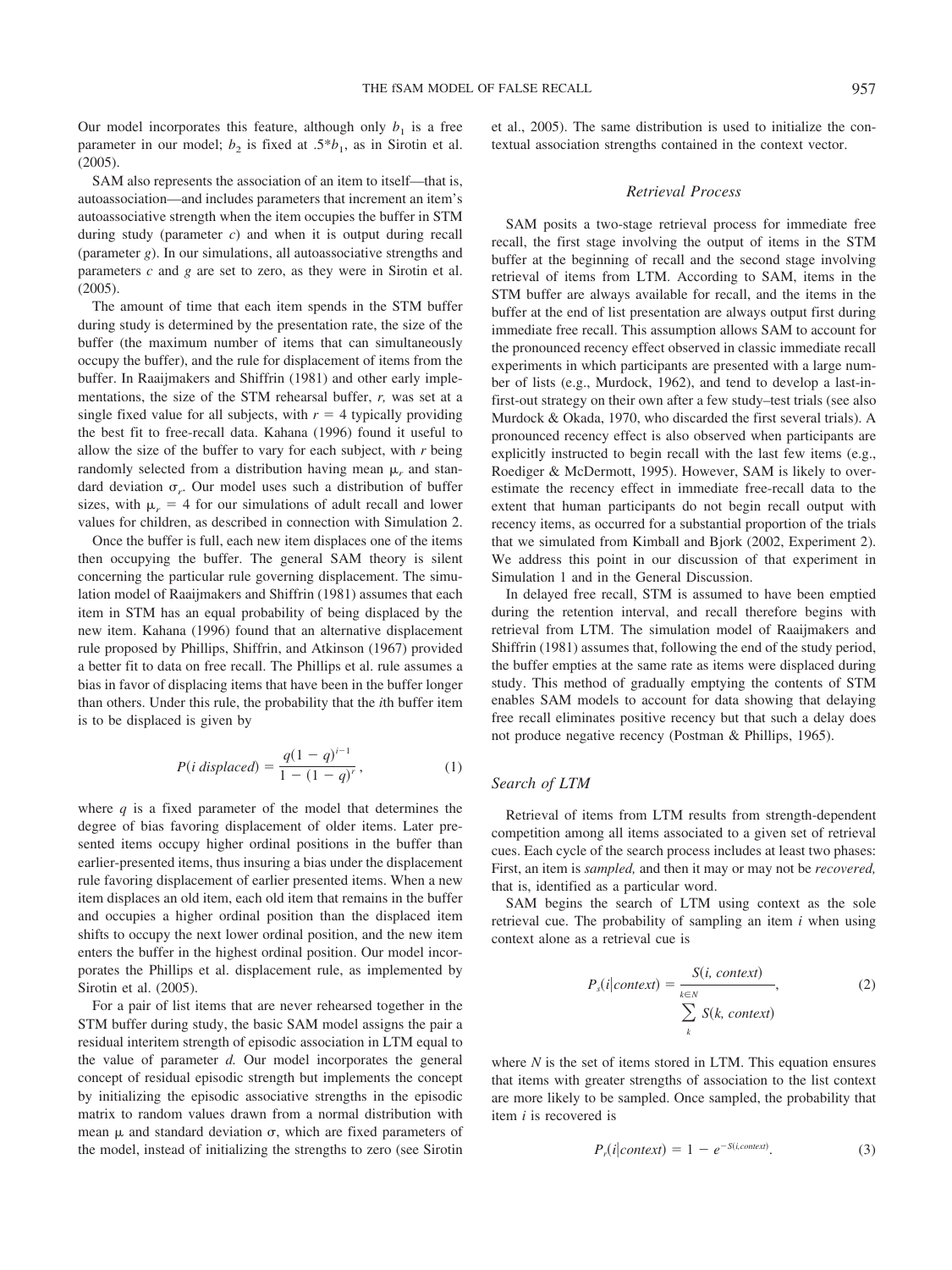Thus, recovery also depends on the strength of association between the item and the list context.

Once an item is recalled, it is then used in combination with context to cue recall of another item. In the basic SAM model, the probability of sampling item *i,* given that both context and the just-recalled item *j* serve as retrieval cues, is

$$
P_s(i|context, j) = \frac{S(i, context)S_e(i, j)}{\sum_{k \in N} S(k, context)S_e(k, j)},
$$
\n(4)

and the probability of recovering the item is

$$
P_r(i|context, j) = 1 - e^{-[S(i, context) + S_e(i, j)]}
$$
(5)

However, regardless of an item's strength of association either to the context, to other retrieved items, or to both, the item cannot be recalled if the same retrieval cues failed to recover the item previously or if the item has previously been recalled. Instead, such retrieval attempts are counted as retrieval failures for purposes of the stopping rules discussed later (Raaijmakers & Shiffrin, 1981).

### *Increment in Strengths Following Retrieval*

When retrieval cues are successful in recovering an item, the strengths of the item's associations to the retrieval cues are incremented in LTM. The strength of association between the recovered item and the list context is incremented by the value of parameter *e,* and the episodic strength of association between the recovered item and any other item then being used as a retrieval cue is incremented by the value of parameter *f*. Thus, different parameters are used at test than at encoding to increment associative strengths in LTM. As with parameter *b,* Kahana (1996) bifurcated parameter  $f$  into  $f_1$  for forward associations (i.e., from earlier to later studied items) and  $f_2$  for backward associations, and our model adopts this bifurcation.

#### *Stopping Rules*

There are two rules determining when a subject stops searching, one governing when a subject abandons search with a particular set of retrieval cues and a second governing when the subject abandons search altogether. When there have been *Lmax* consecutive failures at recovery using a particular item together with context as retrieval cues, SAM assumes that the subject reverts to using the context alone as a retrieval cue. Search stops altogether when  $K_{max}$ recovery failures have accumulated over all sets of retrieval cues (Raaijmakers & Shiffrin, 1981).

#### *Contextual Drift*

Sirotin et al. (2005) used a contextual drift mechanism in which the item-to-context strengths decay probabilistically after a subject finishes recalling each list according to an exponential decay rule:

$$
S(i, context)_l = \rho S(i, context)_{l-1} + \varepsilon,
$$
 (6)

where *l* is a counter that represents the index of the current list; *S*(*i*, *context*)<sub> $l-1$ </sub> and *S*(*i*, *context*)<sub>*l*</sub> are the levels of item-to-context strength for lists  $l - 1$  and *l*, respectively;  $\rho$  represents the proportion of the item-to-context strength that is conserved between lists; and ε is a noise term taken from a normal distribution with mean  $\mu$  and standard deviation  $\sigma$  (cf. Mensink & Raaijmakers, 1989). Our model adopts this contextual drift mechanism.

### The fSAM Model

In addition to the features of the SAM framework discussed above, the fSAM model includes explicit representation of preexperimental semantic associations among words, which are used in the new semantic mechanisms that operate at encoding and retrieval.

### *Semantic Matrix*

Preexperimental semantic association strengths are stored in a separate semantic matrix (see Sirotin et al., 2005). The semantic matrix incorporates a large lexicon of words, including those presented on different lists during the experiment and those not presented during the experiment at all. The strength of the semantic association between words *i* and *j* is denoted as  $S<sub>s</sub>(i, j)$  and remains fixed during the course of the experiment, reflecting a simplifying assumption that semantic associations are not significantly affected by episodic experience on the scale of a single experiment. In our simulations, we used two different methods of specifying semantic association strengths, either basing the values on behavioral word association norms or selecting the values from abstract distributions having certain properties. We discuss these methods in more detail in the simulations section.

### *Semantic Encoding Mechanisms*

The new semantic encoding mechanisms provide for the incrementing during study of the item-to-context association strength of each word in the lexicon in proportion to either (a) the word's strength of semantic association to the most recently presented word (single-item encoding mechanism), (b) the sum of the strengths of the word's semantic associations to all the items being rehearsed in STM at a given time (additive encoding mechanism), or (c) the product of those strengths (multiplicative encoding mechanism). We refer to the additive and multiplicative encoding mechanisms collectively as multiple-item encoding mechanisms.

The incremented contextual association strength is determined by the following equations for these three versions of the semantic encoding mechanism:

(a) Single-item semantic encoding:

$$
S(i, context)_t = S(i, context)_{t-1} + a_s S_s(i, j), \quad (7)
$$

(b) Additive semantic encoding:

$$
S(i, context)_t = S(i, context)_{t-1} + a_s \sum_{j}^{j \in M} S_s(i, j), \quad (8)
$$

(c) Multiplicative semantic encoding:

$$
S(i, context)_t = S(i, context)_{t-1} + a_s \prod_j^{j \in M} S_s(i, j).
$$
 (9)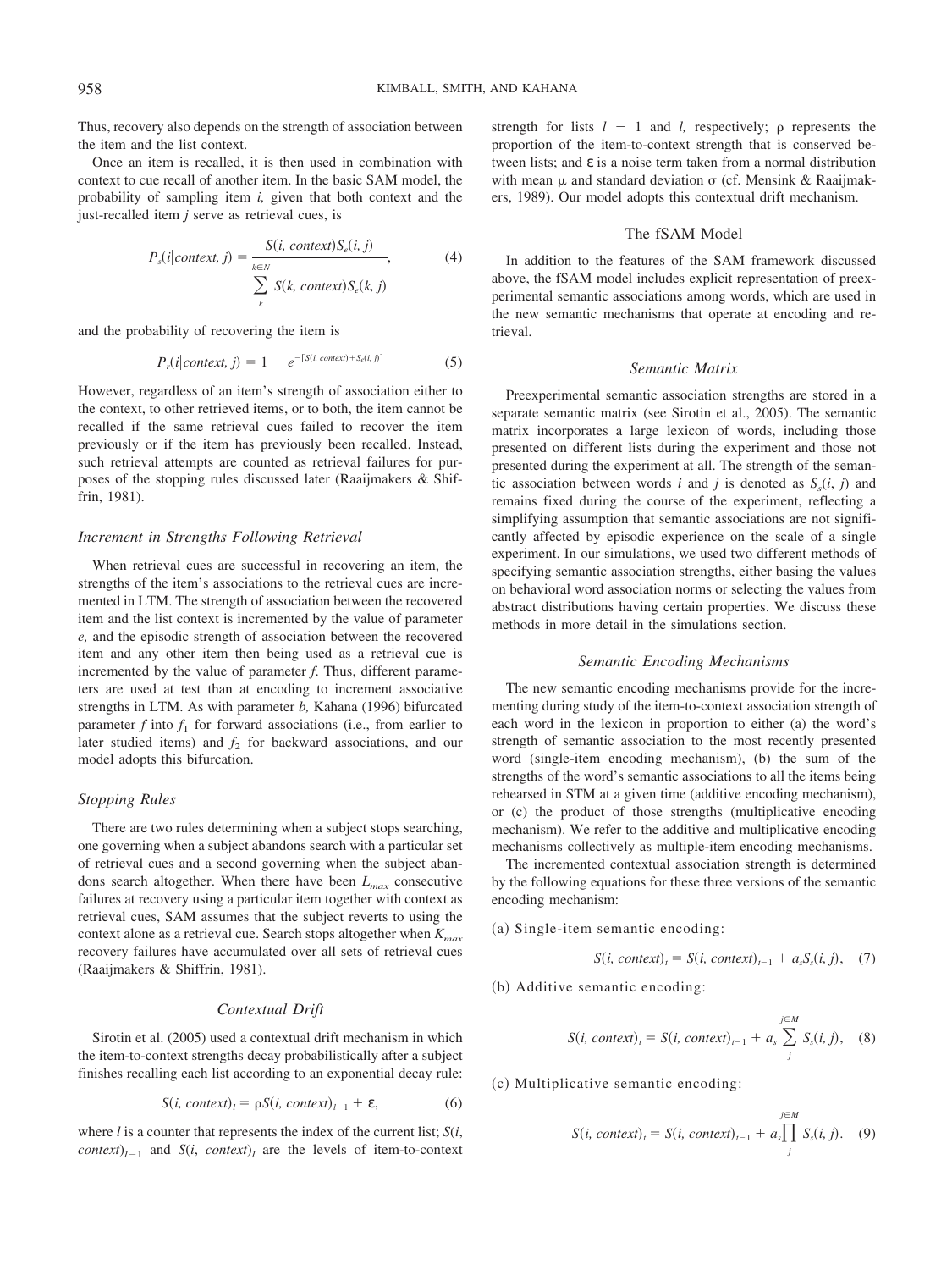In the above equations, *i* is an index for all items in the lexicon, *M* is the set of items in STM at a given time, *j* is an index for the items in  $M$  at a given time,  $S(i, context)$  is the strength of the association between item *i* and context,  $S_s(i, j)$  is the strength of the semantic association between items *i* and *j, t* is an index for time increments, and new parameter *as* serves to scale the semantically related increment in contextual association strength.

The incrementing of contextual association strengths reflects an assumption that unpresented words such as the critical word become associated to the study episode in a global way and not to individual words encountered in the study episode. The latter approach would be most straightforwardly implemented in our framework by incrementing the strengths of interitem episodic associations to the critical word, as might occur if the critical word were consciously intruded into study-phase rehearsal. There is some evidence that such conscious intrusion does take place during encoding (Goodwin, Meissner, & Ericsson, 2001). However, our model makes the simplifying assumption that any effect of encoding on false recall arises due to automatic, unconscious processing.

We considered other alternatives by which associative strengths might reflect semantic encoding of unpresented words. One possibility was creation of a new hybrid semantic– episodic association strength. We rejected this option because it would have involved an additional matrix of association strengths, as well as an additional retrieval weight parameter, and we thought this lacked parsimony. We also chose not to increment semantic association strengths because we made the simplifying assumption that such associations are not significantly affected by experience on the scale of a single experiment. Thus, we assume that any changes in association strengths involving unpresented words are transiently attributable to the particular set of words being studied in the context of a given episode. Although we chose to increment contextual association strength in proportion to semantic association strength for the foregoing reasons, we do not rule out alternative formulations. Such formulations may prove useful or necessary to simulate other effects reported in the literature.

#### *Semantic Retrieval Mechanisms*

For the semantic retrieval mechanisms, we modified the sampling and recovery rules in SAM to reflect the use of preexisting semantic associations when cuing with context plus recovered items. The probability of sampling and recovering item *i* when using context alone is the same as in SAM and is calculated using the item's contextual association strength.

The new semantic retrieval mechanisms operate after a word has been recovered using context-only cuing. In SAM, cuing after recovery of a word involves the product of two types of associative strength: a retrieval candidate's strength of association to list context and its episodic strength of association to the justrecovered word. Our new semantic retrieval mechanisms multiply that product further by either (a) the strength of the candidate's semantic association to the most recently recalled word (single-cue retrieval mechanism), (b) the sum of the strengths of the candidate's semantic associations to the recently recalled words then occupying the STM buffer (additive retrieval mechanism), or (c) the product of those strengths (multiplicative retrieval mechanism). We refer to the additive and multiplicative retrieval mechanisms collectively as multiple-item retrieval mechanisms.

In model versions that combine semantic encoding and semantic retrieval mechanisms, the contextual association strengths available at retrieval reflect the effects of semantic encoding at study. Thus, during either context-only or context-plus-items cuing at retrieval in those models, unstudied items (e.g., the critical word) will be more or less retrievable as a function of the degree to which they were encoded semantically at study.

The *W<sub>s</sub>* parameter is used to weight semantic retrieval cues relative to the weights of contextual and episodic retrieval cues  $(W_c$  and  $W_e$ , respectively). The single-cue retrieval mechanism uses the same sampling and recovery rules as were used by Sirotin et al. (2005). The probability of sampling item *i* following the recovery of item *j* is

$$
P_s(i|context, j) = \frac{S(i, context)^{W_c}S_e(i, j)^{W_c}S_s(i, j)^{W_s}}{\sum_{k} S(k, context)^{W_c}S_e(k, j)^{W_c}S_s(k, j)^{W_s}}
$$
\n(10)

and the probability of recovering a sampled word is

$$
P_r(i|context, j) = 1 - e^{-[W_c S(i, context) + W_c S_c(i, j) + W_s S_s(i, j)]}, \quad (11)
$$

where *S*(*i*, *context*) represents the strength of the association of item *i* to context;  $S_e(i, j)$  represents the strength of the episodic association between the most recently recalled item (item *j*) and item  $i$ ;  $S<sub>s</sub>(i, j)$  represents the strength of the semantic association between the most recently recalled item and item *i*;  $W_c$ ,  $W_e$ , and  $W_s$ are parameters for weighting of item-to-context associations, interitem episodic associations, and interitem semantic associations, respectively; and *N* is the set of all items in LTM.

For the multiple-item retrieval mechanisms, the most recently retrieved items (including any intrusions) are assumed to be stored in STM and are used as multiple-item retrieval cues, with the maximum number of such cues being equal to *r,* the size of the STM buffer. After *r* words have been recalled from LTM, the earliest recalled item then in the buffer is displaced by each successive recalled word. This first-in-first-out displacement rule is different from that operating at encoding, reflecting an absence of rehearsal processes.

The first step in the operation of the additive retrieval mechanism involves calculating, for each word in the lexicon, the sums of the semantic and episodic association strengths between that word and all of the recently retrieved items then occupying the STM buffer. These sums are then used to calculate the sampling and recovery probabilities when cuing LTM with item and context information. Thus, the probability of sampling item *i* following the recovery of items  $j_1$ ,  $j_2$ ,  $j_3$ , and so on becomes

 $P_s(i|context, j \in M)$ 

$$
= \frac{S(i, context)^{w_c} \left( \sum_{j}^{j \in M} S_e(i, j) \right)^{w_c} \left( \sum_{j}^{j \in M} S_s(i, j) \right)^{w_s}}{\sum_{k}^{N} \left[ S(k, context)^{w_c} \left( \sum_{j}^{j \in M} S_e(k, j) \right)^{w_c} \left( \sum_{j}^{j \in M} S_s(k, j) \right)^{w_s} \right]},
$$
(12)

and the probability of recovering a sampled word becomes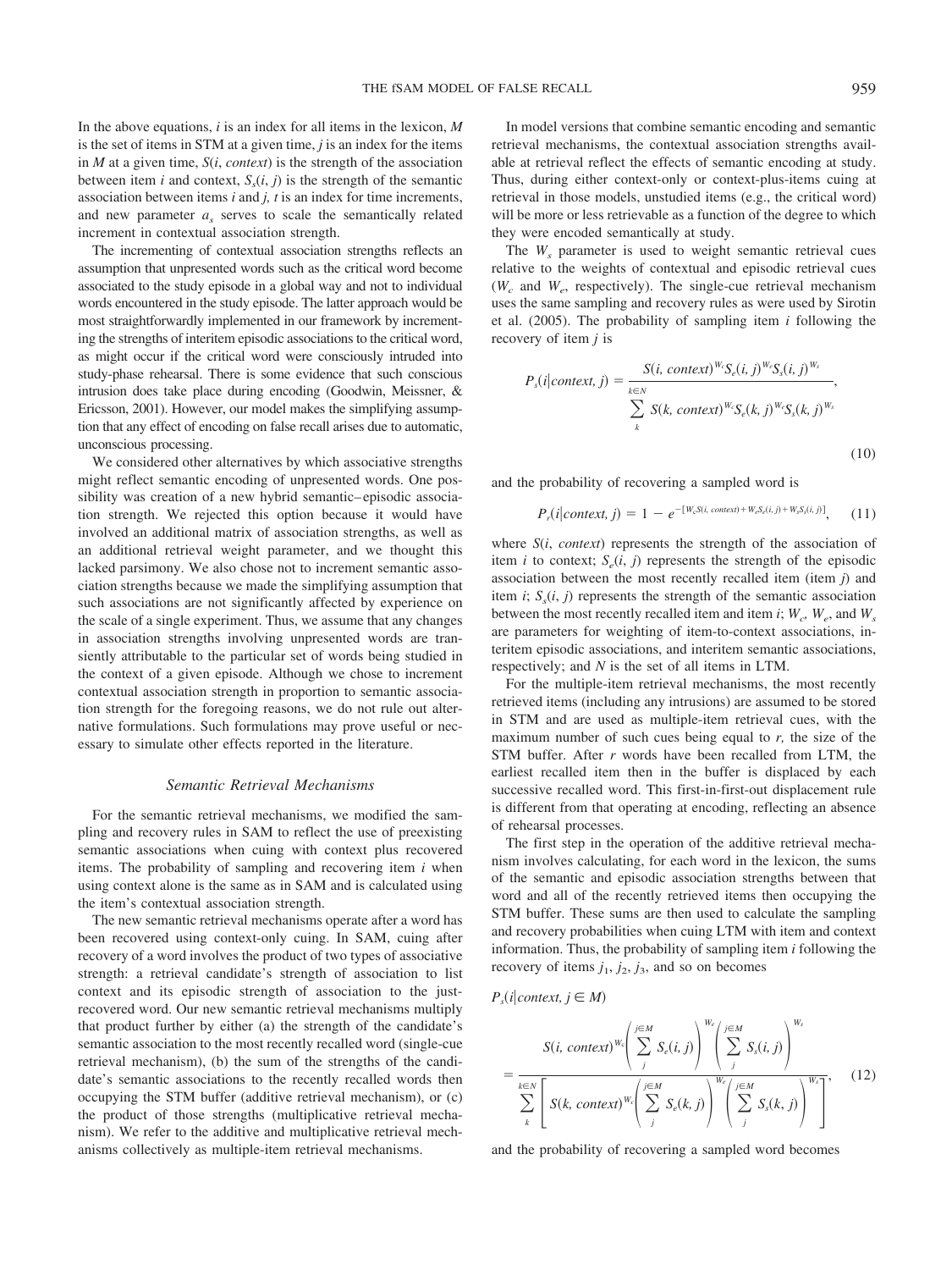$$
P_r(i|context, j \in M) = 1 - e^{-[W_c S(i, context) + W_c(\sum_j^{j \in M} S_c(i,j)) + W_s(\sum_j^{j \in M} S_s(i,j))]},
$$
\n(13)

where *M* is the set of recently recovered items  $(j_1, j_2, j_3, \text{ etc.})$  then occupying STM. The multiplicative retrieval rule is similar, except that it involves calculation of products of episodic and semantic association strengths rather than sums, so that the probability of sampling item *i* becomes

$$
P_s(i|context, j \in M)
$$
  
\n
$$
S(i, context)^{w_c} \left( \prod_{j}^{j \in M} S_c(i, j) \right)^{W_c} \left( \prod_{j}^{j \in M} S_s(i, j) \right)^{W_s}
$$
  
\n
$$
= \frac{1}{\sum_{k \in N} \left[ S(k, context)^{W_c} \left( \prod_{j}^{j \in M} S_c(k, j) \right)^{W_c} \left( \prod_{j}^{j \in M} S_s(k, j) \right)^{W_s} \right]},
$$
\n(14)

and the probability of recovering a sampled word becomes

$$
P_r(i|context, j \in M) = 1 - e^{-[W_s S(i, context) + W_e(\Pi_j^{j \in M} S_e(i,j)) + W_s(\Pi_j^{j \in M} S_s(i,j))]}.
$$
\n(15)

It is evident from these equations that the semantic retrieval cuing mechanisms do not operate in isolation, but rather, they work in combination with contextual and episodic cuing. Words will have a higher probability of retrieval if they have been studied— giving them stronger associations to context and stronger episodic associations to other studied words—and if they are semantically associated to studied words. Each type of association acts to modulate the influence of the other types of associations. Thus, there are trade-offs in the extent to which the different types of associations play a role in cuing retrieval of a particular word. For example, a word that has not been studied and that consequently has lower strengths of association to the study context or to studied words episodically may nevertheless be retrieved if its semantic associations to recently recalled words are strong enough (e.g., the critical word). On the other hand, a studied word that has strong episodic associations to other items and to the study context may not be successfully retrieved because its semantic associations to recently recalled words are comparatively weak.

| Table 1                             |  |  |
|-------------------------------------|--|--|
| Free Parameters and Their Functions |  |  |

## *Expectations for Simulations of Critical Word Intrusions and Other Intrusions*

A key difference among the three versions of each mechanism is in the degree to which they selectively target unstudied words—such as the critical word—that are strongly related to a high proportion of the words that either are rehearsed together or have been output during recall. Of course, the versions that use only a single pairwise semantic association, to either the last-studied or last-recalled word, accord no such selective targeting of words that have strong associations to multiple words. By contrast, both the additive and the multiplicative versions of each mechanism selectively target such multiply associated words. All other things being equal, the multiplicative mechanisms can be expected to target such words more selectively than the additive mechanisms because multiplying the semantic strengths creates a larger proportional difference between multiply associated words and other words than does adding the semantic strengths. Accordingly, we expected that the simulation of critical word intrusions would be easier for the mechanisms using multiple semantic associations than for those using single semantic associations and easier for the multiplicative mechanisms than for the additive mechanisms.

By contrast, we surmised that words produced as extralist and prior-list intrusions, to the extent such intrusions are semantically induced, would tend to be strongly related to one or two studied words but generally not to more than that. Accordingly, we expected that models incorporating the single-association mechanisms would favor production of these noncritical intrusions. Therefore, all other things being equal, we predicted that the mechanisms would trade off in their ability to produce critical word intrusions versus other intrusions. Given the high rate of critical word intrusions and the low rates of other intrusions in DRM lists, we expected that the multiple-item mechanisms would work best in simulating recall of those lists, with an advantage for the multiplicative over the additive mechanisms.

#### *Model Parameters*

Table 1 lists the 10 free parameters used in the fSAM model and provides a brief explanation of their function. Eight of the parameters listed in Table 1 were inherited from previous instantiations

| Process         | Parameter                  | Description                                                                                                   |
|-----------------|----------------------------|---------------------------------------------------------------------------------------------------------------|
| Encoding        | a                          | Increment in item-context strength with rehearsal during study                                                |
|                 | $a_{s}$                    | Scaling factor for incrementing item-context strength as a function of semantic associations to studied items |
|                 | b <sub>1</sub>             | Increment in forward interitem episodic strength with rehearsal during study                                  |
| Retrieval       | $W_c$                      | Retrieval weight for item-context strength                                                                    |
|                 | $W_{\scriptscriptstyle e}$ | Retrieval weight for interitem episodic strength                                                              |
|                 | $W_{s}$                    | Retrieval weight for interitem semantic strength                                                              |
|                 | $K_{max}$                  | Maximum number of cumulative recovery failures during recall                                                  |
| Output encoding | $\ell$                     | Increment in item-context strength after recovery during recall                                               |
|                 |                            | Increment in forward interitem episodic strength after recovery during recall                                 |
| Forgetting      |                            | Proportion of item-context strength that is preserved between lists                                           |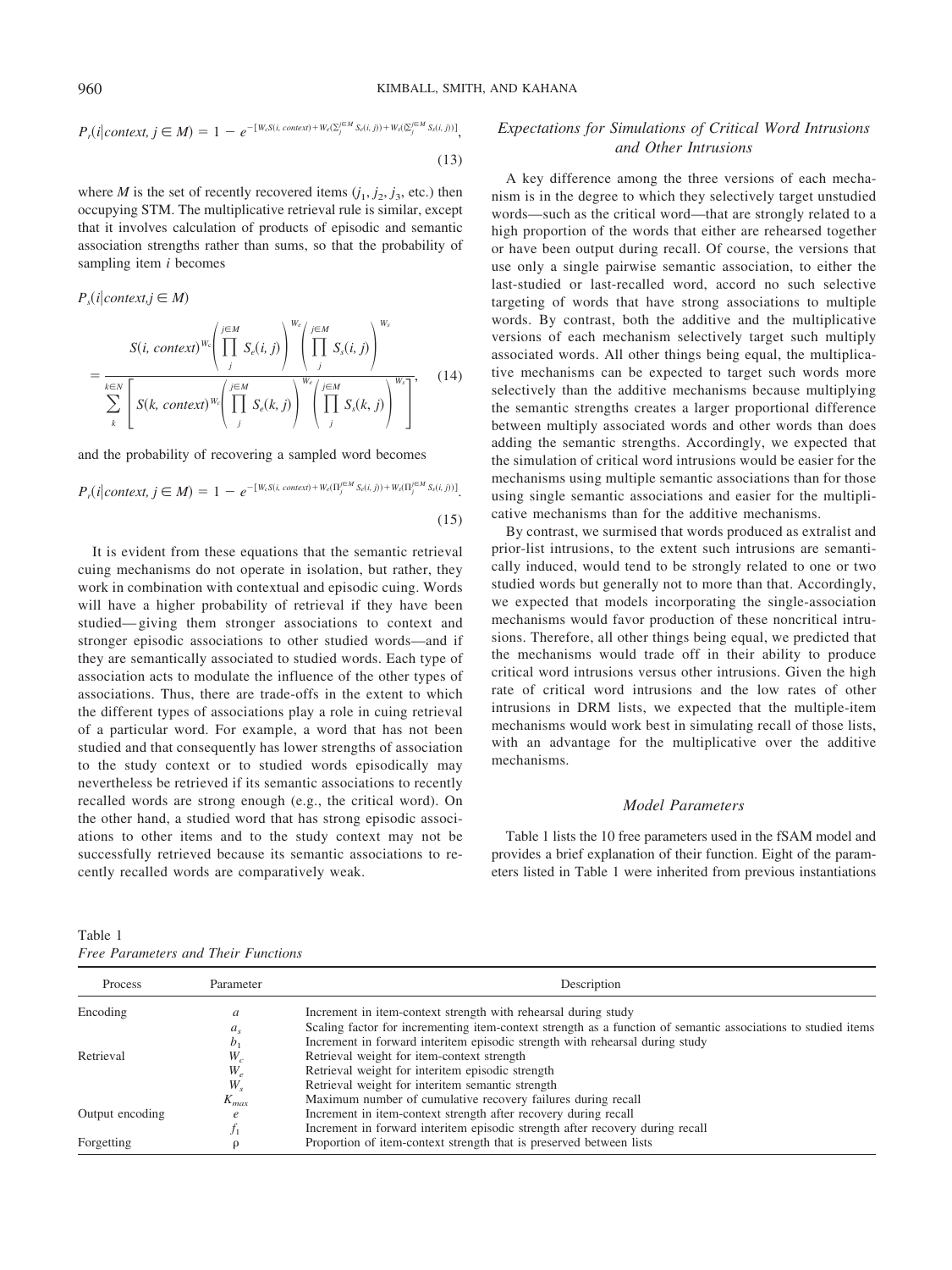of SAM. Only two new parameters are added, one for each new mechanism: the  $a_s$  parameter for semantic encoding and the  $W_s$ parameter for semantic retrieval (see Sirotin et al., 2005). Thus, we succeeded in keeping the number of free parameters within the range used in previous SAM-type models (cf. Gillund & Shiffrin, 1981, 1984; Gronlund & Shiffrin, 1986; Mensink & Raaijmakers, 1988; Raaijmakers, 2003; Raaijmakers & Shiffrin, 1981; Sirotin et al., 2005). The number of parameters per simulated process was also quite small: three for encoding  $(a, a_s, b_1)$ , four for retrieval  $(W_c, W_e, W_s, K_{max})$ , two for output encoding  $(e, f_1)$ , and one for forgetting  $(\rho)$ .

## Simulation 1: Fit of Kimball and Bjork (2002, Experiment 2) and the New Experiment

In this simulation, we used a single parameter set to fit four experimental conditions simultaneously—the free-recall condition from Kimball and Bjork (2002, Experiment 2) and all three conditions in the new experiment. For convenience, we refer to Kimball and Bjork and the new experiment's standard condition collectively as the DRM conditions and to the other two conditions in the new experiment (mixed and control) collectively as the non-DRM conditions.

## *Kimball and Bjork (2002, Experiment 2)*

Kimball and Bjork (2002, Experiment 2) presented 12 DRM lists of 15 words each by audiotape at a rate of 1.5 s per word. The 12 lists were based on the following 12 critical words, presented in the following randomly determined order to all participants: *smell, anger, sleep, sweet, cold, slow, smoke, rough, needle, soft, chair,* and *window.* Within each list, the words were presented in the same order as in Roediger and McDermott (1995), roughly in descending order of strength of association to the critical word. Each list was followed by an immediate free-recall test, for which participants were instructed to write as many words within 90 s as they could be confident they had heard on that list. Eight of the lists were tested with part-list cues present, and the remaining four lists were tested with no such cues present. Our current simulations focus on the latter, uncued lists.

Intrusions of the critical word occurred at an average rate of  $M = .54$ , commensurate with other findings reported in the literature. Also consistent with other reports in the literature, the critical word tended to be output late in recall, with an average output percentile of  $M = 66$ . In contrast to the high rate of critical word intrusions, the number of extralist intrusions and prior-list intrusions per list averaged only  $M = .32$  and  $M = .01$ , respectively, despite the much larger set of words from which they might be drawn, compared with the single critical word. The mean proportion of studied words that were recalled was  $M = .53$ . For reasons described in the *Simulation Method* section, we fit veridical recall for the first 11 serial positions only  $(M = .51)$ , but we also report the behavioral and simulated means for the last four serial positions.

#### *The New Experiment*

In this section, we summarize the method and results for the new experiment; they are described in detail in Appendix A. The three between-subjects conditions—standard, mixed, and control differed in the way the lists were constructed. For the standard condition, we used the same 12 DRM lists as in Kimball and Bjork (2002, Experiment 2) plus three additional lists based on the following critical words: *doctor, mountain,* and *trash*. The lists were presented auditorily by computer, and the presentation orders of lists and of words within lists were randomized anew for each participant. Each list was followed by a filler task (math problems) for 30 s and then a delayed free-recall test. The materials and procedure were otherwise similar to those for the uncued lists in Kimball and Bjork.

The mixed condition used the same 225 studied words as in the standard condition, but exactly one word from each of the 15 DRM lists was included in each of the 15 studied lists. Subject to that constraint, the assignment of words to lists was randomized anew for each participant, as was the presentation order of words within lists. The control condition used 225 words that bore no systematic semantic relationship to each other and were matched with the 225 studied words in the other two conditions on several dimensions word frequency, number of letters, number of syllables, and normed judgments of concreteness, imageability, and familiarity. Words in the control condition were randomly assigned anew to lists and serial positions for each participant. The materials and procedure were otherwise similar to those for the standard condition.

Results showed that veridical recall in the standard condition  $(M = .47)$  was comparable to that in Kimball and Bjork (2002) and significantly higher than in the mixed condition  $(M = .31)$  and the control condition  $(M = .32)$ , which did not differ reliably. The critical word intrusion rate in the standard condition  $(M = .49)$  was also comparable to that in Kimball and Bjork and significantly higher than in the mixed condition  $(M = .07)$ , which was in turn slightly but significantly higher than in the control condition  $(M =$ .01). Extralist intrusions were higher than in Kimball and Bjork and did not differ reliably across the three conditions ( $Ms = .55$ , .60, and .55, in the standard, mixed, and control conditions, respectively). Prior-list intrusions in the standard condition  $(M =$ .08) were slightly higher than in Kimball and Bjork, slightly but significantly higher still in the control condition  $(M = .13)$ , and significantly higher still in the mixed condition  $(M = .33)$ .

### *Simulation Method*

#### *Measures of Goodness of Fit*

Our basic goodness-of-fit measure was the root-mean-square deviation (RMSD). RMSD has the advantage of being measured in the same units as the dependent measures that are being fit and is interpretable as a global measure of the difference between the model's predictions and the observed data averaged across all the dependent measures. RMSD values are weighted averages of the differences between the means of each dependent variable for human versus simulated subjects.

In addition, because we were comparing the fits of models that have different numbers of parameters, we calculated Schwarz's (1978) Bayesian information criterion (BIC) for each model's fit:

$$
BIC = k \ln n + n \ln(RMSD)^2, n > 1,
$$
 (16)

where  $k$  is the number of parameters and  $n$  is the number of dependent variables being fit. Lower BIC values indicate better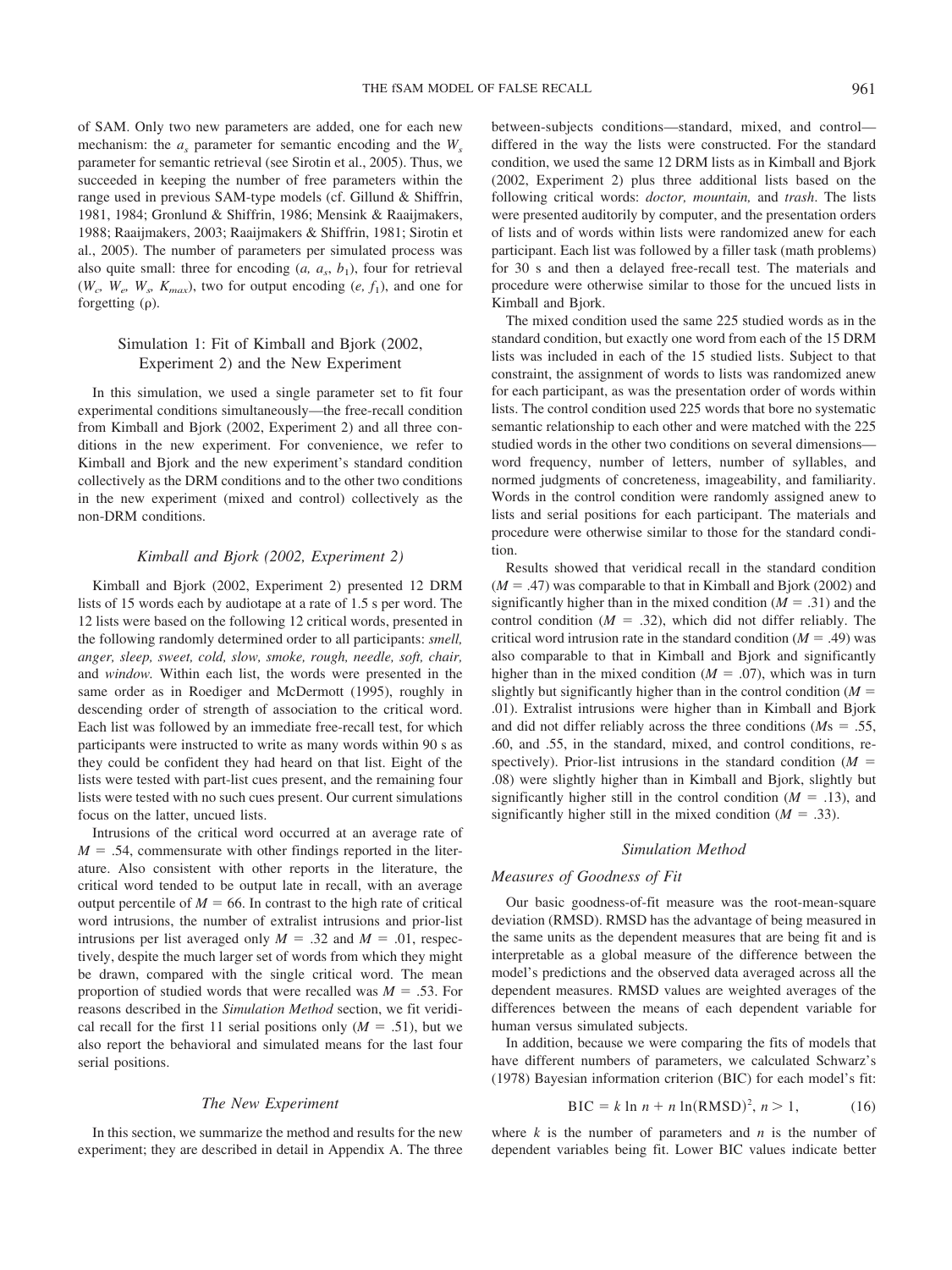fits. Using BIC adjusts for the improvement in fit that typically results from adding parameters, although it does not directly adjust for differences in the number or complexity of mechanisms. The number of parameters varied from 8 for the model version without any semantic mechanisms to 9 for those versions incorporating a semantic encoding or retrieval mechanism, but not both, to 10 for those versions incorporating both semantic encoding and retrieval mechanisms. In the tables reporting RMSD values, we also report the BIC rank order for all models, although it is only for models with different numbers of parameters that these rank orders provide information not already reflected in the RMSD values. The BIC values are reported in full in Appendix B.

## *Fitting Procedure*

We used a genetic algorithm (Mitchell, 1996) to generate parameter sets. For the first generation of parameter sets, the value of each parameter in a set was randomly selected from a predetermined range of values. Each parameter set was then used with the model to simulate the behavioral results. The mean values for the dependent variables were calculated across the simulated subjects and compared with the behavioral means to calculate RMSD.

The first-generation parameter sets that yielded the lowest RMSD values were then used to create the next generation of parameter sets through the processes of mutation and recombination. Mutation creates a particular second-generation parameter set by randomly selecting one of the best fitting first-generation parameter sets and then randomly copying or varying the value of each parameter within a specified range. During mutation, parameters were allowed to mutate by up to 0.5% of the parameter's range, in either direction, subject to the parameter's upper and lower range limits. Recombination creates a second-generation parameter set by randomly selecting two of the best fitting firstgeneration parameter sets as "parents" and, for each parameter, randomly selecting one parent's values for that parameter as the "child's" value.

These processes iterated through 10 generations or more as needed until the minimum RMSD value per generation reached asymptote. The best fitting parameter sets generated by the genetic algorithm were then each used to run the model again, using samples of 200 simulated subjects to generate statistically stable predictions and allow for regression to the mean. All values we report are from the large-sample run that produced the best quantitative fit to the data.

## *Dependent Variables*

We simultaneously fit the recall patterns for four types of dependent variables: veridical recall, critical word intrusions, extralist intrusions, and prior-list intrusions.

*Veridical recall.* We fit both the overall level of veridical recall and the serial position curve, weighting the two equally. We eventually decided not to include in RMSD calculations the differences in means for the recency portion of the serial position curve for immediate recall in Kimball and Bjork (2002). Early attempts to simulate recall of the recency items failed because, contrary to the assumption of SAM, not all participants on all trials in Kimball and Bjork started their recall with the recency items. Participants started recall with an item from one of the last three serial positions on only 37% of the lists and started recall with an item from one of the first three serial positions on 36% of the lists. As a consequence, there was a much less pronounced recency effect than SAM predicts. Because fitting the recency portion of the curve was not of central importance for our present purposes, we excluded recall of the last four serial positions in our fits of Kimball and Bjork to prevent the fitting algorithm from laboring in vain to fit the low levels of recency item recall in the Kimball and Bjork behavioral data. Nevertheless, we report the behavioral and simulated means for the complete serial position curve, including those four serial positions.

*Critical word intrusions.* We included two measures related to critical word intrusions. For all conditions, we fit the proportion of critical words intruded. In the DRM conditions, there were a sufficient number of such intrusions to permit stable estimates of output percentiles, so we also fit the output percentile of the critical word when it was intruded in those conditions. Not only must a model fit the high level of critical word intrusions for DRM lists but it must also produce the critical word relatively late in the recall output sequence, as was observed in the behavioral data. Only those lists for which a subject intruded the critical word were included in calculating the subject's mean output percentile, and only those subjects who intruded at least one critical word were included in calculating the overall mean across subjects. In the fit, we accorded the percentile measure only one fifth of the weight accorded to the critical word intrusion rate. We found this reduced weighting of the output percentile to be necessary to avoid fits that generated extremely low numbers of critical word intrusions that nevertheless occurred relatively late in the output sequence. We considered it more important theoretically for the model to generate appropriate levels of critical word intrusions than to generate them at the appropriate point in the output sequence. As it turned out, the model was able to fit the output percentiles fairly well even with this reduced weighting.

*Extralist and prior-list intrusions.* Extralist and prior-list intrusions are an often overlooked but extremely important element of false recall. Sirotin et al. (2005) demonstrated that a SAM-type model could simulate appropriate levels of extralist intrusions and prior-list intrusions using single-item semantic cuing at recall and a mechanism permitting contextual drift across lists. However, the ability of a SAM-type model to account for the complete pattern of false recall in the DRM paradigm— critical words along with extralist intrusions and prior-list intrusions— had not been tested until now. Simultaneously simulating the relatively low levels of extralist intrusions and prior-list intrusions along with the relatively high level of critical word intrusions for DRM lists is an important test for any computational model of false recall. Of course, the model should also be able to fit the pattern of extralist intrusions and prior-list intrusions in lists of words that are not systematically related, as well as in sets of lists with strong semantic relations among items from different lists, as in the control and mixed conditions of the new experiment, respectively.

### *Metric for Semantic Association Strength*

Although our theory is neutral as to the measure of semantic association strength to be used, we used WAS (Steyvers et al., 2005) in Simulations 1–3. The WAS metric uses a mathematical technique called singular value decomposition to transform the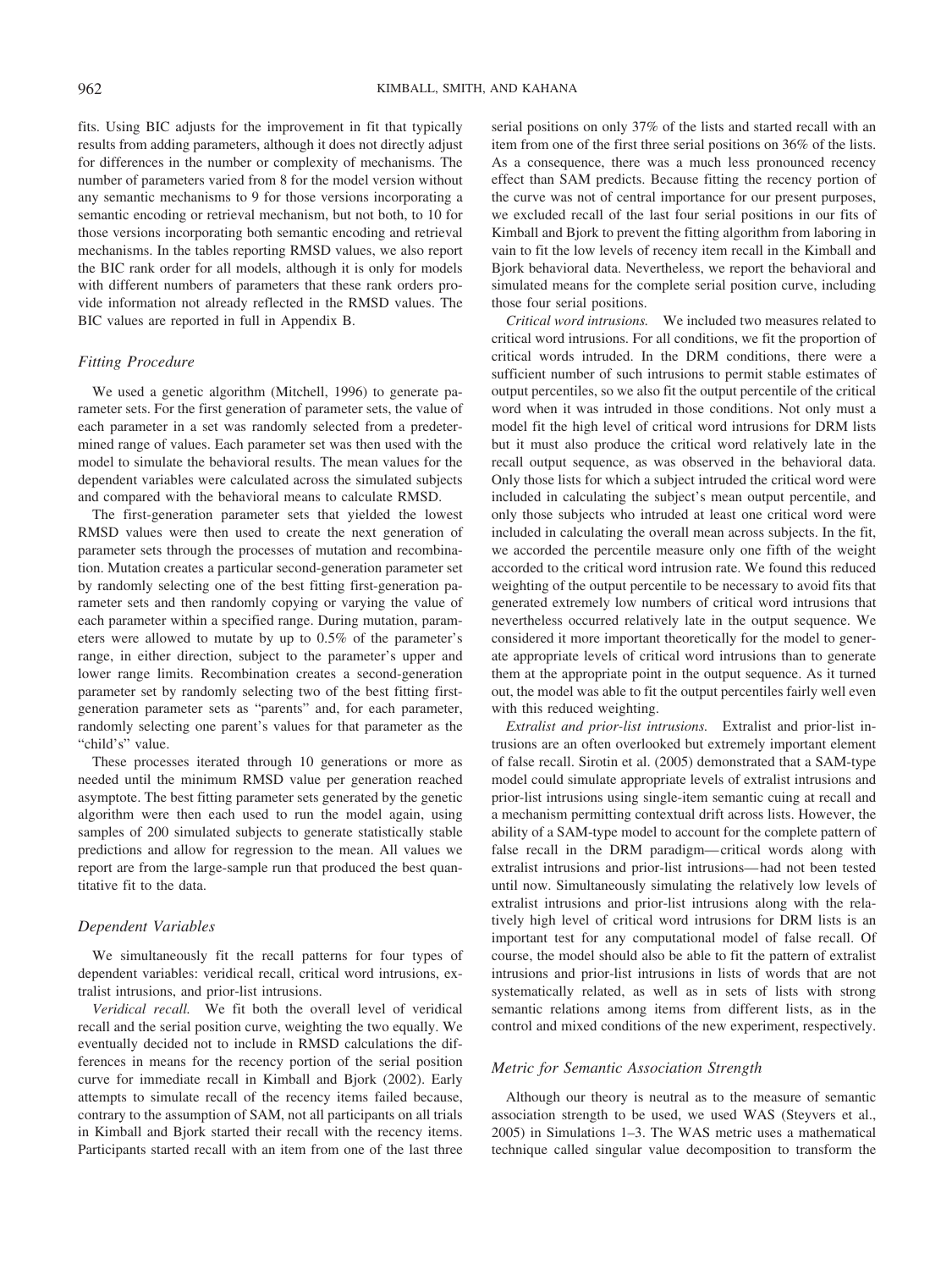free-association word norms collected by Nelson et al. (2004) into a multidimensional semantic space. The asymmetric associative strengths given by the norms are made symmetric by summing the forward and backward associative strengths (e.g., the tendency of *dog* to evoke *cat* and the tendency of *cat* to evoke *dog*). Each word is then represented as a vector of the strengths of its associations to other words, and singular value decomposition is applied to reduce the dimensionality of the resulting matrix. The relatedness of two words can be calculated as the cosine of the angle between their vectors in semantic space. Using this method, words that are directly associated or that share associates have large cosine values. Words that do not directly share associations may still have reasonably high relatedness values because of their indirect associations, although the strengths of indirect associations are lower than those of direct associations, all other things being equal. The method used to construct WAS is discussed in greater detail in Steyvers et al. (2005).

We do not rule out the use of other metrics, such as latent semantic analysis (Landauer & Dumais, 1997) or Wordnet (Miller, 1996). However, WAS has three main advantages for our purposes. First, WAS is based on normed probabilities of producing associates of words, which seems quite similar to producing words in free recall (see Steyvers et al., 2005). Second, WAS provides a value for each pair of words in the word association norm database, allowing us to avoid problems that would arise from using zero values in our formulas. Third, as discussed by Sirotin et al. (2005), WAS discriminates semantically related words from unrelated words better than at least one other candidate metric, latent semantic analysis.

Notwithstanding these advantages, WAS was not ideal for our purposes. For one thing, not all DRM list words are included in the WAS database. Also, the incorporation of indirect, mediated associations into WAS values is suboptimal for simulation of free recall. Steyvers et al. (2005) showed that, unlike for recognition and cued recall, direct associations are better predictors of semantic intrusions for free recall than is a combination of direct and indirect associations. Another issue involves the summing of forward and backward association strengths, which could have added noise to our simulations given that backward associations may be more important than forward associations in generating false recall (cf. Brainerd & Wright, 2005; Roediger, Watson, et al., 2001).

Nevertheless, the advantages of WAS seemed to us to outweigh the disadvantages, and we therefore used it as our semantic association metric in this simulation and the next two. We avoided these issues with WAS in our final two simulations by generating an abstract semantic matrix comprising association strength values drawn from abstract distributions rather than being based on real words. Use of the abstract matrix allowed direct manipulation in those simulations of mean association strengths among studied words and between studied words and the critical word, as well as distribution of such strengths across studied words. Of course, there is a cost in ecological validity for using the abstract association values rather than behaviorally determined values, but doing so allowed us to examine the model's operations more clearly.

## *Lexicon*

We used a large-scale lexicon that included many words not presented to participants in the experiment (see Sirotin et al.,

2005). Such a lexicon enables fSAM to simulate a variety of semantic effects in recall, including semantically induced intrusions. There were 750 words in the lexicon, consisting of the 225 studied words and 15 critical words from the new experiment's 15 DRM lists (which also included the 12 lists from Kimball & Bjork, 2002), the new experiment's 225 control words, and 285 additional words randomly chosen from the WAS database. Because different list types were presented to different groups of subjects, the control words served as additional unstudied words for Kimball and Bjork (2002), the standard condition, and the mixed condition; the DRM list words served as additional unstudied words for the control condition.

Of the 49 DRM studied words and 38 control words that were not in the WAS database, we used substitutes that varied in tense, number, or part of speech for 27 and 6 words, respectively. For the other 54 experimental words that were not in the WAS database, the strengths of the semantic associations to other lexicon words were set equal to the average WAS value for all experimental and filler words that were included in the WAS database (.02). The average strengths of association among studied words on a particular DRM list (connectivity) and between those words and the applicable critical word were .28 and .49, respectively, for the 12 lists in Kimball and Bjork (2002); these values were .28 and .50, respectively, for the new experiment's 15 lists. The average strengths of association between words on different DRM lists, between DRM list words and critical words for different lists, among control words, and between control words and critical words all ranged between .020 and .026.

## *Factorial Combination of Semantic Encoding and Retrieval Mechanisms*

To address the possibility that our semantic encoding and retrieval mechanisms may interact in their capacity to simulate the data, we tested 16 different versions of fSAM in Simulation 1, comprising the cells in a 4 (semantic encoding mechanism: none, single-item, additive, multiplicative)  $\times$  4 (semantic retrieval mechanism: none, single-item, additive, multiplicative) factorial design.

#### *Simulation 1 Results*

## *Goodness-of-Fit Statistics*

Set forth in Table 2 are the RMSD values and BIC rank orders for the overall fits for all 16 model versions (Subtable A) and the fits for the four individual conditions that are constituent elements of the overall fit for each model (Kimball & Bjork, 2002, and the standard, mixed, and control conditions from the new experiment in Subtables B, C, D, and E, respectively).

Examining first the overall goodness-of-fit statistics reported in Subtable A of Table 2, the model version that yielded the worst fit overall, perhaps unsurprisingly, was the version that lacked any semantic encoding or retrieval mechanism at all (upper left corner;  $RMSD = .26$ ). Of the six single-mechanism model versions (the last three cells in the first column and the last three cells in the first row), the best fit was obtained with the multiplicative retrieval mechanism alone (upper right corner;  $RMSD = .08$ ), followed by the multiplicative encoding mechanism alone (lower left corner;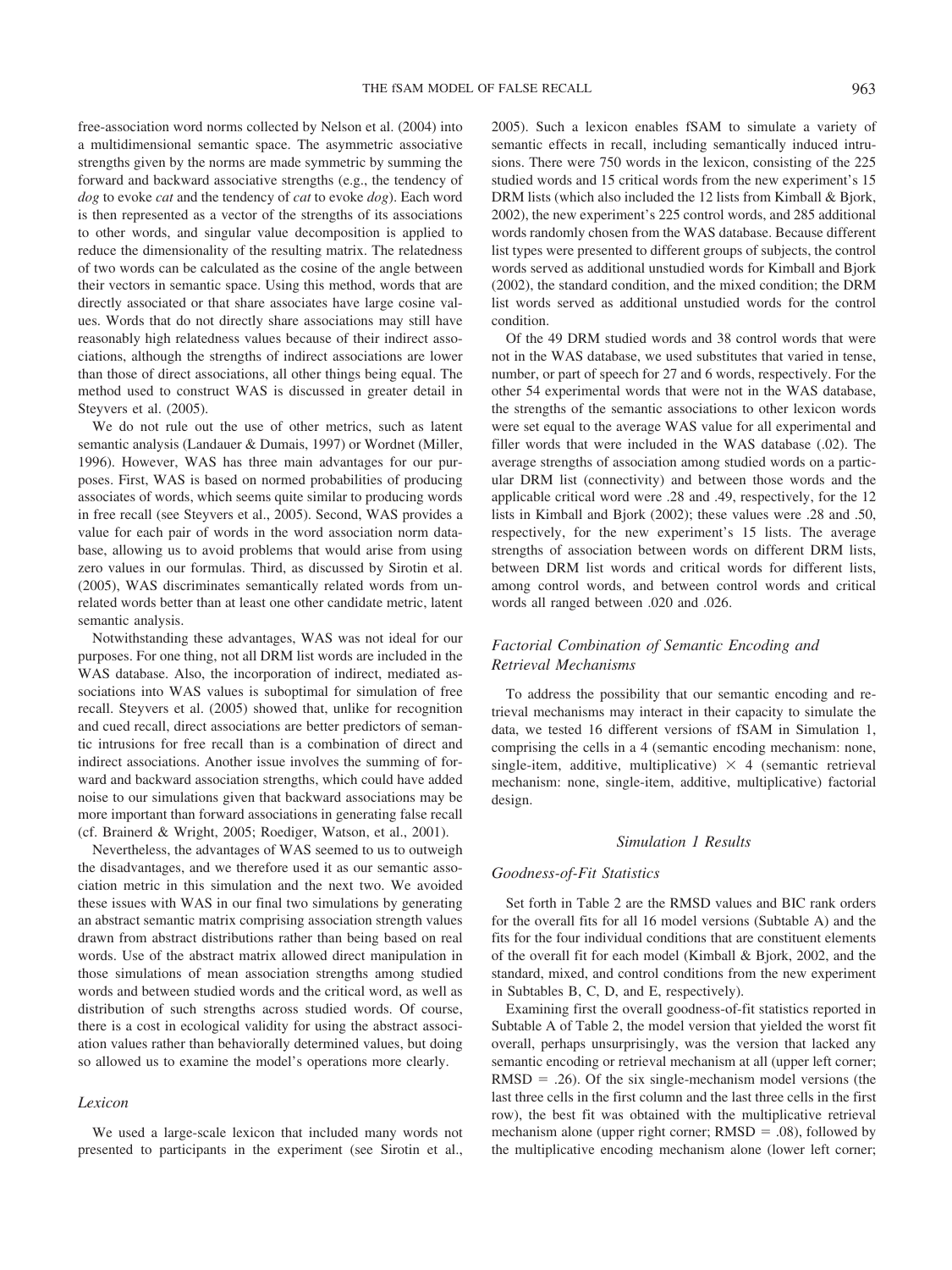| Table 2                                                |
|--------------------------------------------------------|
| Goodness-of-Fit Statistics Overall and by Experimental |
| Condition in Simulation 1                              |

|                      |                   |                            | Semantic retrieval                        |                        |
|----------------------|-------------------|----------------------------|-------------------------------------------|------------------------|
| Semantic<br>encoding | None              | Single<br>item             | Additive<br>rule                          | Multiplicative<br>rule |
|                      |                   | A. All conditions combined |                                           |                        |
| None                 | $0.26_{16}$       | $0.18_{15}$                | $0.13_{10}$                               | 0.08 <sub>6</sub>      |
| Single item          | $0.17_{13}$       | $0.14_{11}$                | 0.08 <sub>7</sub>                         | 0.07,                  |
| Additive rule        | $0.17_{14}$       | $0.15_{12}$                | $0.08_{4}$                                | 0.08 <sub>5</sub>      |
| Multiplicative rule  | 0.11 <sub>o</sub> | 0.09 <sub>8</sub>          | 0.07 <sub>3</sub>                         | 0.06 <sub>1</sub>      |
|                      |                   |                            | B. Kimball and Bjork (2002, Experiment 2) |                        |
| None                 | $0.31_{16}$       | $0.22_{11}$                | $0.08_{3}$                                | 0.05 <sub>1</sub>      |
| Single item          | $0.27_{15}$       | $0.23_{13}$                | 0.10 <sub>6</sub>                         | 0.09 <sub>5</sub>      |
| Additive rule        | $0.27_{14}$       | $0.23_{12}$                | $0.10_{7}$                                | $0.12_{\rm o}$         |
| Multiplicative rule  | $0.14_{10}$       | $0.12_{8}$                 | $0.08_{4}$                                | 0.07,                  |
|                      |                   | C. Standard condition      |                                           |                        |
| None                 |                   | $0.30_{16}$ $0.23_{15}$    | $0.17_{11}$                               | $0.10_{8}$             |
| Single item          | $0.19_{13}$       | $0.15_{10}$                | $0.07_{3}$                                | 0.06 <sub>1</sub>      |
| Additive rule        | $0.20_{14}$       | $0.18_{12}$                | 0.07 <sub>A</sub>                         | 0.07,                  |
| Multiplicative rule  | 0.16 <sub>o</sub> | $0.09_{7}$                 | 0.09 <sub>6</sub>                         | 0.08 <sub>5</sub>      |
|                      |                   | D. Mixed condition         |                                           |                        |
| None                 | $0.21_{16}$       | $0.16_{15}$                | $0.12_{14}$                               | $0.08_{13}$            |
| Single item          | $0.07_{10}$       | $0.07_{11}$                | $0.04_{5}$                                | 0.06 <sub>o</sub>      |
| Additive rule        | $0.06_{\rm s}$    | 0.04 <sub>1</sub>          | $0.05_{7}$                                | $0.04_{3}$             |
| Multiplicative rule  | $0.05_{4}$        | $0.07_{12}$                | 0.04 <sub>6</sub>                         | $0.04$ ,               |
|                      |                   | E. Control condition       |                                           |                        |
| None                 | $0.19_{16}$       | $0.08_{13}$                | $0.12_{15}$                               | $0.08_{11}$            |
| Single item          | 0.03 <sub>1</sub> | $0.05_4$                   | $0.09_{14}$                               | 0.06 <sub>7</sub>      |
| Additive rule        | $0.06_{5}$        | 0.06 <sub>9</sub>          | $0.06_{10}$                               | 0.05 <sub>6</sub>      |
| Multiplicative rule  | $0.04$ ,          | $0.07_{12}$                | 0.06 <sub>8</sub>                         | 0.04 <sub>3</sub>      |

*Note.* Each version of the fSAM model was fit to veridical- and falserecall data drawn from Kimball and Bjork (2002, Experiment 2) and our new experiment, using a single parameter set. Goodness of fit is reported as the root-mean-square deviation between behavioral and simulated means. Subscripts indicate the rank ordering of the Bayesian information criterion (BIC) for models within each subtable; see Appendix B for BIC values.

 $RMSD = .11$ ). Poorer fits were obtained for the versions incorporating only additive retrieval (RMSD =  $.13$ ), only additive encoding (RMSD = .17), only single-item retrieval (RMSD = .18), or only single-item encoding (RMSD  $=$  .17).

Relative to the fits for the single-mechanism model versions, equal or better fits were obtained for the six model versions that combined either of the multiple-item retrieval mechanisms with one of the encoding mechanisms (last three rows in each of the last two columns in Subtable A of Table 2;  $RMSDs = .06 - .08$ ). Despite the addition of a parameter, these six model versions obtained six of the top seven rankings for the BIC, which corrects for differences in number of parameters (see subscripts in Subtable A of Table 2).

Examining Subtables B through E of Table 2, it is clear that the goodness of the overall fits for the six top-fitting model versions was attributable largely to their superior ability to fit the two DRM conditions, Kimball and Bjork (2002) and the standard condition in the new experiment. These model versions obtained six of the top nine fits ( $RMSDs = .07-.12$ ) for Kimball and Bjork and all six top fits (RMSDs  $= .06 - .09$ ) for the standard condition. The fits of these six model versions for the mixed and control conditions in the new experiment were also quite good ( $\text{RMSDs} = .04 - .09$ ).

Another way to examine the results of the fit is by word type, collapsing across the conditions, as set forth in Table 3. All model versions incorporating a semantic mechanism performed quite well in fitting veridical recall  $(RMSDs = .04 - .10)$ . However, for critical word intrusions, there was a fairly sharp division between the good fits for model versions that included one of the multipleitem retrieval mechanisms (last two columns in Subtable B;  $RMSDs = .03-.07$ ) and the worse fits for those versions that did not (first two columns in Subtable B;  $RMSDs = .09 - .34$ ). Extralist intrusions and prior-list intrusions were also generally better fit by the model versions with one of the multiple-item retrieval mechanisms, although the differences in fits were not as dramatic or as consistent as for critical word intrusions. The most notable exception was for the model version incorporating only additive retrieval, which fit these noncritical intrusions quite poorly.

Two of the dual-mechanism model versions are of particular interest: the one that incorporates both of the additive mechanisms and the one that incorporates both of the multiplicative mechanisms. These model versions are of interest because they each posit similar mechanisms at encoding and retrieval and thus are more parsimonious and plausible than other model versions that posit different mechanisms at encoding and retrieval. The overall fits for these two model versions were quite good, but the fit was better for the combined multiplicative mechanisms  $(RMSD = .06;$  bottom right corner of Subtable A of Table 2) than for the combined additive mechanisms ( $RMSD = .08$ ; third column, third row of Subtable A of Table 2). Another reason to prefer the combined

Table 3 *Goodness-of-Fit Statistics by Word Type in Simulation 1*

|                     |                     |                          | Semantic retrieval  |                        |
|---------------------|---------------------|--------------------------|---------------------|------------------------|
| Semantic encoding   | None                | Single<br>item           | Additive<br>rule    | Multiplicative<br>rule |
|                     |                     | A. Studied words         |                     |                        |
| None                | $0.12_{16}$         | $0.07_{11}$              | $0.05_{2}$          | $0.10_{15}$            |
| Single item         | 0.04 <sub>1</sub>   | $0.06_{7}$               | $0.06_{\rm s}$      | $0.07_{13}$            |
| Additive rule       | $0.06$ <sub>3</sub> | 0.06 <sub>6</sub>        | $0.06_{4}$          | 0.06 <sub>o</sub>      |
| Multiplicative rule | 0.06 <sub>5</sub>   | $0.08_{14}$              | $0.07_{10}$         | $0.07_{12}$            |
|                     |                     | B. Critical word         |                     |                        |
| None                | $0.34_{16}$         | $0.25_{14}$              | $0.07_{8}$          | $0.05_{4}$             |
| Single item         | $0.24_{12}$         | $0.20_{11}$              | 0.03 <sub>1</sub>   | $0.04_{3}$             |
| Additive rule       | $0.25_{15}$         | $0.22_{13}$              | $0.04$ <sub>2</sub> | 0.06 <sub>6</sub>      |
| Multiplicative rule | $0.17_{10}$         | 0.09 <sub>o</sub>        | $0.06_{7}$          | 0.05 <sub>5</sub>      |
|                     |                     | C. Extralist intrusions  |                     |                        |
| None                | $0.36_{16}$         | $0.20_{13}$              | $0.26_{15}$         | $0.12_{3}$             |
| Single item         | $0.21_{14}$         | $0.17_{12}$              | $0.16_{10}$         | $0.11_{4}$             |
| Additive rule       | $0.19_{11}$         | $0.16_{9}$               | $0.14_{7}$          | $0.14_{8}$             |
| Multiplicative rule | $0.11$ ,            | 0.13 <sub>6</sub>        | 0.12 <sub>5</sub>   | 0.08 <sub>1</sub>      |
|                     |                     | D. Prior-list intrusions |                     |                        |
| None                | $0.12_{13}$         | $0.15_{16}$              | $0.12_{15}$         | $0.04_{\rm A}$         |
| Single item         | $0.08\degree$       | $0.10_{14}$              | 0.04 <sub>6</sub>   | $0.03_{2}$             |
| Additive rule       | $0.08_{10}$         | $0.07_{11}$              | $0.08_{12}$         | $0.05_{7}$             |
| Multiplicative rule | $0.04_{3}$          | $0.06_{\rm s}$           | 0.04 <sub>5</sub>   | 0.02 <sub>1</sub>      |

*Note.* Each version of the fSAM model was fit to veridical- and falserecall data drawn from Kimball and Bjork (2002, Experiment 2) and our new experiment, using a single parameter set. Goodness of fit is reported as the root-mean-square deviation between behavioral and simulated means. Subscripts indicate the rank ordering of the Bayesian information criterion (BIC) for models within each subtable; see Appendix B for BIC values.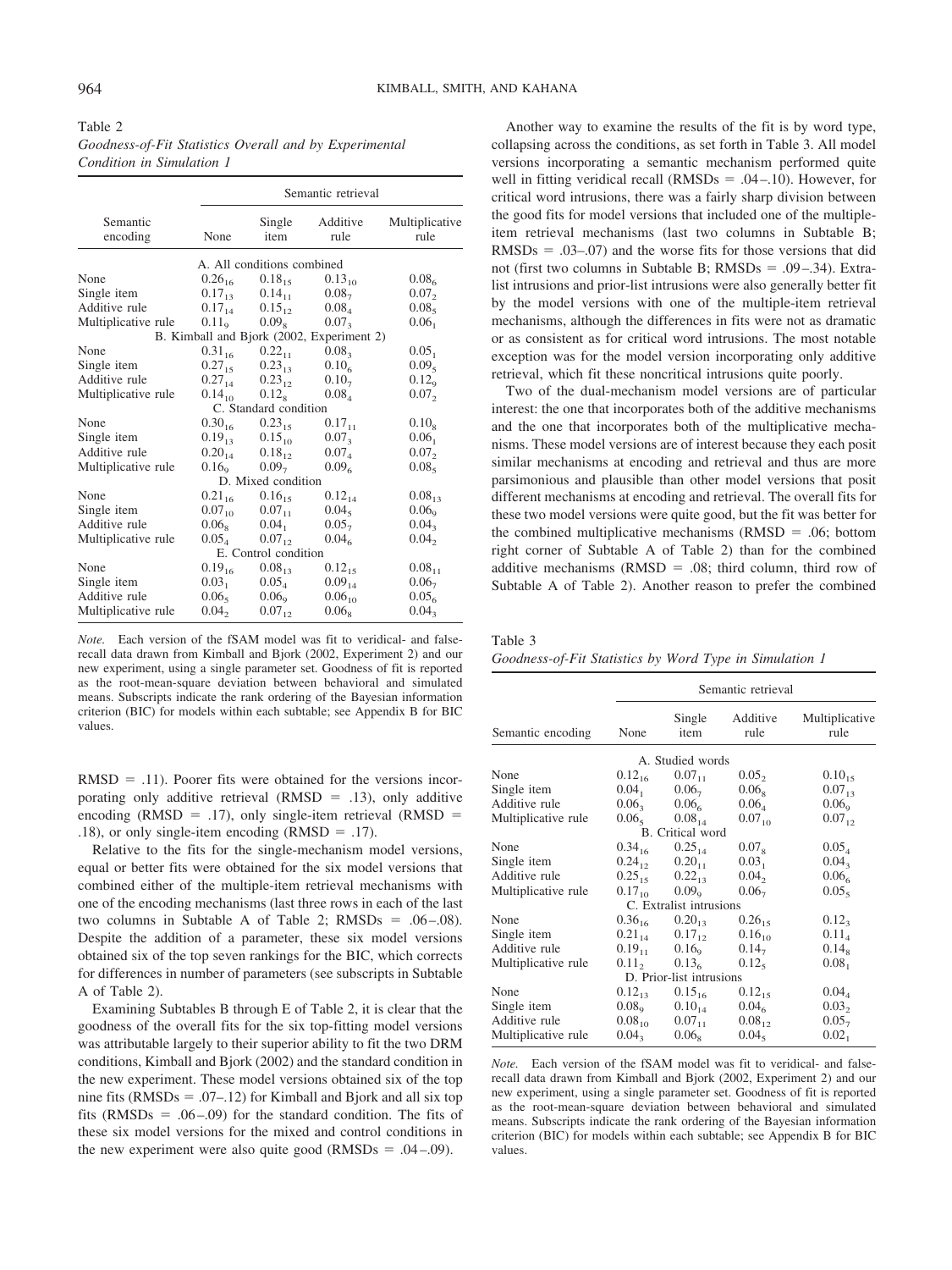multiplicative mechanisms to the combined additive mechanisms is that the model versions incorporating the individual multiplicative mechanisms were the best fitting single-mechanism model versions. Note that the combined multiplicative mechanisms fit each word type and condition much the same as, or better than, either of those mechanisms alone.

For the foregoing reasons, in Simulations 2–5, we focused on the model version that combines the multiplicative encoding and retrieval mechanisms, and we refer to this model as the fSAM multiplicative model for the sake of convenience. However, in Appendix C, we report means for veridical and false recall in all four conditions for each model version in Simulation 1.

### *Fit of Means for Dependent Variables*

An examination of the fits for each word type in each condition reveals in more detail the specific elements of the data pattern that the fSAM multiplicative model handled with relative ease or difficulty.

*Veridical recall.* Figure 1 shows the serial position curves for each of the four conditions in the behavioral data and in the fit of the fSAM multiplicative model. The model captured the general shapes of the curves, as well as almost all of the more local patterns. The exceptions were the overestimation of the primacy effect for Serial Position 1 in the new experiment's conditions and the previously noted overestimation of the recency effect across the last few serial positions in Kimball and Bjork (2002, Experiment 2).

Panel A of Figure 2 shows the mean veridical recall for the four conditions in the behavioral data and in the fit of the fSAM multiplicative model. The model qualitatively captured the ordinal ranking of means in the behavioral data—Kimball and Bjork  $(2002)$  > standard > mixed = control—and the absolute deviation from each mean is quite small.

*Critical word intrusions.* Panel B of Figure 2 shows the mean rate of critical word intrusions in the four conditions for the behavioral data and for the fit of the fSAM multiplicative model. The model fit the intrusion rates well quantitatively and qualitatively. The model also captured the relatively late output percentile for the critical word, as well as the ordinal ranking of percentiles for Kimball and Bjork (2002; behavioral  $M = 66$ ; simulated  $M =$ 78) and the standard condition (behavioral  $M = 63$ ; simulated  $M =$ 59).

We explored whether the later simulated output percentile for Kimball and Bjork (2002) was attributable to the assumption by SAM that subjects always initiated immediate free recall with the recency items still in STM at the end of study, an assumption that was inconsistent with the data in Kimball and Bjork for reasons previously mentioned. We adjusted simulated output percentiles for Kimball and Bjork to reflect the initiation of recall with nonrecency items in 63% of the lists, consistent with the behavioral data. The output percentile for the critical word following this adjustment was 65, a much better fit to the data.

*Extralist intrusions.* Panel C of Figure 2 shows the mean number of extralist intrusions in the four conditions for the behavioral data and for the fit of the fSAM multiplicative model. The qualitative and quantitative fits were excellent for the mixed and control conditions. The fits of extralist intrusions for the DRM conditions were fairly good quantitatively but failed to capture the



*Figure 1.* Serial position curves for the fSAM multiplicative model in Simulation 1. Behavioral data are from Kimball and Bjork (2002, Experiment 2) and the three conditions in our new experiment (standard, mixed, and control).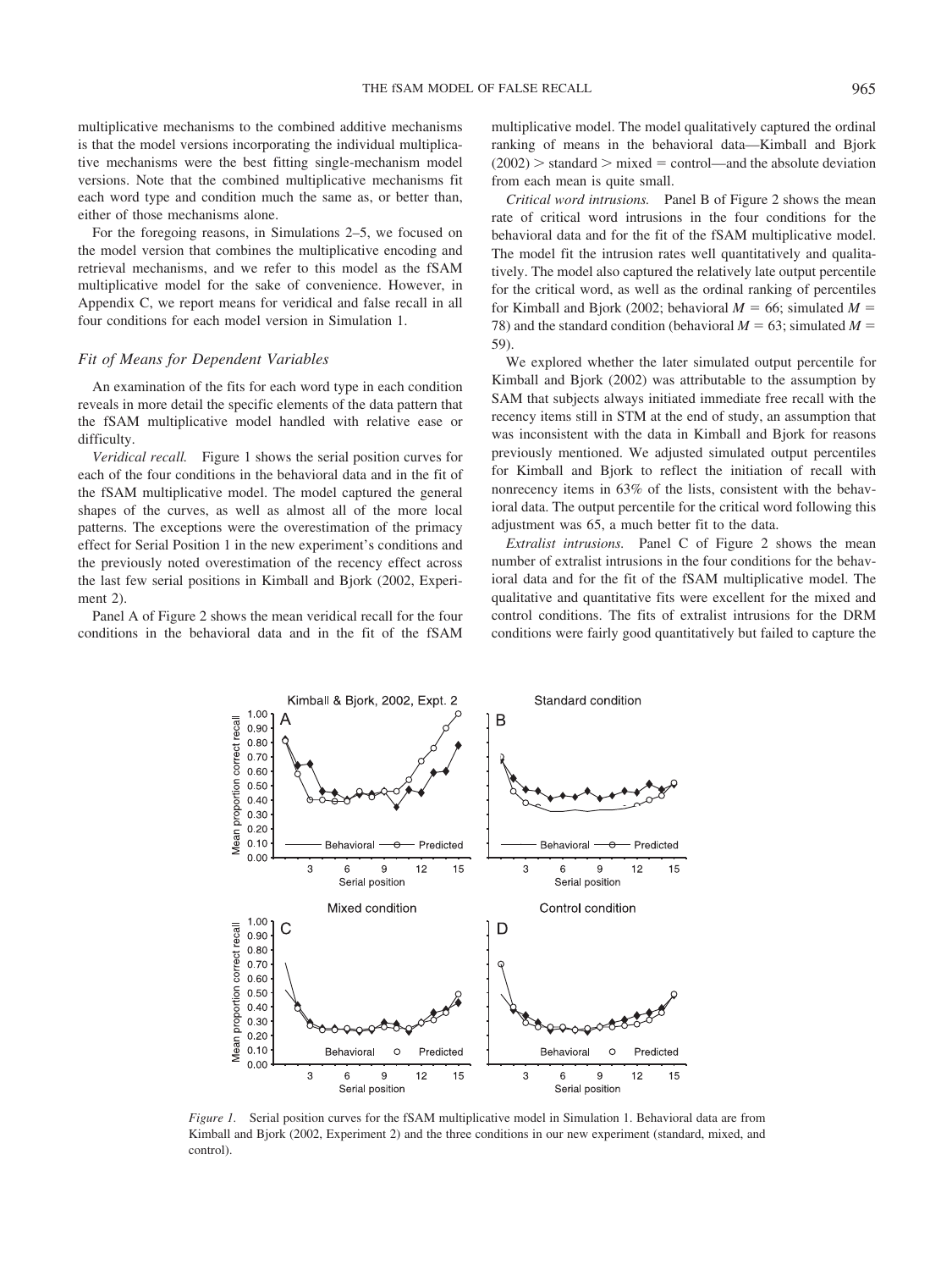

*Figure 2.* Mean veridical and false recall for the fSAM multiplicative model in Simulation 1. Predicted means are represented by the bars. Behavioral data from Kimball and Bjork (2002, Experiment 2 [KB2]) and the three conditions in our new experiment (standard, mixed, and control) are represented by diamonds with error bars.

qualitative difference in the behavioral rates for the two conditions, instead generating means for both that were midway between the behavioral rates. This was likely attributable to the lack of any mechanism that would allow a difference in extralist intrusions for immediate versus delayed free recall. The only mechanism in SAM-type models that treats immediate and delayed free recall differently is the initiation of recall with the emptying of the STM buffer in immediate recall. We address this point in the General Discussion.

*Prior-list intrusions.* Panel D of Figure 2 shows the mean number of prior-list intrusions in the four conditions for the behavioral data and for the fit of the fSAM multiplicative model. The fits are excellent both qualitatively and quantitatively.

### *Summary of the Simulation 1 Results*

The multiplicative encoding and retrieval mechanisms were the two best single semantic mechanisms, and the combination of those two mechanisms performed the best overall. The fSAM multiplicative model proved quite capable of fitting the intricate pattern of means in Kimball and Bjork (2002) and the new experiment, fitting all of the dependent variables well across the four conditions, using a single parameter set.

### *Parameter Values*

The parameter values for the fits for all model versions appear in Appendix D. We note that the values for parameters inherited from SAM remained within the ranges for such parameters that have been reported historically for SAM-type models (cf. Gillund & Shiffrin, 1981, 1984; Gronlund & Shiffrin, 1986; Mensink & Raaijmakers, 1988; Raaijmakers, 2003; Raaijmakers & Shiffrin, 1981; Sirotin et al., 2005). Using historical parameter value ranges is not strictly necessary, but it bears mentioning because it means that our model versions did not indirectly change the underlying operation of the basic SAM mechanisms by way of setting parameter values outside of historical bounds. Such an indirect change can thus be ruled out as an alternative explanation for the success of our model.

## *Simulation 1A: Increased Weighting of Critical Word Intrusions*

A risk for theories of false memory in the DRM paradigm is to focus exclusively on predicting critical word intrusions. As we have seen, requiring prediction of other intrusions and veridical recall in addition to critical word intrusions imposes constraints on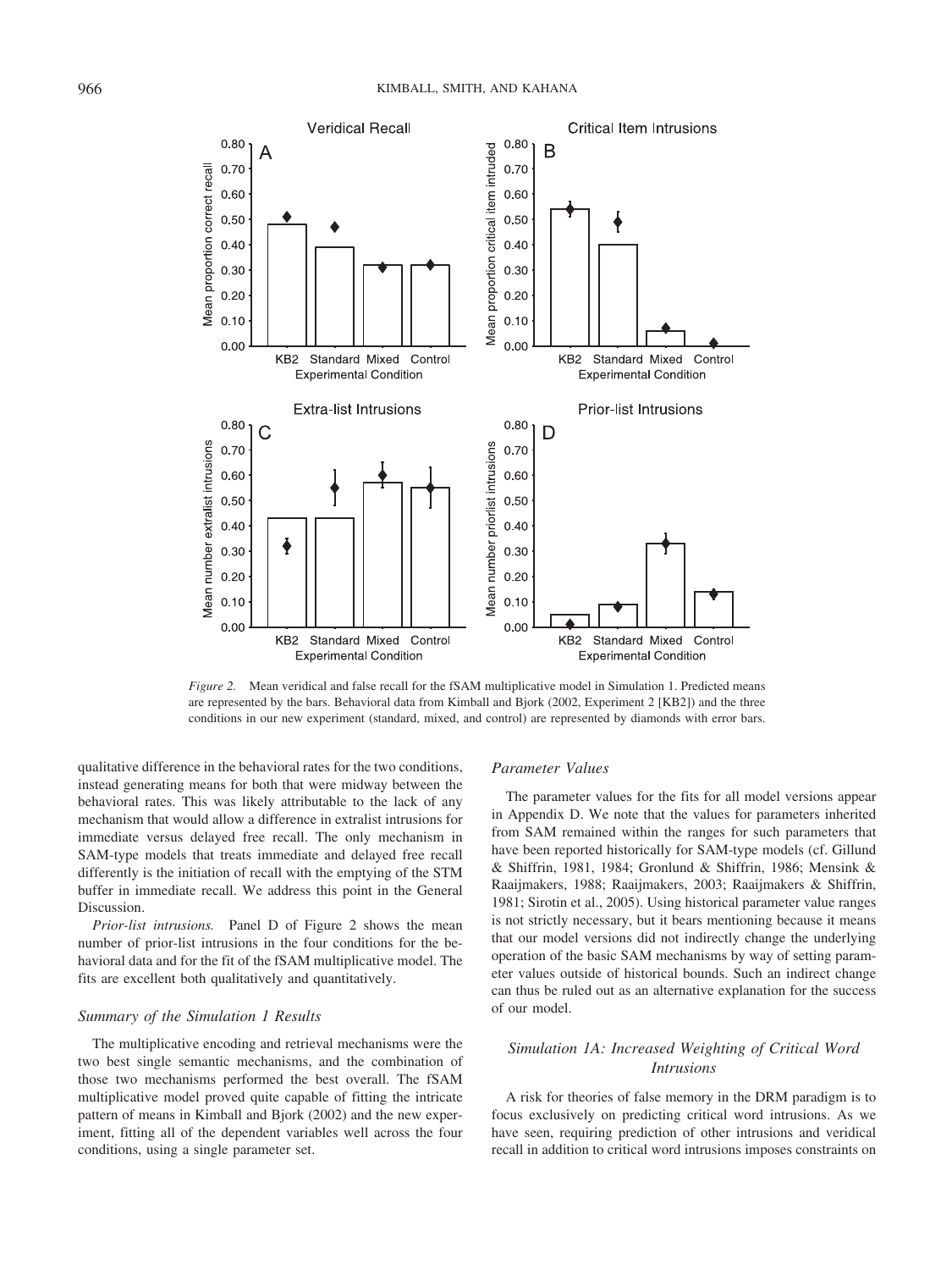the generality of any such theory. To demonstrate further the importance of these additional constraints, we conducted a set of fits of the initial data set in which we weighted the fit of critical word intrusions 100 times as much as the fit of veridical recall or other intrusions. We conducted simulations using the nonsemantic model version and the six single-mechanism model versions to examine the ability of each mechanism to fit the data on its own under conditions highly favorable to simulating the critical word intrusion rates. As reported previously, many of these model versions had provided poor overall fits when the fits of critical word intrusions were weighted equally with the fits of veridical recall and noncritical intrusions. The present simulations sought to examine whether the fits of the critical word intrusions would improve for these single-mechanism model versions and, if so, at what cost in terms of worsened fits for the other dependent variables. Evidence of such a trade-off between fitting the critical word intrusions and the other dependent variables as a result of preferentially weighting the former would underscore the importance of modeling veridical recall and noncritical intrusions, not just critical word intrusions. The results of these simulations are set forth in Table 4.

Four aspects of the pattern in Table 4 are noteworthy. First, unsurprisingly, the nonsemantic model version proved utterly incapable of generating critical word intrusions, even when such intrusions were heavily weighted in the fit. Second, somewhat more surprisingly, the single-item retrieval model version also fit the critical word intrusions poorly, despite the heavy weighting of that variable. Clearly, the single-item retrieval mechanism—the mechanism used in the eSAM model (Sirotin et al., 2005)—is not well suited to simulating false recall in the DRM paradigm.

Third, versions incorporating semantic encoding were all able to fit the critical word intrusions well. If all we were concerned about were simulating critical word intrusions, any of these semantic encoding model versions would suffice. However, the good fits of the critical word intrusions for these model versions were achieved at the expense of quite poor fits of extralist intrusions, prior-list intrusions, and even veridical recall. The results for these versions most clearly illustrate the need to test the capacity of theories of false memory to predict not just critical word intrusions but also veridical recall, extralist intrusions, and prior-list intrusions.

Finally, the versions incorporating a multiple-item retrieval mechanism— especially the multiplicative retrieval mechanismnot only fit the critical word intrusions exceedingly well but were able to do so while also providing reasonably good fits for most of the other dependent variables. That the fits of these other dependent variables were so good notwithstanding the extremely low weights accorded to them in the fitting procedure suggests that the multiple-item retrieval mechanisms are not subject to the same trade-offs as are the other mechanisms and thus are more general and more powerful as explanations of human memory processes.

We have thus far demonstrated the ability of the fSAM multiplicative model to fit the data from Kimball and Bjork (2002) and the new experiment. The remaining four simulations tested the generality of the model by assessing its capacity to simulate other false-recall effects reported in the literature, including, in particular, developmental data (Simulation 2), specific list effects (Simulation 3), and the effects of backward association strength, forward association strength, connectivity, and number of studied associates of the critical word (Simulations 4 and 5).

#### Simulation 2: Developmental Data

In this simulation, we sought to test the capacity of fSAM to simulate veridical and false recall in children. We briefly review the major findings in the literature regarding the patterns of veridical and false recall as children age. We then describe how the fSAM multiplicative model can account for these developmental changes and apply the model to data from Brainerd et al. (2002), a key study of false recall by children in the DRM paradigm.

## *Free Recall and the DRM False-Memory Effect in Children*

The DRM paradigm has been used extensively to test recognition memory in both children and adults (for reviews, see Brainerd & Reyna, 2005; Gallo, 2006). The DRM paradigm has been used less frequently to examine free recall in children, and the number of empirical studies that have reported data in sufficient detail to provide a good set of constraints for computational models of free recall is quite small. Nevertheless, these studies show important changes in the pattern of veridical and false recall as children develop.

Table 4

|                   |                    |         | Word type     |               |                      |                       |
|-------------------|--------------------|---------|---------------|---------------|----------------------|-----------------------|
| Semantic encoding | Semantic retrieval | Overall | Studied words | Critical word | Extralist intrusions | Prior-list intrusions |
| None              | None               | 0.26    | 0.13          | 0.33          | 0.38                 | 0.12                  |
| None              | Single-item        | 0.24    | 0.14          | 0.23          | 0.28                 | 0.33                  |
| None              | Additive           | 0.17    | 0.20          | 0.02          | 0.31                 | 0.06                  |
| None              | Multiplicative     | 0.13    | 0.18          | 0.02          | 0.17                 | 0.12                  |
| Single-item       | None               | 0.63    | 0.41          | 0.08          | 1.39                 | 0.32                  |
| Additive          | None               | 0.58    | 0.16          | 0.10          | 1.37                 | 0.32                  |
| Multiplicative    | None               | 0.25    | 0.19          | 0.05          | 0.51                 | 0.20                  |

*Note.* Each model version was fit to veridical- and false-recall data drawn from Kimball and Bjork (2002, Experiment 2) and our new experiment, using a single parameter set. Goodness of fit is reported as the root-mean-square deviation between the mean values observed in the behavioral data for each dependent variable and the mean values for those variables calculated across sets of simulated subjects.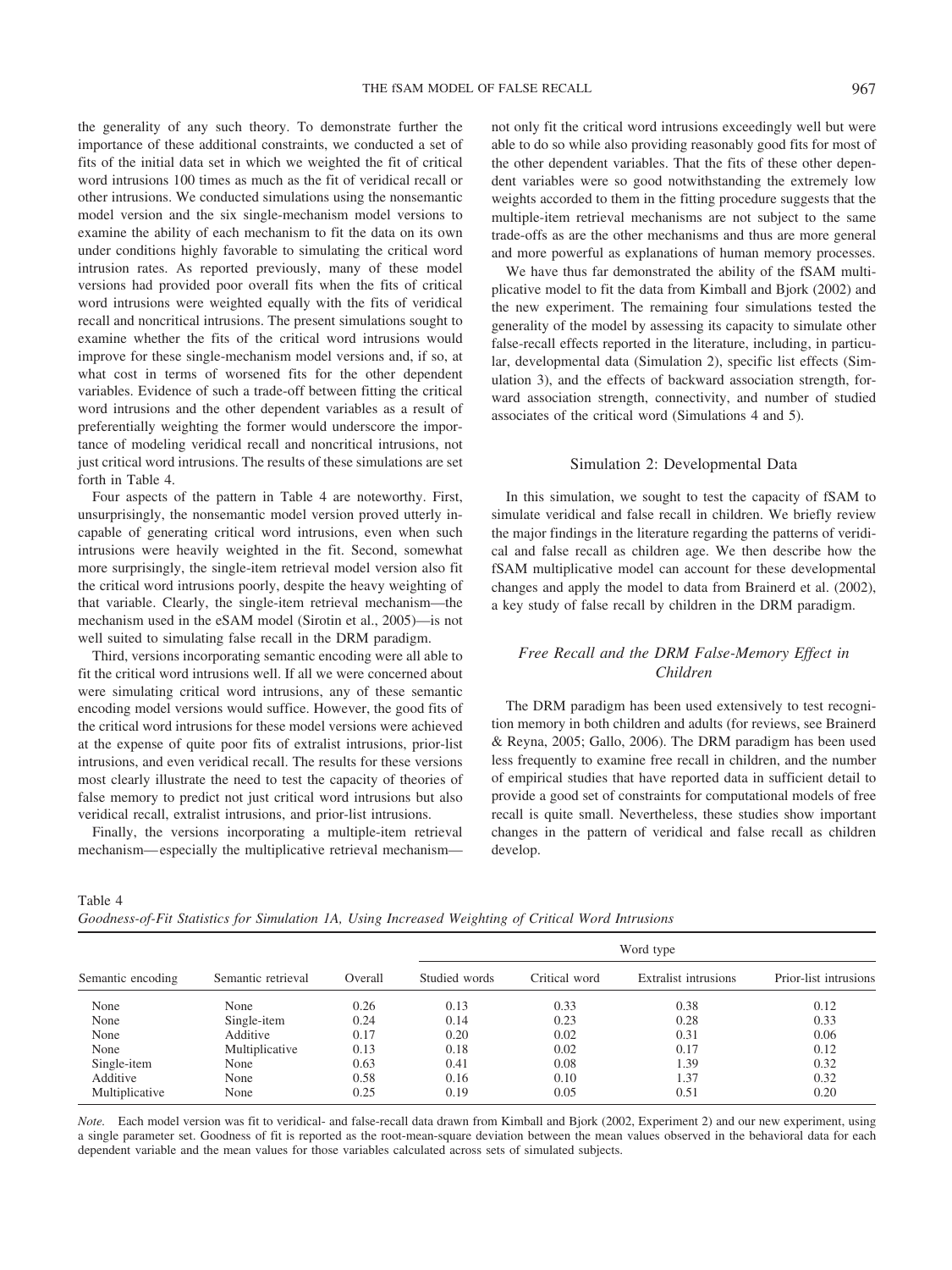#### *Developmental Changes in Veridical Recall*

In general, children show reduced levels of veridical recall compared with adults, with the level of recall increasing almost linearly with age until it levels off during early adolescence (Moely, 1977; Schneider, 2002; Schneider & Pressley, 1997). This general pattern has been found with a wide variety of stimuli, including names of pictured objects (Cole, Frankel, & Sharp, 1971), lists of unrelated words (Hall & Tinzmann, 1985), categorized lists (Howe, 2006), and DRM lists (Brainerd et al., 2002; Dewhurst & Robinson, 2004; Howe, 2006). A number of theoretical explanations have been offered for this pattern (for reviews, see Schneider, 2002; Schneider & Pressley, 1997), but the explanations all agree on several basic points. First, there is an overall increase in processing efficiency and effective memory span between the ages of 5 and 14 years old that allows older children and adults to take advantage of elaborative and cumulative rehearsal strategies (Schneider & Pressley, 1997). Second, children begin to use these rehearsal strategies spontaneously between ages 8 and 11 (Schneider, 2002). Third, because adults and older children have a larger knowledge base, they are able to make more effective use of preexisting semantic associations during encoding and retrieval (Schneider & Pressley, 1997).

## *Developmental Changes in Critical Word Intrusion Rates*

Like veridical recall, false recall of critical words for DRM lists typically increases with age. Brainerd et al. (2002) found that 5 and 7-year-olds generally failed to show the DRM false-memory effect for free recall, with critical word intrusion rates near the floor  $(Ms = .05-.11$  in their three experiments), whereas 11-yearolds intruded the critical word considerably more often  $(M = .23)$ than did their younger counterparts. Brainerd et al. reported that Price, Metzger, Williams, Phelps, and Phelps (2001) found similar patterns in an unpublished study. Howe (2006) also found a similar pattern of false recall for 5-, 7-, and 11-year-olds, although the levels of critical word intrusions were somewhat higher than in Brainerd et al.

#### *Developmental Changes in the Rates of Other Intrusions*

Brainerd et al. (2002) reported that, unlike veridical recall and critical word intrusions, intrusions of other nonstudied but semantically related items (extralist intrusions) and intrusions of items from previously studied lists (prior-list intrusions) did not increase with age. The extralist intrusion rate, measured as the mean proportion of lists for which there was at least one such intrusion, did not reliably differ between 5-, 7-, and 11-year-olds in any of their experiments. The mean proportion of lists with at least one priorlist intrusion actually decreased with age, with 5- and 7-year-olds intruding words from previous lists more often than they intruded either the critical word or semantically related extralist intrusions and 11-year-olds recalling almost no words from previous lists.

## *Theoretical Accounts of Developmental Changes*

The most complete theoretical account of these patterns to date is based on fuzzy trace theory (for reviews, see Brainerd & Reyna, 2004, 2005). To explain the developmental pattern for veridical recall, the theory assumes that verbatim storage and retrieval mechanisms develop relatively rapidly between early childhood and adolescence. On the other hand, to explain the developmental pattern for critical word intrusions, fuzzy trace theory assumes that gist storage and retrieval mechanisms have not yet fully developed among young children, impairing the ability to extract meaning from events (Brainerd et al., 2002). The theory is thus able to account for the finding by Dewhurst and Robinson (2004) that the nature of intrusions becomes increasingly semantic and decreasingly phonological as children mature from age 5 to age 11. To explain the higher rate of prior-list intrusions by younger children, fuzzy trace theory assumes that the weaker gist traces provide less competition for erroneous verbatim traces from previous episodes.

A second explanation is based on the activation–monitoring account. In this account, the DRM effect is driven primarily by associative relations rather than by thematic relations (Howe,  $2006$ ).<sup>2</sup> This theory attributes the pattern of changes in veridicalrecall and critical word intrusion rates to developmental increases in the number and strength of associative relations in LTM (Bjorklund, 1987) and to corresponding increases in the automaticity with which these associations are activated (Bjorklund & Jacobs, 1985). These developmental changes are theorized to lead to increased activation of the studied items, promoting an increase in veridical recall, which in turn leads to increased activation—and therefore increased intrusions— of critical words (Howe, 2006). To date, no activation-based explanation has been offered for the developmental pattern of extralist and prior-list intrusion rates.

A third possibility is that the developmental changes in veridical and false recall are both driven by changes in rehearsal style. During encoding, young children tend to use a single-item rehearsal strategy (Ornstein, Naus, & Liberty, 1975), thus reducing the amount of relational processing during encoding and, consequently, the rates of both veridical recall and critical word intrusions. Children typically begin to spontaneously use cumulative rehearsal strategies between the ages of 8 and 11 (Dempster, 1981), the same age range in which veridical-recall and critical word intrusion rates dramatically increase.

The developmental changes in the pattern of veridical and false recall might also be driven by changes in the efficiency of retrieval and corresponding changes in retrieval strategies. Very young children often fail to make use of retrieval cues even when they are provided by the experimenter (Ritter, Kaprove, & Fitch, 1973). Around age 5 or 6, most children spontaneously begin using simple retrieval cues such as external objects or the last retrieved item; by age 10 or 11, most children have begun using more sophisticated retrieval strategies such as using category labels and multiple previously retrieved items as retrieval cues (Kobasigawa, 1977). There is also a developmental change in how exhaustively children search memory during a retrieval attempt, with children often giving up much earlier than adults (Kobasigawa, 1977).

In this simulation, we simulated the data for 5-, 7-, and 11-yearolds from Brainerd et al. (2002), which included means for all four word types of interest: veridical recall, critical word intrusions,

<sup>2</sup> Howe (2006) used the term *semantic* somewhat differently than we do. Howe defined semantic relations as "thematic or categorical relations between concepts" (Howe, 2006, p. 1112). Our semantic matrix is a reflection of generalized prior experiences and maps directly to his definition of interitem associative relations.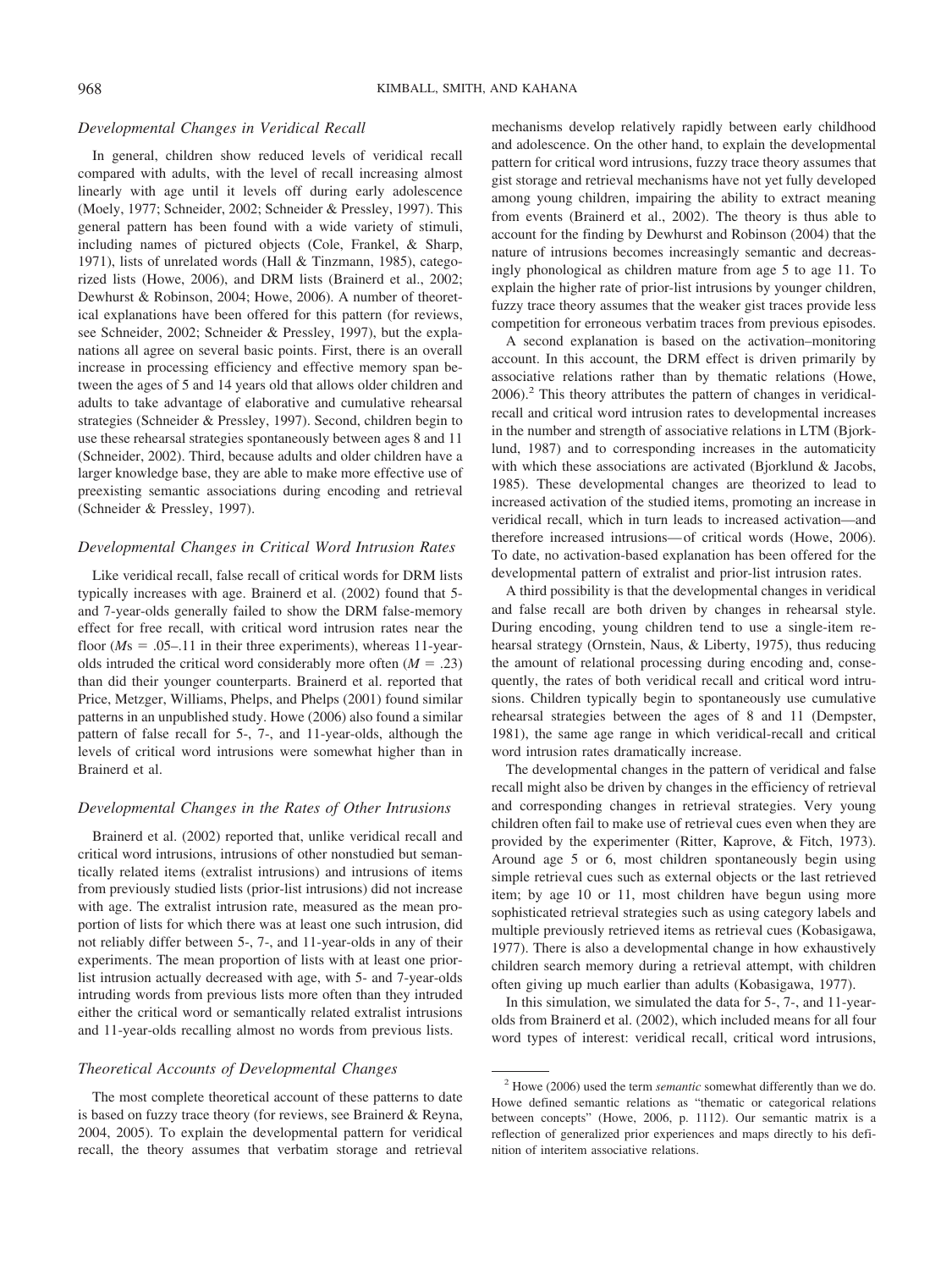extralist intrusions, and prior-list intrusions. Because there is ample evidence of many changes in processing with development, we allowed the values of multiple parameters to vary across age groups, as described below. In doing so, we constrained the parameters to vary only in theoretically plausible ways in light of the above-described developmental changes in processing.

#### *Simulating Developmental Changes With fSAM*

### *Changes in Processing Efficiency*

In the fSAM model, increases in general processing efficiency during encoding can be implemented by increasing the values of the contextual and episodic incrementing parameters during encoding  $(a \text{ and } b_1)$ . Given that such processing efficiency increases with age, it seems plausible to set these parameters to relatively low values for young children and increase them monotonically with development. Similarly, the general increase in retrieval efficiency with age can be simulated by monotonically increasing the retrieval weight parameters  $(W_c \text{ and } W_e)$  and the output encoding parameters ( $e$  and  $f_1$ ) with development. Also, to reflect the developmental increase in the exhaustiveness of memory search, the maximum number of retrieval failures prior to recall termination,  $K_{max}$ , can increase with age.

## *Changes in Degree of Semantic Processing*

The increase in semantic processing that is known to occur during childhood can be implemented by increases in the value of the semantic retrieval weight parameter,  $W_s$ , and increases in the value of the semantic encoding scaling parameter, *as.*

### *Changes in Rehearsal and Retrieval Strategies*

Changes in memory span and the set size for cumulative rehearsal can be implemented by varying parameter *r*, the STM buffer size. For example, setting  $r = 1$  in the model implements single-item rehearsal and limits the set size for the retrieval cue to one item. Letting *r* increase with age simulates the increased use of cumulative rehearsal strategies and the use of multiple items to cue retrieval.

## *Changes in the Conservation of Contextual Strength*

The literature on source monitoring in children shows that younger children do not distinguish information from different episodes as well as adults and older children do (Schneider & Pressley, 1997). We implemented this effect by allowing the amount of contextual association strength that is preserved from one list to another—that is, the value of parameter  $\rho$ —to decrease with age.

### *Simulation Method*

#### *Experimental Procedure Simulated*

We simulated the data for the three age groups from Experiment 2 (5- and 7-year-olds) and Experiment 3 (5- and 11-year-olds) in Brainerd et al. (2002). In these experiments, a total of 16 DRM lists taken from Stadler et al. (1999) were auditorily presented to each participant at a rate of 2 s per word. The order of the lists was randomized for each participant, but the words in each list were presented in the same highest-to-lowest associate order that was used in Stadler et al. One min was allowed for immediate free recall following presentation of each list.

We simulated the combined recall data from the two experiments for the 16 lists, averaging the means for the 5-year-olds. We did not simulate the results for a group of adults in Experiment 3 because the reported rate of extralist intrusions  $(M = .03)$  lists with at least one extralist intrusion) was anomalously low compared with other results reported in the literature, including Kimball and Bjork (2002;  $M = .32$  extralist intrusions per list), McDermott (1996;  $M = .22$  and .32 extralist intrusions per list for immediate and delayed recall, respectively), Roediger and McDermott (1995;  $M = .14$  lists with at least one extralist intrusion), and our new experiment ( $M = .55$  extralist intrusions per list).

## *Fitting Procedure*

We used the best fitting parameter set for the fSAM multiplicative model from Simulation 1 as a base parameter set and then used a genetic algorithm to find values for the parameters for each age group. The parameter values for each age group were determined by multiplying the parameters from the next highest age group by an algorithmically determined scaling factor. So, the parameter values for the 11-year-old group were determined by applying a set of scaling factors to the adult parameters from Simulation 1 and so on. The exception was that we fixed the value of *r* at 1 for the 5-year-old group to reflect the fact that individuals in this age group almost exclusively use a single-item rehearsal strategy. The scaling factors ensured monotonicity in the change of parameters across age groups, consistent with the theoretical constraints mentioned above. As in Simulation 1, we ran the best fitting parameter sets from the genetic fit with 200 simulated subjects each. The values we report are from the large-sample run that provided the best quantitative fit to the data.

## *Dependent Variables*

For each age group, we fit veridical recall and the mean numbers of lists for which the critical word was intruded, for which there was at least one extralist intrusion, and for which there was at least one prior-list intrusion. To determine goodness of fit, we calculated RMSD, weighting each of the dependent variables for all three groups equally.

## *Lexicon*

We used a lexicon of 779 words based on the 55 DRM lists used by Roediger, Watson, et al. (2001) that included the 16 lists used by Brainerd et al. (2002). The lexicon consisted of the 15 studied words and the critical word from each of the 55 lists, net of 101 words that were duplicated across lists. Of the remaining 779 words, 103 were not in the WAS database. We used substitutes that varied in tense, number, or part of speech for 32 of those 103 words. For the other 71 words that were not in the WAS database, the strengths of the semantic associations to other lexicon words were set equal to the average WAS value for all words that were included in the WAS database (.02). The average strengths of association among words on a particular DRM list and between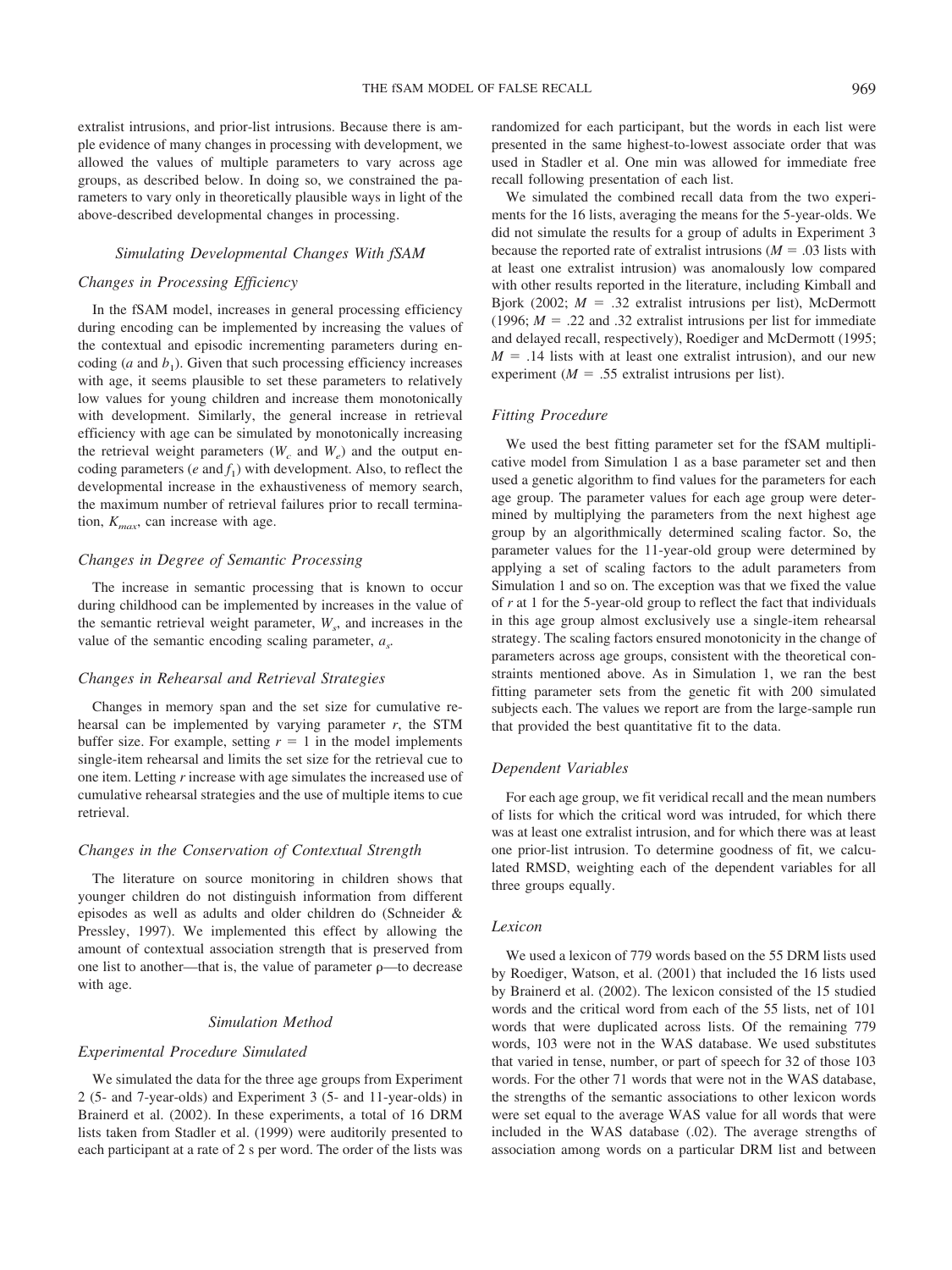those words and the applicable critical word were .21 and .41, respectively, across all 55 lists; these values were .26 and .48, respectively, for the 16 lists used by Brainerd et al. and as studied lists in our simulation. The average strengths of association between words on different DRM lists, between DRM list words and critical words for different lists, and among all words in the lexicon were all equal to .02.

#### *Simulation Results*

The results of our fits to the developmental data from Brainerd et al. (2002) are shown in Table 5. The fit is excellent, both quantitatively  $(RMSD = .04)$  and qualitatively. The fSAM model fit the developmental pattern for each of the dependent variables. Both veridical-recall and critical word intrusion rates increased with age. Despite these increases, the model generated extralist intrusions at the same rate for all three age groups. Finally, the model generated high levels of prior-list intrusions for the 5-yearolds, with a decrease in the rate as age increased. The specific parameters for each age group are set forth in Appendix D, reflecting the constraints we mentioned previously.

## *Discussion*

The simulation results show that fSAM can account for the pattern of developmental changes in veridical and false recall using parameter sets that reflect the changes in cognitive processes that are known to occur as children develop. Our goal for the present article is to demonstrate that fSAM can do so when all developmental changes hypothesized to impact model operations are implemented simultaneously. Further work could elucidate which of these changes, alone or in combination, are necessary or sufficient to simulate the developmental pattern, or particular aspects of it.

## Simulation 3: List Effects in Roediger, Watson, McDermott, and Gallo (2001)

Another set of results from the DRM literature pertains to the relative rates of veridical recall and critical word intrusions for specific DRM lists based on different critical words, as well as the correlation between those rates—that is, the true–false correlation.

Table 5

*Mean Veridical and False Recall for the Fit to Brainerd, Reyna, and Forrest (2002) in Simulation 2*

| Word type                   | Age (years) | fSAM | <b>Behavioral</b> |
|-----------------------------|-------------|------|-------------------|
| Studied words               | 5           | 0.23 | 0.25              |
|                             |             | 0.31 | 0.38              |
|                             | 11          | 0.41 | 0.41              |
| Critical word intrusions    | 5           | 0.09 | 0.07              |
|                             |             | 0.14 | 0.09              |
|                             | 11          | 0.23 | 0.23              |
| <b>Extralist intrusions</b> | 5           | 0.09 | 0.13              |
|                             | 7           | 0.09 | 0.12              |
|                             | 11          | 0.09 | 0.13              |
| Prior-list intrusions       | 5           | 0.21 | 0.21              |
|                             |             | 0.12 | 0.18              |
|                             |             | 0.04 | 0.02              |

In Simulation 3, we simulated the patterns of these effects for the 55 DRM lists incorporated in the multiple regression analysis reported by Roediger, Watson, et al. (2001).

The behavioral mean rates of veridical recall and critical word intrusions for the 55 DRM lists used in Roediger, Watson, et al. (2001) came from two other studies. Stadler et al. (1999) reported veridical-recall and critical word intrusion rates for 36 lists, including the 24 lists originally used by Roediger and McDermott (1995) and 12 new lists. Gallo and Roediger (2002) reported rates for 28 lists, including nine that had been reported by Stadler et al. and 19 new lists. Our goal in this simulation was to simulate the list effects reported in these studies. However, we discovered that simulating these list effects was less straightforward than it might appear at first blush because of disagreement in the literature as to the veridical-recall and critical word intrusion rates for particular lists and as to the correlation between those two rates across sets of lists. We next describe such disagreement in more detail.

## *Differences in Critical Word Intrusion Rates*

One example of the lack of agreement in the literature as to critical word intrusion rates involves the 10 lists that were used in each of four studies: Stadler et al. (1999), Deese (1959b), Kimball and Bjork (2002, Experiment 2), and the new experiment. The critical word intrusion rates reported in Stadler et al. correlated poorly with the rates reported in the other three studies ( $rs = .18$ , .13, and .08, respectively). There was greater, but not outstanding, agreement among critical word intrusion rates in the latter three studies, ranging from .60 to .71.

There were also differences in the mean levels of critical word intrusions for the same lists across different studies. For the 17 lists shared by Deese (1959b) and Stadler et al. (1999), the critical word intrusion rate was lower for Deese than for Stadler et al. (*M* difference  $=$  .11). The same was true for the 10 lists shared by Deese and Kimball and Bjork  $(2002; M)$  difference = .19) and for the 11 lists shared by Deese and the new experiment (*M* differ $e^{\frac{1}{2}}$  = .13). One possibility is that these differences were due in part to Deese's use of lists with only 12 associates rather than the 15 associates used in the other studies (see Robinson & Roediger, 1997). However, Gallo and Roediger (2002) used 15 associates in their lists, and the critical word intrusion rates in that study differed very little from the rates reported by Deese for the subset of 10 lists that were used in both studies  $(Ms = .19$  and .17, respectively). There was also a substantial difference in mean critical word intrusion rates for the subset of nine lists used in both Stadler et al. and Gallo and Roediger  $(Ms = .41$  and .27, respectively).

## *Differences in Veridical-Recall Rates*

Veridical-recall rates for particular lists in the new experiment correlated poorly with those for sets of lists that experiment shared with Stadler et al. (1999), Gallo and Roediger (2002), and Kimball and Bjork  $(2002)$ ,  $rs = .41, .53,$  and  $.42$ , respectively. However, the veridical-recall rates among the latter three studies correlated well, ranging from .90 to .97. Deese (1959b) did not report veridical-recall rates.

#### *Differences in True–False Correlations*

The true–false correlation—relating mean veridical-recall and critical word intrusion rates across lists— has also varied across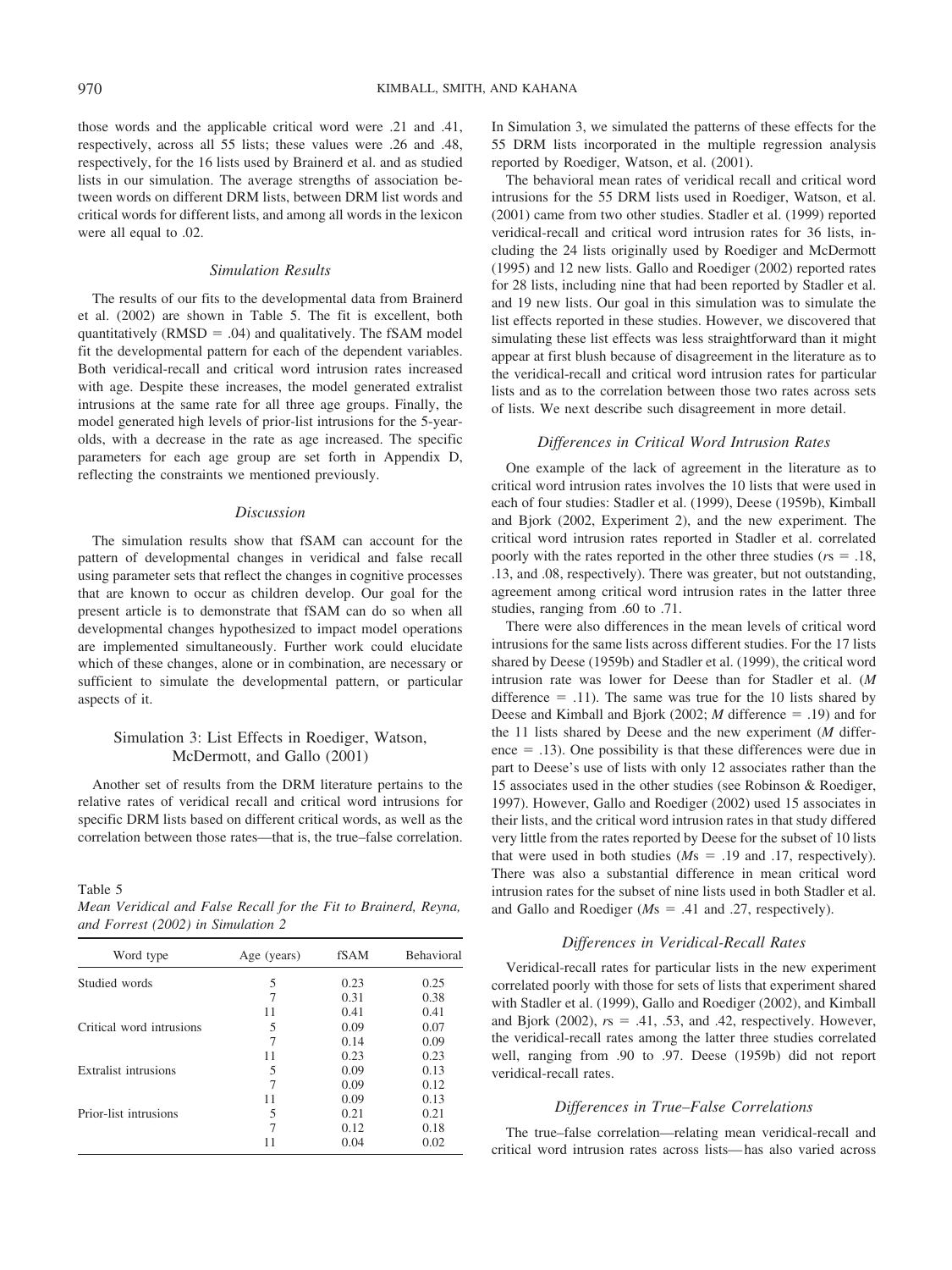studies. For example, true–false correlations were  $-.54, -.24,$ .43, .08, and .28 for Gallo and Roediger (2002); Stadler et al. (1999), Roediger, Watson, et al. (2001); Kimball and Bjork (2002); and the new experiment, respectively. All of the true–false correlations reported in Brainerd et al. (2003) were also positive, ranging from .02 to .36. Some of this variation is surely attributable to the use of different lists across the studies. However, there is not always agreement across studies even for the same lists. For example, there is a substantial difference in the true–false correlation obtained by Kimball and Bjork across the 12 lists they used  $(r = .08)$  and that obtained by Stadler et al. across the same 12 lists  $(r = .46)$ .

Moreover, true–false correlations can be substantially affected by the range of critical word intrusion rates represented among the lists used in a particular study. It matters a good deal whether the study includes lists with high, low, or both high and low critical word intrusion rates. For a number of studies, the true–false correlation was likely affected by the inclusion of the same two lists with the lowest critical word intrusion rates—those with the critical words *fruit* ( $M = .20$ ) and *king* ( $M = .10$ ). This can be seen rather dramatically for the 24 lists used in Roediger and McDermott (1995). The true–false correlation for those lists  $(r = -.23)$ actually becomes slightly positive  $(r = .05)$  with the exclusion of the *fruit* and *king* lists, based on the means in Stadler et al. (1999). Similarly, the overall true–false correlation was  $-.24$  for the entire set of 36 lists included in Stadler et al. and  $-.28$  for the 16 lists used in Brainerd, Forrest, Karibian, and Reyna (2006), but these correlations were only  $-.09$  and  $.03$ , respectively, with the exclusion of the *fruit* and *king* lists, based on the means from Stadler et al. The fragility of the negative true–false correlation in these last two studies is particularly important because they have been offered as evidence of a globally negative true–false correlation when pooling across lists and participants, respectively (see Brainerd et al., 2006).

A similar pattern can be observed for the set of all 55 lists in Roediger, Watson, et al. (2001): The overall true–false correlation,  $-.43$ , becomes only  $-.07$  with the exclusion of the 19 lists with critical word intrusion rates at or below  $M = .20$ . The true–false correlation actually becomes positive  $(r = .19)$  for the 18 lists reported in Roediger, Watson, et al. (taken from Stadler et al., 1999) with critical word intrusion rates above  $M = .40$ . This last result is consistent with the positive true–false correlations found in Kimball and Bjork (2002) and in the new experiment given that those experiments used lists selected from among those 18 highintrusion lists. In Simulation 5, we discuss model predictions that offer an explanation for this shift in true–false correlations from negative to positive as critical word intrusion rates increase.

## *Methodological Differences*

Differences in method could account for some of these differences in true- and false-recall rates and correlations. Examples of methodological differences that might be expected to matter in this connection include the following: differences in the number of lists presented to each subject; differences in the average backward association strength across the entire set of lists presented to a subject; differences in the order of lists, including constant versus random orders across subjects, and for constant list orders, differences in the list sequence position for particular lists; differences in the order of words within lists, including constant versus random orders across subjects; differences in presentation rate; and differences in retention interval.

Although the effects of such methodological differences may merit exploration in controlled studies and although some have already been explored, their effects on critical word intrusions and veridical recall for particular DRM lists have not been examined as yet. In addition, although some of the differences could be incorporated into our simulations, some of the differences were not sufficiently well specified for that purpose. For example, Stadler et al. (1999) failed to disclose the list sequence position of particular lists, and Deese (1959b) failed to report the presentation rate.

#### *Simulation Method*

Accordingly, rather than attempting to incorporate a priori all the potential methodological differences into our simulation of list effects, we opted to simulate data for the 55 lists reported in Roediger, Watson, et al. (2001) by separately fitting the data contributed to that study by Stadler et al. (1999) and Gallo and Roediger (2002). We assumed that the methodological differences across these studies would influence parameter values obtained in the fits. We simulated this set of results because they were obtained in other labs, thus allowing us to test further the generalizability of our model's predictions, and because the authors reported mean critical word intrusion rates and veridical-recall rates for all lists. (Deese, 1959b, did not report veridical-recall rates; Deese, 1959a, did not report critical word intrusions and noncritical extralist intrusions separately). As in the fit of the developmental data in Simulation 2, we used the fSAM multiplicative model in this fit.

#### *Fitting Procedure*

We used the same fitting procedure as in Simulation 1 and separately fit the sets of 36 lists drawn from Stadler et al. (1999) and 19 unique lists drawn from Gallo and Roediger (2002). In the simulation, words were presented in the same order within each list as in those two studies. The simulation implemented the different presentation rates in those two studies—2 s per word for Stadler et al. and 1.5 s per word for Gallo and Roediger— by multiplying the encoding incrementing parameters  $a$  and  $b_1$  by factors of 2 and 1.5, respectively. The studies did not report list presentation orders, so we randomized those orders.

### *Dependent Variables*

We equally weighted the following dependent variables in our fits, with the values for each variable being calculated separately across the two sets of lists: (a) the mean veridical-recall rate in the behavioral data, collapsing across lists; (b) the correlation between veridical-recall rates in the behavioral and simulated data across lists; (c) the mean critical word intrusion rate in the behavioral data, collapsing across lists; (d) the correlation between critical word intrusion rates in the behavioral and simulated data across lists; and (e) the correlation in the behavioral data between the critical word intrusion rate and the veridical-recall rate.

#### *Lexicon*

This simulation used the same lexicon as did Simulation 2, comprising the words used in all 55 DRM lists used in Roediger,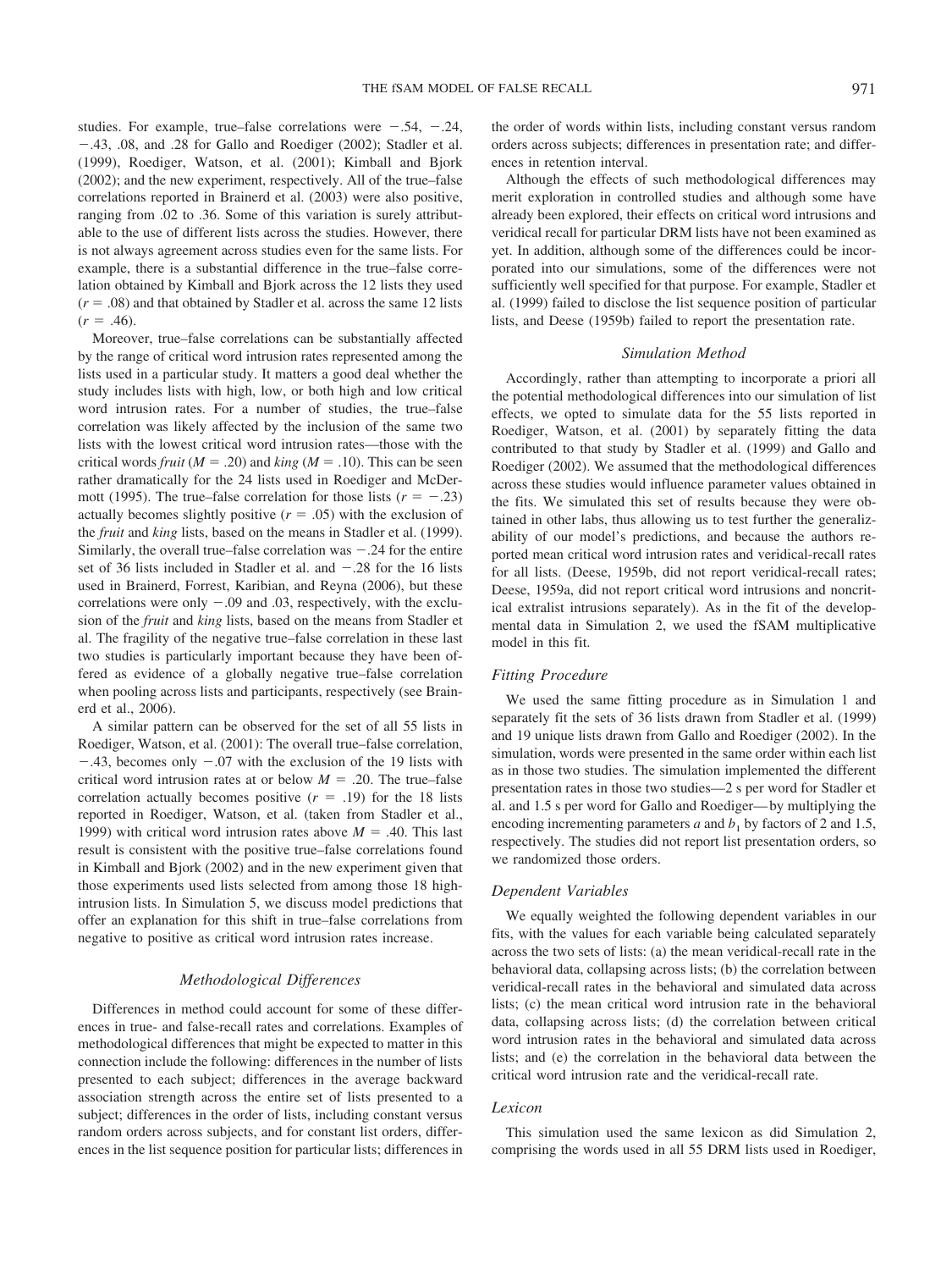Watson, et al. (2001). The average WAS strengths of association among words on a particular DRM list and between those words and the applicable critical word were .25 and .46, respectively, for the 36 lists taken from Stadler et al. (1999); these values were .12 and .31, respectively, for the 19 lists taken from Gallo and Roediger (2002).

## *Simulation Results*

### *Veridical Recall*

As shown in Table 6, mean veridical-recall rates, collapsing across lists, were fit well both quantitatively and qualitatively. The correlations between behavioral and simulated veridical-recall means, calculated across individual lists, were not as high as we had hoped, but they were within the range of correlations for mean veridical recall among different behavioral studies.

## *Critical Word Intrusions*

Mean critical word intrusion rates, collapsing across lists, were fit well qualitatively in that the rate was somewhat higher for the Stadler et al. (1999) lists than for the Gallo and Roediger (2002) lists, as was true in the behavioral data. Quantitatively, the fit for the Gallo and Roediger mean rate of critical word intrusions was fairly good, but the mean simulated critical word intrusion rate for the Stadler et al. lists was quite a bit lower than in the behavioral data. The correlation between behavioral and simulated critical word intrusion means, calculated across individual lists, was somewhat low. However, as with veridical recall, this correlation was comparable to correlations for mean critical word intrusion rates among different behavioral studies.

## *True–False Correlations*

The true–false correlations were also fit well qualitatively in that the simulated correlations were negative for both the Gallo and Roediger (2002) and Stadler et al. (1999) list sets, with the correlation for the former being substantially more negative than that for the latter, as in the behavioral data. Quantitatively, the absolute values of the two correlations were not as great as in the behavioral data, but they were well within the range of true–false correlation values reported in the literature.

## *Parameter Values*

The parameter values for the fits are set forth in Appendix D. Most of the variation in parameter values across experiments might reflect differences in methodology between the experiments. However, we note that the retrieval weight parameter,  $W<sub>s</sub>$ , is more than an order of magnitude lower for the fit of Gallo and Roediger (2002) than for the fit of Stadler et al. (1999). This parameter difference has the effect of increasing competition for the critical word in the Gallo and Roediger fit and thus reducing critical word intrusions. Even with that parameter difference, the critical word intrusion rate was higher in the simulation than in the behavioral data. To the extent that this parameter adjustment was needed to keep the critical word intrusion rate low, it is telling that the model was unable to accomplish that goal solely on the basis of differences in association strengths for the sets of lists used in the two experiments, rather than by adjusting parameter values. We address possible explanations for this inability in the *Discussion* section.

Another set of parameter differences between the two fits involves the semantic encoding parameter, *as*; the contextual decay parameter,  $\rho$ ; and the contextual retrieval weight parameter,  $W_c$ . These parameters involve incrementing, preserving, and cuing with contextual association strengths, respectively. Compared with the fit of Stadler et al. (1999), in the fit of Gallo and Roediger (2002), semantically related contextual strength increments were higher, as was the proportion of contextual association strength preserved across lists, but contextual association strengths received less weight at retrieval. Thus, these parameter differences tended to cancel each other out, such that the net effect of these differences seems likely to be minimal.

## *Discussion*

The fSAM multiplicative model provided fairly good qualitative fits and, in some cases, good quantitative fits to the patterns of veridical-recall and critical word intrusion rates across the individual lists reported in Gallo and Roediger (2002) and Stadler et al. (1999), as well as true–false correlations calculated across the lists in those studies. That the quantitative fits were less than outstanding in many cases was likely due in large part to two causes, which we have discussed previously. The first of these causes is the intrinsic variability suggested by disagreement among the reported

Table 6

*Mean Veridical Recall, Mean False Recall, and Correlations for Fits of List Effects in Simulation 3*

|                                       | Critical word<br>Veridical recall<br>intrusions |      |              |      |     |                            |  |
|---------------------------------------|-------------------------------------------------|------|--------------|------|-----|----------------------------|--|
| Study/model simulation                | N                                               | M    | $\mathbf{r}$ | M    |     | True-false<br>$\mathbf{r}$ |  |
| Gallo & Roediger (2002)               | 19                                              | 0.63 |              | 0.10 |     | $-.61$                     |  |
| fSAM                                  | 19                                              | 0.61 | .59          | 0.18 | .24 | $-.33$                     |  |
| Stadler, Roediger, & McDermott (1999) | 36                                              | 0.60 |              | 0.40 |     | $-.24$                     |  |
| fSAM                                  | 36                                              | 0.63 | .48          | 0.23 | .22 | $-.13$                     |  |

*Note.* The fSAM multiplicative model was fit separately to the data for the 19 lists from Gallo & Roediger (2002) and the 36 lists from Stadler, Roediger, & McDermott (1999).  $r =$  Pearson correlation coefficient.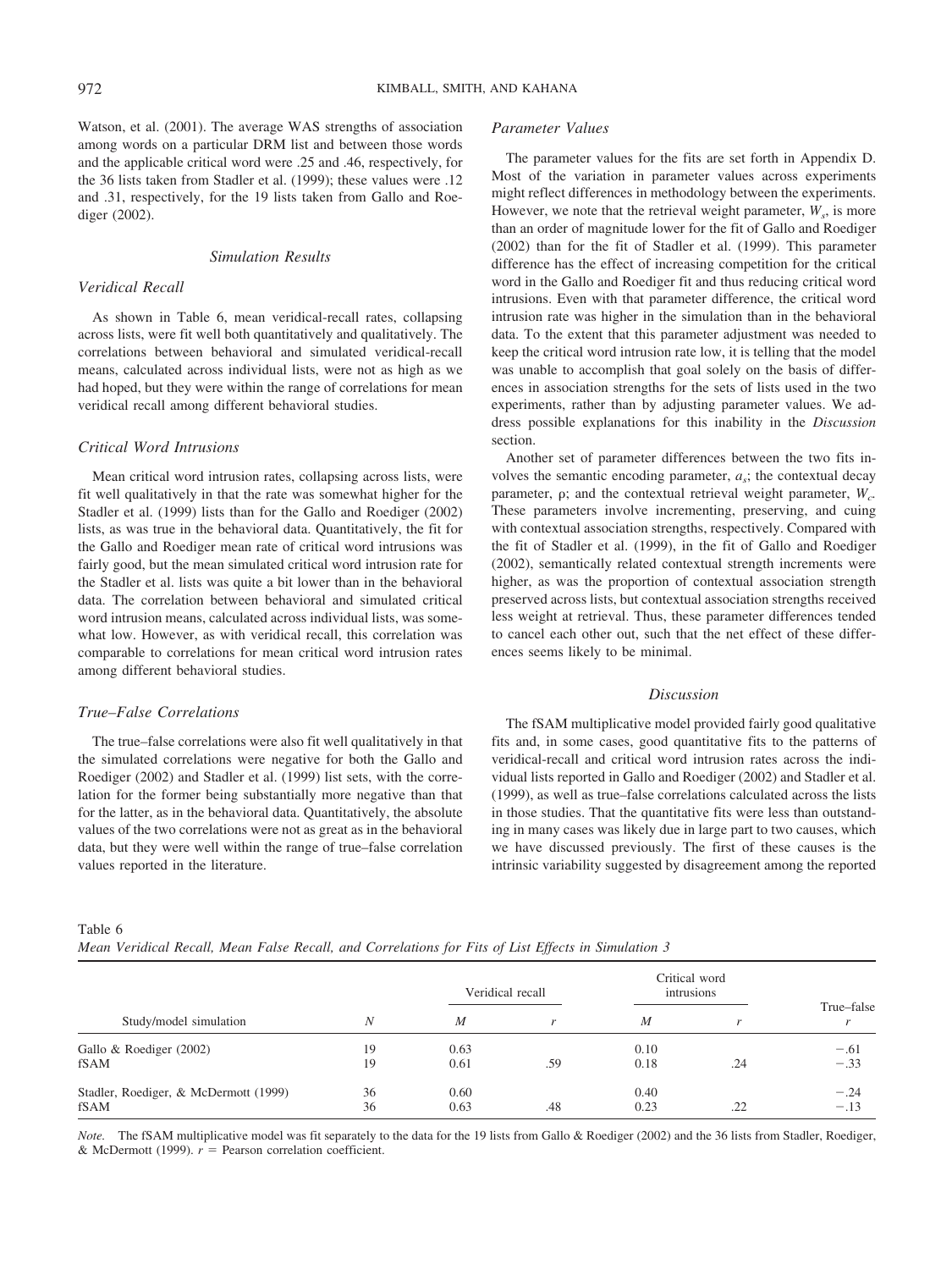statistics in the literature for individual lists and sets of lists, perhaps due in substantial part to methodological differences.

The second likely cause relates to the use of WAS values as our metric of semantic association strengths and, in particular, its incorporation of indirect associations rather than direct associations alone. As noted previously, use of indirect associations dilutes the influence of direct associations, which Steyvers et al. (2005) determined were most important in simulating free recall. Presumably in part because of this dilution, WAS values were only moderately correlated with three key measures: (a) the levels of backward association strength (i.e., the propensity of a word to elicit the critical word in a word association task) that Roediger, Watson, et al. (2001) reported for all studied words in the 55 lists they used  $(r = .58)$ ; (b) the mean backward association strength per list for those 55 lists  $(r = .73)$ ; and (c) the mean critical word intrusion rate per list for those 55 lists  $(r = .44)$ . These last two correlations are particularly telling in that Roediger, Watson, et al. reported a correlation of .73 between the mean critical word intrusion rates and the mean backward association strengths for their 55 lists. Mean WAS strength per list is thus not as strongly predictive of critical word intrusion rates as is mean backward association strength, presumably in large part because the correlation between those two mean strength measures is somewhat less than perfect.

The dilution of the effect of direct association strengths in WAS values can also help explain the fitting algorithm's selection of such a low value for the semantic retrieval weight parameter,  $W_{\rm s}$ , for the 19 lists taken from Gallo and Roediger (2002). The dilution is particularly apparent for those lists in that the mean WAS value for the studied words on those lists  $(M = .31)$  was approximately 15 times as large as the mean backward association strength  $(M =$ .02). By comparison, for the 36 lists taken from Stadler et al. (1999), the mean WAS value for the studied words  $(M = .46)$  was only approximately 2.5 times as large as the mean backward association strength  $(M = .18)$ . Using WAS as the semantic association metric thus made it relatively more difficult to produce the low levels of critical word intrusions for the Gallo and Roediger lists because the WAS values more substantially overestimated the mean backward association strength for those lists. The fitting algorithm may have adopted the much lower value for  $W<sub>s</sub>$  to compensate for this greater difficulty in producing lower levels of critical word intrusions for those lists.

Nevertheless, WAS appears to be the best available metric of semantic association strength for our purposes. None of the other metrics available as yet provides a measure that is based on word production, provides values for all word pairs in a large lexicon, and discriminates as well between semantically related and unrelated words. Accordingly, for us to be able to simulate the effects of direct association strengths at this time unconfounded by the influences of indirect association strengths, we needed values for the semantic matrix other than those provided by one of the available metrics. Ideally, we wanted association strength values that we could control and vary. To that end, we decided to conduct simulations using association strength values drawn from abstract distributions of values, rather than basing them on one of the available metrics for real words. We describe these simulations next.

## Simulation 4: Effects of Mean Forward, Backward, and Intralist Association Strength

In this simulation, we used the fSAM multiplicative model to generate predictions regarding the effects on veridical and false recall of variations in the mean levels per list of three types of association strength: forward association strength (the propensity of the critical word to elicit one of the studied words in a word association task), backward association strength (the propensity of a studied word to elicit the critical word), and intralist association strength, or connectivity (the propensity of a studied word to elicit another of the studied words). To do so, we used abstract semantic matrices comprising hypothetical pairwise association strengths, which allowed us to construct lists that varied along these dimensions factorially. Using such abstract semantic matrices allowed us to use direct pairwise association strengths, rather than strengths that also reflected the influence of indirect, mediated associations, as with WAS values.

Using such matrices also allowed us to remove any confounding effects of other factors on veridical and false recall. Roediger, Watson, et al. (2001) considered several potential predictors of critical word intrusions other than backward association strength and veridical-recall rates. They found that, unlike those two factors, the other factors did not explain a significant proportion of the variance. However, together, such variables could influence the critical word intrusion rate. In addition, other predictors not considered by Roediger, Watson, et al. might also exert an influence. For example, Madigan and Neuse (2004) recently reported that the length of the critical word relative to the studied words on a list influences critical word recognition. This finding contrasts with Roediger, Watson, et al.'s finding that critical word length relative to other critical words—rather than to the studied words on the list— did not exert such an influence. No such factors were able to influence our results in these simulations inasmuch as the only factors that varied were the three types of association strength that we manipulated.

## *Previously Reported Effects of Mean Association Strengths*

Deese (1959a); Roediger, Watson, et al. (2001); and McEvoy, Nelson, and Komatsu (1999) all reported a positive relationship between backward association strength and critical word intrusions. The empirical findings are less clear as to the effects of connectivity and forward association strength on critical word intrusions. Roediger, Watson, et al. (2001) failed to find any significant correlation between connectivity and critical word intrusions, in contrast to McEvoy et al. and Deese, who found a negative association between connectivity and critical word intrusions. Roediger, Watson, et al. also did not find any significant correlation between forward association strength and critical word intrusions. Brainerd and Wright (2005), using lists with a broader range of forward association strengths than in the lists Roediger, Watson, et al. had used, reported a positive association between forward association strength and false memory for the critical word, at least when testing recognition memory. No study using free recall with a similarly broad range of forward association strengths has been reported to date.

The unsettled state of the literature on the effects of connectivity and forward association strength would usually argue against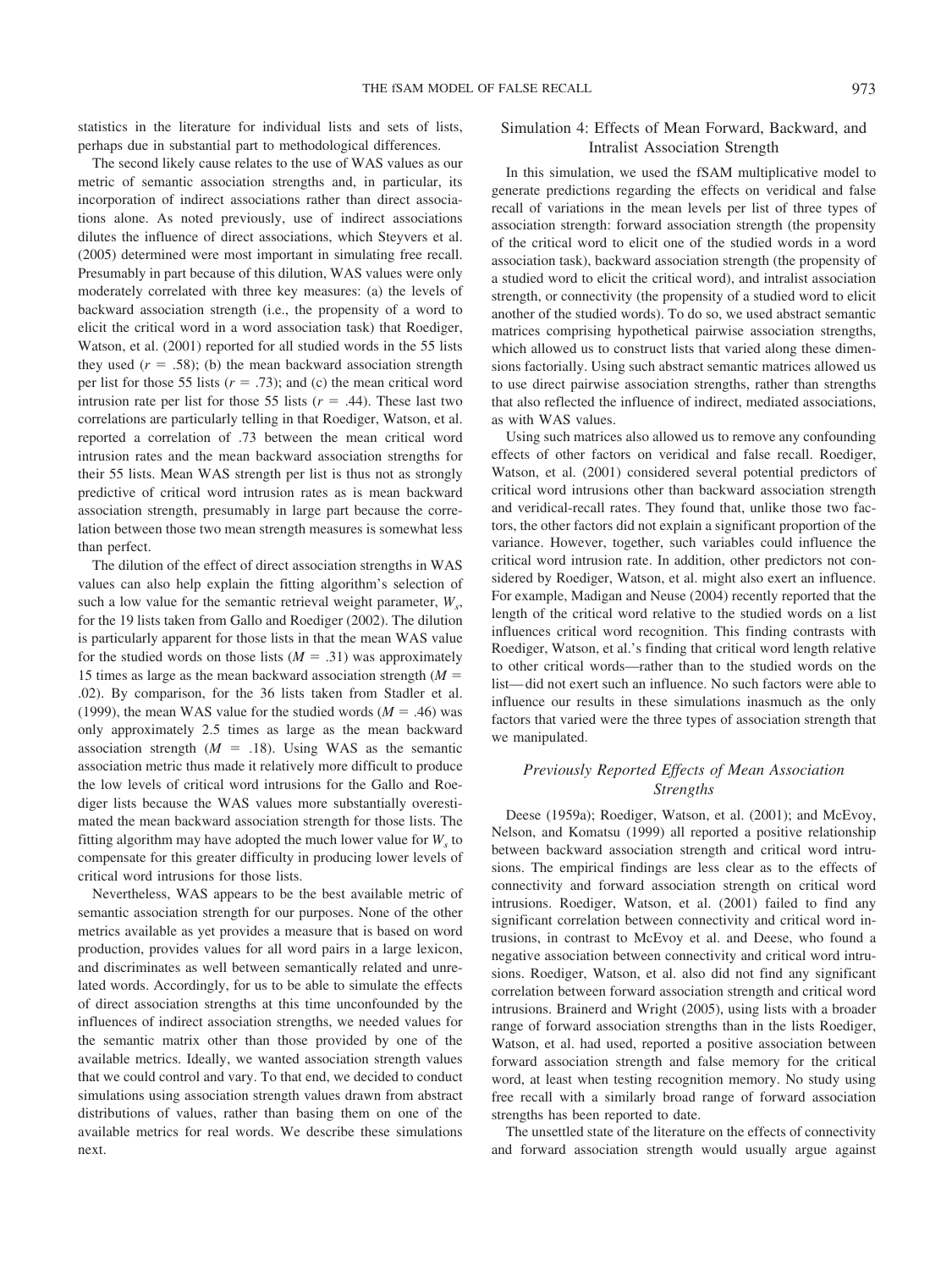simulation of such effects inasmuch as it is unclear which of the conflicting findings should be simulated. Nevertheless, these effects, together with those of backward association strength, are central to theories of false memory, perhaps especially to our theory, given that it is based explicitly on strengths of associations between pairs of words. Accordingly, we thought it important to generate model predictions regarding these effects using the unconfounded association strengths in the abstract semantic matrices. Doing so also enabled us to compare the results of these simulations with the list effects involved in Simulation 3, particularly true–false correlations.

#### *Simulation Method*

#### *Semantic Matrix*

We created an abstract semantic matrix comprising 125 DRM lists of 15 words each by factorially varying mean forward association strength, mean backward association strength, and mean connectivity per list. There were five levels of mean values for each of these association types: .10, .30, .50, .70, and .90. Each of the 125 lists represented a unique combination of one of the five levels for each of the three association strengths. Note that these association strength values should be regarded as scaled similarly to WAS strengths rather than to raw normed probabilities because, for this simulation, we used the best fitting parameters from Simulation 1, which were determined using WAS values. Also note that the connectivity values for this simulation take into account the differing levels of strength for particular intralist associations and are therefore more finely grained than the connectivity values used by Roediger, Watson, et al. (2001) and McEvoy et al. (1999), who treated each such association the same regardless of its strength.

For each list, we created a  $15 \times 15$  connectivity matrix with values drawn from a normal distribution with the specified mean connectivity strength for that list and a standard deviation of .025. To represent the associations to and from the critical word, we added an additional row and column to the connectivity matrix comprising values drawn from a normal distribution with the specified mean forward and backward association strengths for that list and a standard deviation of .025, thus yielding a  $16 \times 16$ list matrix. The 125 list matrices were then placed in the full  $2,000 \times 2,000$  semantic matrix. Association strengths between words from different list matrices were assigned residual values drawn from a normal distribution with a mean of .025 and a standard deviation of .00625.

#### *Simulation Procedure*

The fSAM multiplicative model was run with 200 simulated subjects using the parameters from the best fit for that model in Simulation 1, with each simulated subject being presented with all 125 lists. The presentation order of the lists was randomly determined for each simulated subject. To minimize serial position effects, the order of words within each list was randomized, and delayed free recall was used.

#### *Simulation Results*

Table 7 shows the correlations across the 125 list means for each combination of word type and association type.

#### Table 7

*Correlations Between Association Strengths and Simulated Means for Studied Words and Intrusions in Simulation 4*

|                          | Type of association strength |          |              |  |
|--------------------------|------------------------------|----------|--------------|--|
| Word type                | Forward                      | Backward | Connectivity |  |
| Studied words            | .01                          | $-.07$   | .98          |  |
| Critical word intrusions | .00                          | .73      | $-47$        |  |
| Extra-list intrusions    | $-.01$                       | $-.08$   | $-.73$       |  |
| Prior-list intrusions    | .00.                         | $-0.09$  | $-74$        |  |

## *Veridical Recall*

Veridical recall was uncorrelated with mean forward association strength and only weakly and negatively correlated with backward association strength. However, veridical recall was strongly and positively correlated with connectivity.

## *Critical Word Intrusions*

The critical word intrusion rate was uncorrelated with mean forward association strength per list. However, there was a strong positive correlation between critical word intrusions and mean backward association strength per list. There was also a moderately negative correlation between critical word intrusions and connectivity. Thus, fSAM predicted a trade-off between the influences on critical word intrusions of associations from the studied words to the critical word and of associations among studied words.

### *Other Intrusions*

The patterns for extralist and prior-list intrusions were similar. Both were uncorrelated with forward association strength, both were only weakly and negatively correlated with backward association strength, and both were strongly and negatively correlated with connectivity.

## *True–False Correlation*

Across the 125 lists, the correlation between veridical recall and critical word intrusions was  $-.52$ , consistent with behavioral data (Gallo & Roediger, 2002; Roediger, Watson, et al., 2001; Stadler et al., 1999).

## *Discussion*

In this simulation, we were able to determine the model's predictions for the effects on veridical and false recall of three types of association strength— backward, forward, and intralist (connectivity) association strength— unconfounded with the influence of indirect, mediated associations and other factors that might affect veridical and false recall in the behavioral data. Unsurprisingly, backward association strength strongly predicted critical word intrusions, consistent with several empirical findings (Deese, 1959b; McEvoy et al., 1999; Roediger, Watson, et al., 2001).

The model predicted that forward association strength would have no effect on any of the dependent variables. This prediction is consistent with the finding by Roediger, Watson, et al. (2001)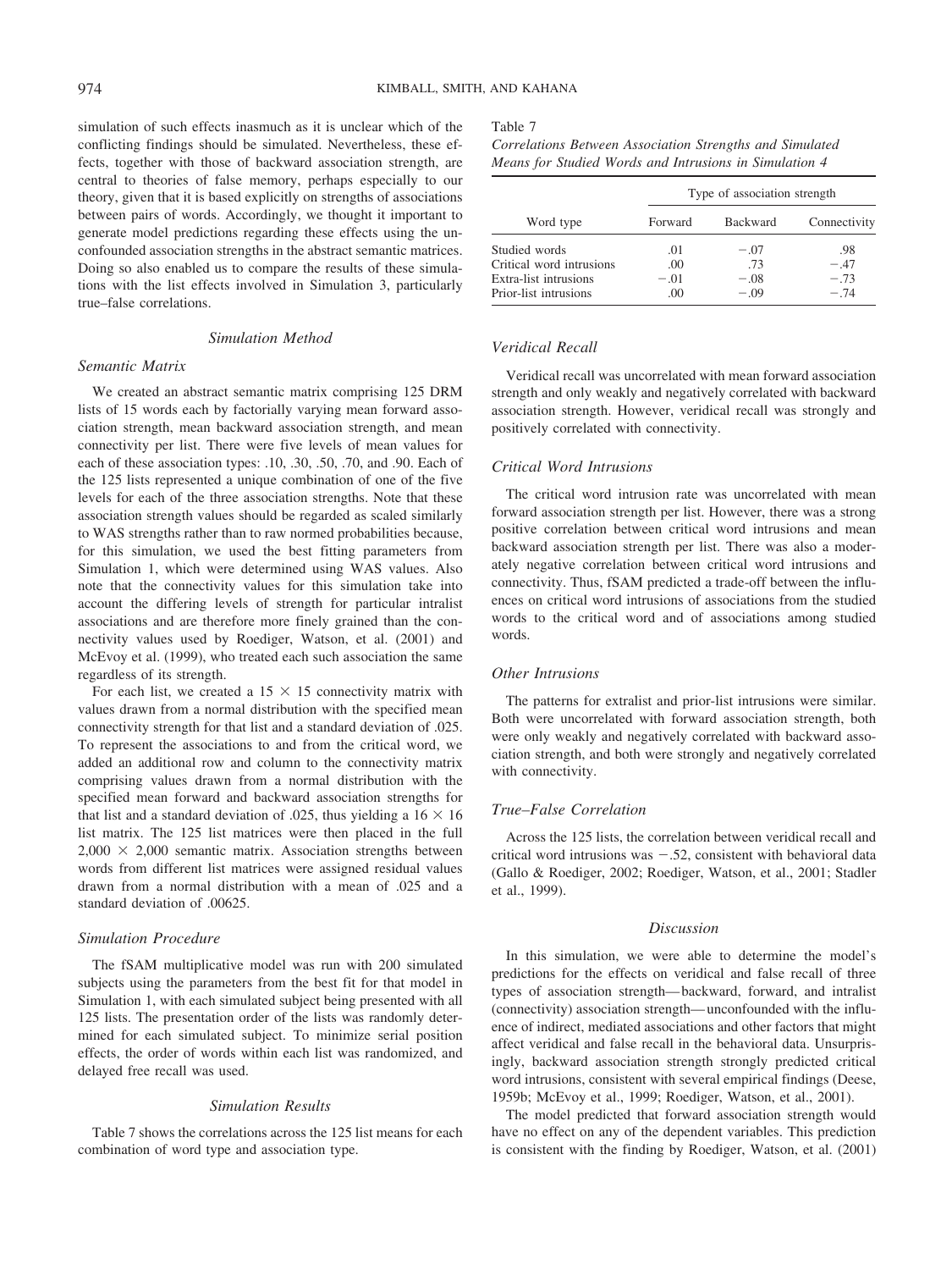that forward association strength is not correlated with either veridical recall or critical word intrusions. It is inconsistent with the finding by Brainerd and Wright (2005) that false recognition is positively associated with forward association strength when a broader range of strengths is used. However, one might plausibly expect that forward association strength would matter more in recognition than in free recall: When a critical word is presented at test as in recognition, the participant does not need to generate the critical word. Therefore, processing may be less dominated by backward association strength than may be the case in free recall, in which the participant would not produce the critical word unless it is generated through the use of backward associations. It remains to be seen whether the model's prediction is borne out by experiments testing the effects of forward association strength on free recall using a broader range of strengths.

The model predicted a strong positive correlation between connectivity and veridical recall, consistent with many findings in the literature (see, e.g., McEvoy et al., 1999; Roediger, Watson, et al., 2001). The model also predicted a moderate to strong negative correlation between connectivity and all types of intrusions critical word, extralist, and prior-list intrusions. The tendency of studied words to cue each other thus serves to modulate the influence of backward association strength on false recall, according to fSAM.

This finding of a negative correlation between connectivity and critical word intrusions is consistent with the results reported by Deese (1959a, 1961) and McEvoy et al. (1999) but inconsistent with those reported by Roediger, Watson, et al. (2001). Roediger, Watson, et al. argued that the McEvoy et al. finding could be explained by the use of lists with only extremely high or extremely low mean connectivity and, consequently, a failure to use lists with moderate connectivity, as had Roediger, Watson, et al. Of course, it is also possible that the extensive use of lists with moderate levels of connectivity could have resulted in a restriction of the range of connectivity values and impeded the ability of Roediger, Watson, et al. to find a significant correlation.

In addition, the roughness of the measure of connectivity used by both McEvoy et al. (1999) and Roediger, Watson, et al. (2001) might have added noise that makes it difficult to detect a significant correlation. Their connectivity measure counted each pairwise connectivity association strength the same (equal to 1), ignoring differences in the normed word association probabilities. A further complication arises from the acknowledgment by Nelson et al. (2004) that the normed probabilities forming the basis of the connectivity values in McEvoy et al. and Roediger, Watson, et al. are likely to underestimate the number of connectivity associations, particularly of weak associations. This underestimation arises because the norming procedure asks participants to produce a single word as an associate of the cue word, thus biasing the norms toward measuring strong associations at the expense of weak associations. With these additional potential sources of noise, there is perhaps even greater need to use more extreme values of mean connectivity to ensure real differences in connectivity across lists and conditions, as McEvoy et al. did. Of course, this potential additional noise underscores the lack of reliable measures of association strength, a point we raised previously.

The finding of a negative true–false correlation in this simulation also points to the importance of the combined levels of connectivity and backward association strength in generating patterns of veridical recall and critical word intrusions across lists. In Simulation 5, we further explored the pattern of true–false correlations across lists with varying rates of critical word intrusions.

## Simulation 5: Effects of Mean Backward Association Strength, Mean Connectivity, and Number of Studied Associates

In our model, the most likely and important contributing factor to a negative true–false correlation is connectivity, which has opposing influences on veridical recall and critical word intrusions: As shown in Simulation 4, all other things being equal, an increase in connectivity increases veridical recall and decreases critical word intrusions, which will produce a negative true–false correlation. Of course, all other things are not always equal. For example, there may be sets of lists in which connectivity influences and correlates with— both veridical recall and critical word intrusions in the same way, either positively or negatively. For such a set of lists, we would expect a positive true–false correlation. In this simulation, we explored whether such a pattern of correlations involving connectivity might explain the shift from negative true– false correlations for sets of lists with low levels of critical word intrusions to positive true–false correlations for sets of lists with high levels of critical word intrusions. As mentioned previously, in the Roediger, Watson, et al. (2001) study, although the true–false correlation for all 55 lists was quite negative  $(r = -.43)$  and was also quite negative for the 19 lists with critical word intrusion rates less than or equal to .20  $(r = -.29)$ , the correlation was less negative for the top 36 lists ( $r = -.07$ ) and actually positive for the top 18 lists with critical word intrusion rates above .40  $(r = .19)$ .

An additional goal of this simulation was to explore the effects of varying the number of the critical word's associates that appear on a studied list—that is, the number of words having more than a residual backward association strength to the critical word. Our principal reason for manipulating this variable was to assess the model's ability to simulate appropriate levels of critical word intrusions for lists in which backward association strength is either distributed evenly across the studied words or concentrated in a few strong associates of the critical word.

The lists used by Gallo and Roediger (2002) provide examples of lists with distributed association strengths to the critical word. In fact, a number of those lists include several words with associations sufficiently weak that they are not listed in the Nelson et al. (2004) norms. By contrast, Robinson and Roediger (1997) included lists in their study that had only a few very strong associates. They manipulated the number of critical word associates appearing on the studied list and found that critical word intrusions increased with the number of studied associates. However, the interpretation of their results is ambiguous because of the confounding of several variables, including number of associates, mean backward association strength of the list, and serial position of the associates (which were always presented first). Our simulation sought to determine which of these interpretations would be consistent with the model's predictions.

#### *Simulation Method*

#### *Semantic Matrices*

We again used abstract semantic matrices in this simulation. We factorially manipulated the number of studied critical word asso-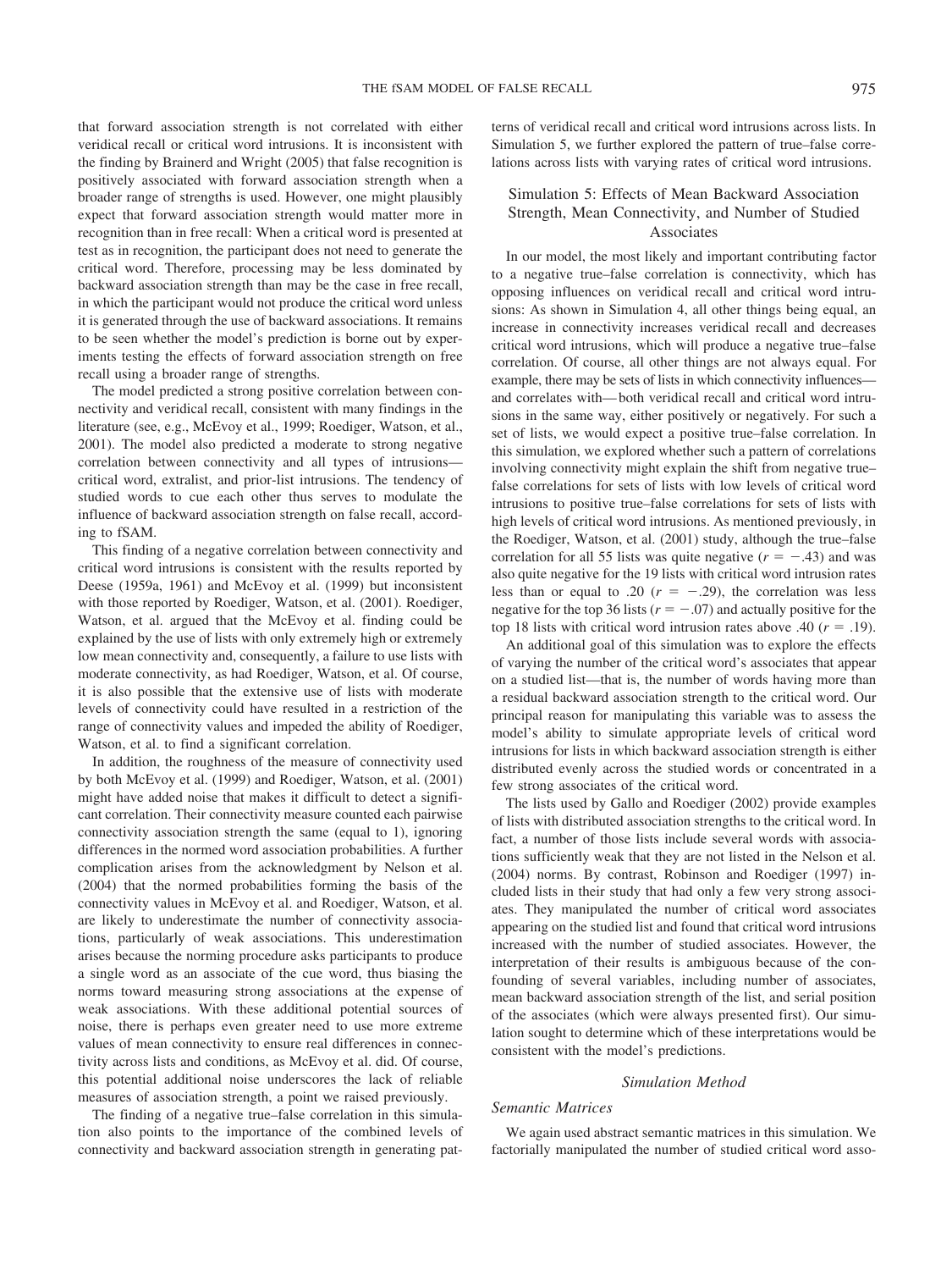ciates, the mean backward association strength of those associates to the critical word, and the mean connectivity among the studied words. The mean backward association strength per list was manipulated indirectly through the combination of the number of critical word associates and the mean backward association strength of those associates. We also used a finer grain for the manipulation of mean backward association strength and mean connectivity per list than we used in Simulation 4: Backward association strength and connectivity each ranged from .05 to 1.00 in steps of .05. The number of critical word associates in the lists ranged from 3 to 15 in steps of 3, as in Robinson and Roediger (1997). This arrangement yielded a total of 2,000 lists, each with a unique combination of values for the three variables.

To keep the semantic matrices to a computationally tractable size for each run, we split connectivity and backward association strength into a low range (.05–.50) and a high range (.55–1.0). For each of the four factorial combinations of these high and low ranges, we created semantic matrices with either 3, 6, 9, 12, or 15 associates to the critical word in each list of 15 words. This yielded 20 matrices of 100 lists each. Each of these matrices was created in the same manner as was the semantic matrix in Simulation 4, except that all forward association strengths were assigned residual values and only the designated number of critical word associates on each list were assigned nonresidual backward association strength values.

### *Simulation Procedure*

The fSAM multiplicative model was run with 200 simulated subjects for each of the 20 semantic matrices using the parameters that provided the best fit in Simulation 1. Each simulated subject was presented with all 100 lists in a given matrix, with the order of the lists being randomly determined anew for each simulated subject. As in Simulation 4, the order of words within each list was randomized, and delayed free recall was used. The results of these runs were combined in our analysis to show the pattern of veridical and false recall over the complete ranges of backward association strength, connectivity, and number of associates.

## *Simulation Results*

### *Critical Word Intrusions*

Figure 3 shows fSAM's predicted critical word intrusion rates as a function of the mean backward association strength per list and the number of associates per list. That the functions for different numbers of associates lay on top of one another shows that the model's predictions for critical word intrusions were determined almost completely by the mean backward associative strength per list, without regard to the distribution of strengths across words in the list.

## *True–False Correlations*

Table 8 shows the simulated true–false correlations for lists in the low, medium, and high ranges of critical word intrusion rates. The model qualitatively predicted two key results from Roediger, Watson, et al. (2001)— both the overall negative true–false correlation and the shift from negative to positive true–false correlations as the level of critical word intrusions increased. The table also



*Figure 3.* Predicted critical word intrusions as a function of the mean backward association strength (BAS) per list and the number of associates (assoc.) per list in Simulation 5.

shows that there was a corresponding shift in the correlation between critical word intrusions and connectivity, which also changed from negative to positive as critical word intrusion rates increased. By contrast, the correlation between connectivity and veridical recall remained strongly positive across the levels of critical word intrusions. Thus, for the lists with high critical word intrusion rates, connectivity was positively correlated with both true and false recall, yielding a positive true–false correlation.

## *Discussion*

This simulation clarified that fSAM predicts that the rate of critical word intrusions is related to the mean backward association strength of the words appearing in a list, regardless of the distribution of strengths among those words. The model's predictions are consistent with the low levels of critical word intrusions for the lists used by Gallo and Roediger (2002), which consisted primarily of weak associates of the critical word. In the simulation, even if all the studied words were associates of the critical word, critical word intrusion rates remained low if the associates were all weak associates.

The model also predicted the qualitative pattern observed by Robinson and Roediger (1997), in which critical word intrusions increase as a function of the number of studied associates. The model explains that pattern as attributable to increasing mean backward association strength per list rather than to other factors. Increasing the number of studied associates per se did not increase critical word intrusions unless there was also an increase in mean backward association strength for the list. Because we randomized the order of words in the list, the serial positions of the studied associates cannot account for our simulated pattern. Thus, of the three variables we mentioned before that were confounded by Robinson and Roediger, fSAM predicts that critical word intrusions are related only to mean backward association strength for a list and not to the number or serial position of the associates.

The other finding of interest in Simulation 5 is that the true– false correlation and the correlations between critical word intru-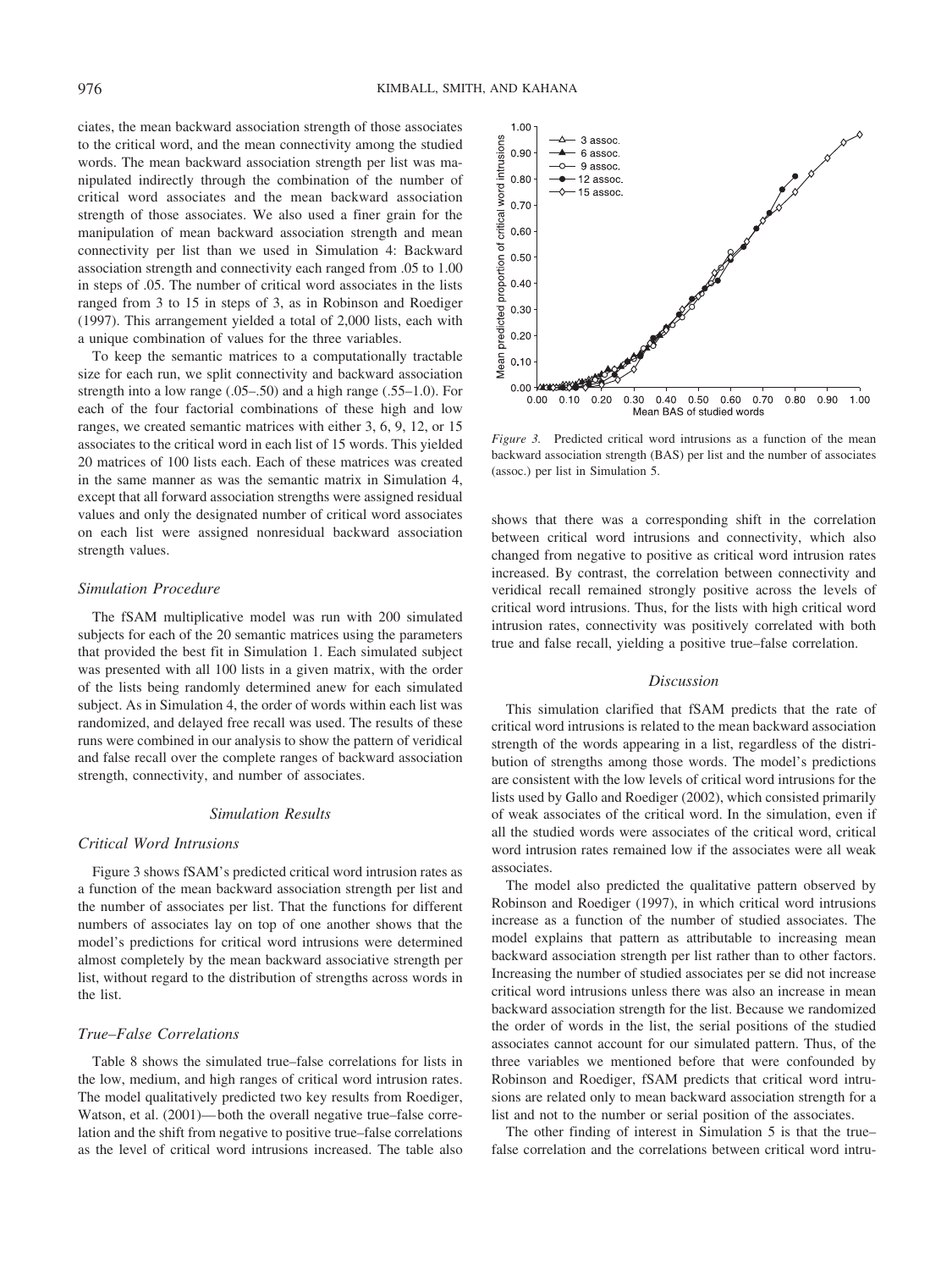| Table 8                                                       |  |
|---------------------------------------------------------------|--|
| Correlations Across Lists in Simulation 5, Conditionalized on |  |
| Critical Word Intrusion Rates (CI)                            |  |

|                                         |            | Correlation $(r)$              |                                |
|-----------------------------------------|------------|--------------------------------|--------------------------------|
| Range of<br>critical word<br>intrusions | True–false | Critical word-<br>connectivity | Studied words-<br>connectivity |
| $0 < CI \leq .70$                       | $-.29$     | $-.31$                         | .94                            |
| $0 < CI \leq .20$                       | $-.16$     | $-.19$                         | .91                            |
| $.20 < CI \le .40$                      | $-.04$     | $-.10$                         | .93                            |
| $.40 < CI \leq .70$                     | .07        | .04                            | .96                            |

sions and connectivity both shifted from negative to positive as the level of critical word intrusions increased. We explain this pattern by noting that, for lists with high mean backward association strengths—those tending to produce high levels of critical word intrusions—recalling more studied words can facilitate intrusion of the critical word because the recalled words will tend to have strong associations to the critical word. Use of those associations multiplicatively in a retrieval cue would favor intrusion of the critical word, according to fSAM. Thus, increasing connectivity can facilitate intrusions of the critical word by increasing recall of its strong associates, which then become strong retrieval cues for the critical word. By contrast, increasing the connectivity of lists that have low mean backward association strengths will produce recall of more studied words that are, of course, not likely to serve as strong retrieval cues for the critical word because of their low backward association strength.

#### General Discussion

Our simulation results support a new theory of false memory based on the use of a multiplicative combination of semantic associations at both encoding and retrieval. This theory is instantiated in fSAM, a computational model within the SAM framework. The model performed well in simulations of several key findings reported in the DRM literature, as well as those in a new experiment. In Simulation 1, using a single parameter set, the model succeeded in simulating a rather intricate pattern of recall for DRM and non-DRM lists, including not just critical word intrusions but also veridical recall, extralist intrusions, and priorlist intrusions. In Simulation 2, the model succeeded in fitting developmental changes in these dependent variables, with the parameter values from Simulation 1 being allowed to vary across children's age groups in theoretically plausible ways. In Simulation 3, the model produced a good qualitative fit to the pattern of true and false recall across a total of 55 specific DRM lists. In Simulations 4 and 5, we generated model predictions for the effects on true and false recall of differences in three types of association strength—associations from critical words to studied words and vice versa, as well as among studied words—and in the number of critical word associates appearing in the studied list. These predictions corresponded well with effects reported in the literature.

#### *Implications for Theories of False Memory*

Neither of the prevailing theories of false memory—fuzzy trace theory and the activation-and-monitoring theory— have been incorporated in a quantitative model that specifies processes operating at both encoding and retrieval. A quantitative model of false recall based on fuzzy trace theory (Brainerd et al., 2003) covers only the theory's test-phase decision processes, and it has been applied to the DRM paradigm only in connection with critical word intrusions and veridical recall. In particular, that model does not quantitatively specify encoding processes such as those involved in the creation of gist and verbatim traces during study. By contrast, our model quantitatively specifies processes operating at both encoding and retrieval. Thus, to our knowledge, fSAM stands alone as a quantitative model of false recall that is fully specified at encoding and retrieval.

It remains to be seen whether either of those other theories will be able to simulate findings in the DRM literature as well as fSAM has when their assumptions are more rigorously specified in a quantitative model. Of particular interest is the ability of those theories to simulate not just appropriately high levels of critical word intrusions but also appropriately low levels of extralist and prior-list intrusions—an important constraint on false-memory theories. Also of interest is the ability of those theories to predict the pattern of true–false correlations across different levels of critical word intrusions. In Simulation 5, we showed that fSAM can simulate not only the overall negative true–false correlation but also the shift in the correlation from negative to positive as the level of critical word intrusions increases. We also offered an explanation for that pattern: Lists with high critical word intrusion rates tend to have many words with high backward association strengths; as connectivity increases across such lists, more studied words are recalled and are then used as strong retrieval cues for critical word intrusions, resulting in correlated increases in both true and false recall. Fuzzy trace theory has been described as predicting a negative true–false correlation (see, e.g., Brainerd et al., 2006) but would not seem to predict the negative-to-positive shift in the correlation in any straightforward manner, at least without some further modification of the theory.

## *Relative Effectiveness of Semantic Encoding and Retrieval Mechanisms*

In addition to the best fitting model that incorporated multiplicative encoding and retrieval mechanisms, we tested other models in Simulation 1 that included single-association and additive versions of the encoding and retrieval mechanisms. These other mechanisms, operating alone, failed to produce as good a fit as the multiplicative version of the same mechanism. The fit improved for both the single-association and additive mechanisms when the encoding and retrieval versions of those mechanisms were used in combination, but those combined fits were still not as good as the fit for the combined multiplicative mechanisms. This pattern of results has implications for spreading activation and compound cue theories.

## *Comparison With Spreading Activation*

Broadly speaking, our single-association and additive semantic mechanisms operate in a manner similar to spreading activation (see, e.g., Anderson, 1983; Collins & Loftus, 1975; for a review, see McNamara, 2005). As with spreading activation, words become more accessible during encoding to the extent that they are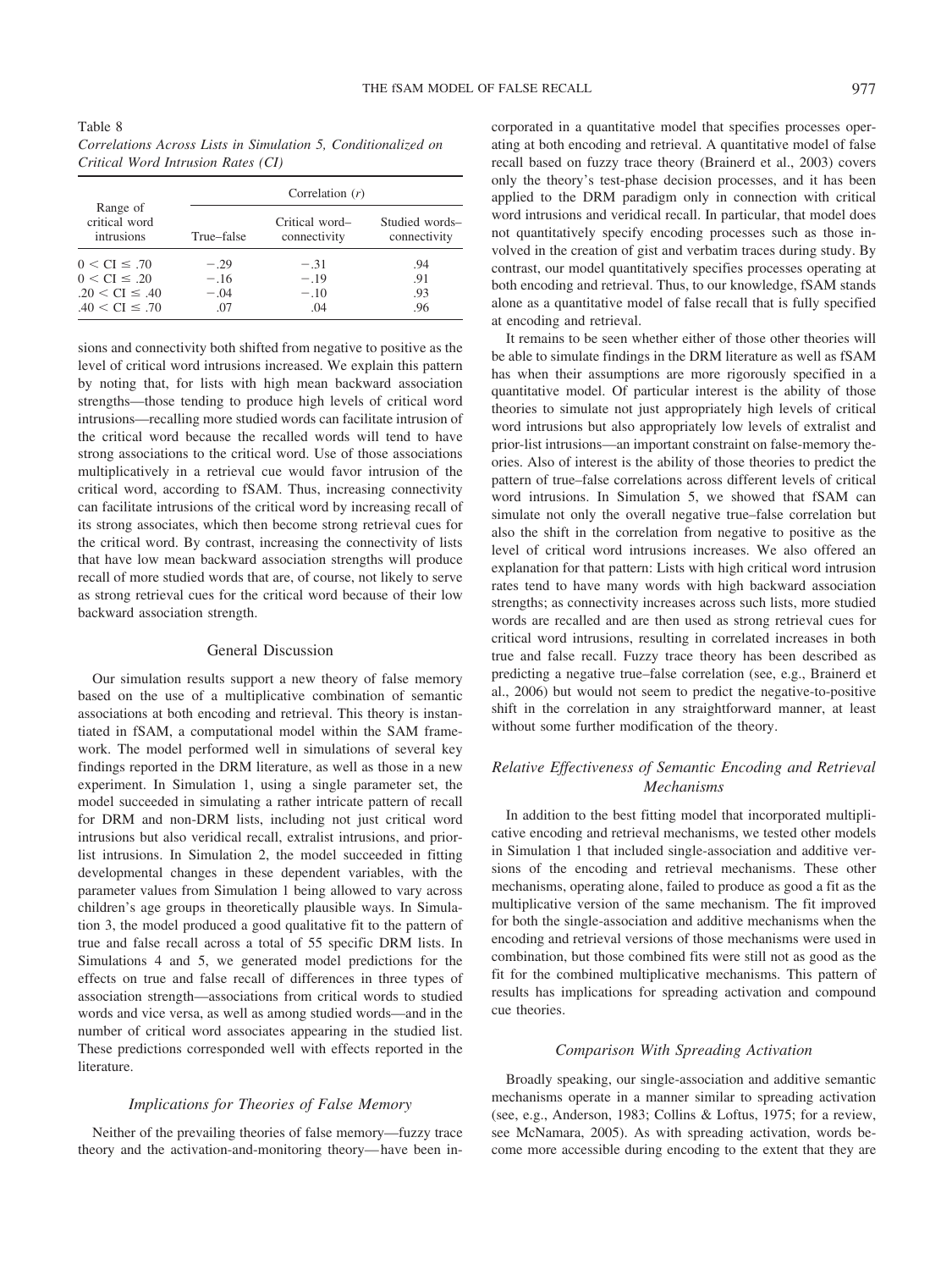semantically related to each studied word, with the incrementing in accessibility occurring either once upon the studied word's presentation (single-item encoding) or multiple times as the studied word is repeatedly rehearsed (additive encoding). In the latter case, a word's increment in accessibility summates across multiple rehearsals, a feature that is consistent with spreading activation. In a parallel to spreading activation at retrieval, a recalled item cues retrieval of semantically related words either on the next recall attempt (single-cue retrieval) or on the next several attempts (additive retrieval). In the latter case, semantic association strength summates across multiple recalls, again consistent with spreading activation.

An obvious difference between our mechanisms and spreading activation is that the representations of the words themselves do not vary in strength in our models as they do in spreading activation. Instead, all of the processes in our models involve incrementing and decrementing of association strengths. However, this difference would seem to have little practical effect in the free-recall tasks simulated in this article, in contrast to other tasks such as recognition, naming, and lexical decision.

It bears keeping in mind that, although the semantic component of the single-cue and additive retrieval mechanisms can be viewed as similar to spreading activation, the basic retrieval mechanism in the models remains multiplicative in that the semantic strength is multiplied together with the contextual and episodic strengths. In that sense, even the models incorporating single-cue and additive retrieval mechanisms are in essence compound cue models, although not as pure an example of a compound cue model as the multiplicative retrieval mechanism, as we discuss next.

## *Comparison With Compound Cuing*

The multiplicative versions of the semantic encoding and retrieval mechanisms may be classified as configural or compound cue mechanisms (Dosher & Rosedale, 1989; Ratcliff & McKoon, 1988; for a review, see McNamara, 2005). Compound cue theory was offered as an alternative to spreading activation as an explanation of semantic priming in such tasks as recognition, naming, and lexical decision. As applied to such tasks, the theory assumes that an earlier presented prime is used jointly with a target to form a compound cue, facilitating processing of the target and thus yielding priming effects.

The crucial feature of the compound cue theory is the targeting of words that are associated to all of the multiple words constituting the compound cue—the intersection or multiplicative cuing principle (Dosher & Rosedale, 1997; Humphreys, Wiles, & Bain, 1993). Multiplying association strengths is one means of increasing the ratio of strengths between those words that are and are not strongly associated with each of the compound cue words. Ratcliff and McKoon (1988, 1995) used the multiplied strengths incorporated in the SAM recognition model described by Gillund and Shiffrin (1984) to implement compound cue theory in modeling semantic priming effects in recognition and lexical decision.

Dosher and Rosedale (1997) have suggested the possibility of using previously recalled words as cue sets in free recall, but to our knowledge, our multiplicative retrieval mechanism is the first actual implementation that uses multiple previously recalled words as joint semantic retrieval cues in free recall. Our multiplicative encoding mechanism also appears to be the first of its kind in preferentially incrementing strengths of words in proportion to their strength of association to all the studied words in a particular set.

## *Failure of the Single-Cue Retrieval Mechanism*

The difficulty for the single-cue retrieval mechanism in simulating enough critical word intrusions in the DRM conditions has ramifications for theories that assume, either explicitly or implicitly, that simple pairwise semantic associations are sufficient to generate the high rates of critical word intrusions observed in DRM list recall. Our single-item retrieval model is based on the eSAM model described by Sirotin et al. (2005) and arguably involves the least extrapolation beyond the basic SAM model. Although the results Sirotin et al. reported for the eSAM model show that it is successful in simulating certain aspects of extralist intrusion and prior-list intrusion data, our results show that it is too simple to simulate intrusions more globally, particularly critical word intrusions. Single semantic associations do not appear to discriminate sufficiently between the critical word and other related words, presumably because the aggregate semantic association strength to the other words in the lexicon surpasses the single semantic association strength to the critical word.

## *Variations in Global Semantic Association Strength*

As we discussed in connection with Simulation 2, an additional explanation of the developmental pattern of results is that semantic associations grow in number and in strength as children mature. A future avenue of exploration with fSAM will be to simulate such developmental changes by varying average semantic association strength across the semantic matrix. Changes in global semantic association strength might also be useful in simulating developmental patterns on the other end of the life span as well, although these changes may also be consistent with parameter value changes. Another set of phenomena to explore with this approach would be decrements in memory functioning due to brain damage.

One issue with such an approach is that it would involve making a number of additional assumptions. A prime example of such an assumption concerns the extent to which such changes in association strength occur more intensively within clusters of semantic associations, such as categories or DRM lists, as opposed to more diffusely throughout the entire matrix. A related assumption concerns the extent to which connectivity and backward association strength would change, both separately and together. The patterns of veridical recall, critical word intrusions, and extralist intrusions would likely be quite sensitive to such assumptions. On the other hand, it seems likely that any pattern of increasing global association strength would be unable to simulate a decline in prior-list intrusions with development or the related dissociation between prior-list intrusions and other intrusions. Such a decline would seem to require a theoretically plausible parameter change such as we included in Simulation 2.

## *Immediate Versus Delayed Free Recall in the SAM Framework*

Our results call into question the assumption of the SAM framework that the only consequence attributable to testing recall im-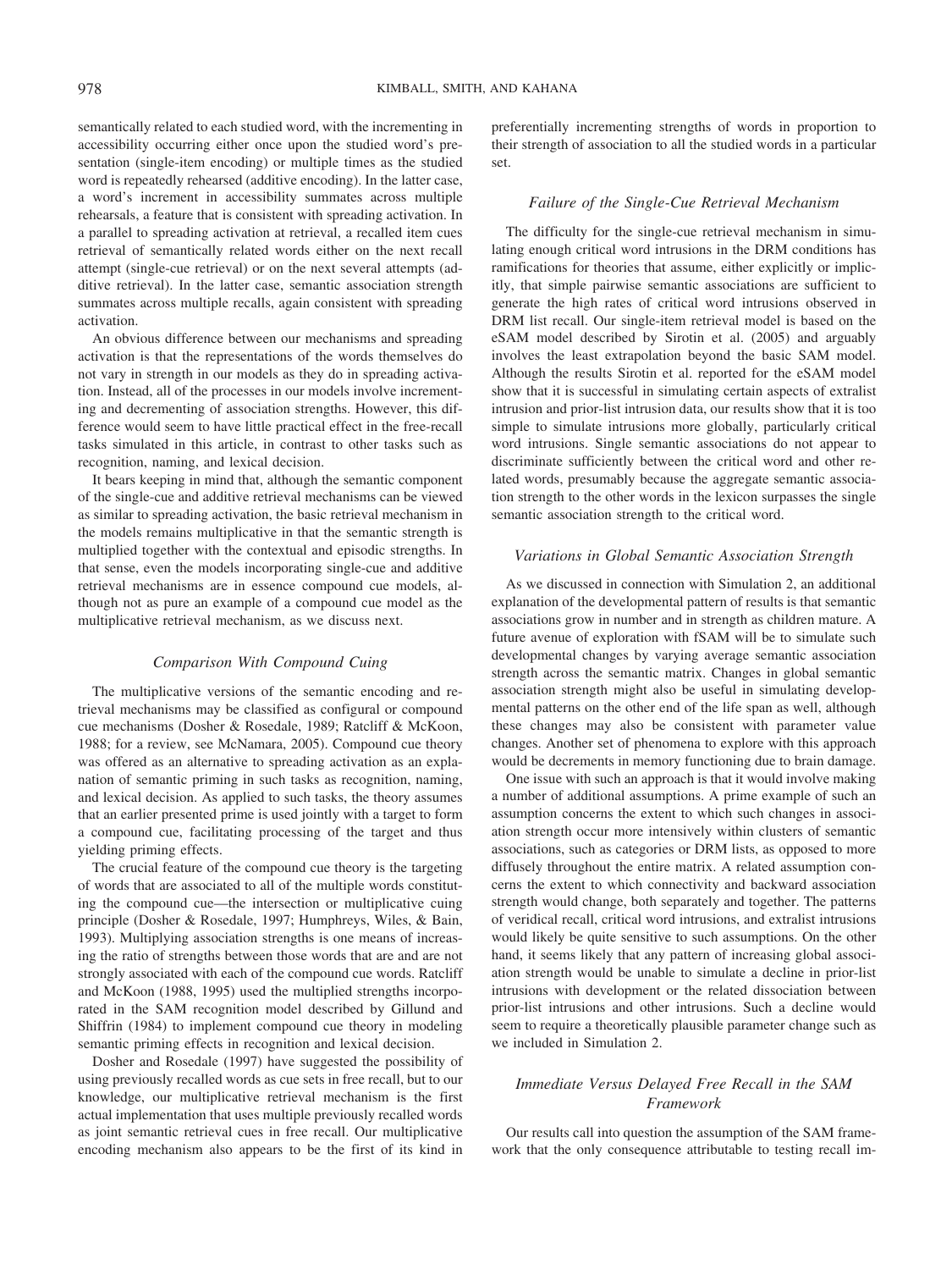mediately after study rather than at a delay is access to the contents of STM as of the end of study. Others have challenged the sufficiency of SAM's explanation of the recency effect, which relies on this differential access to STM contents, particularly in connection with the continuous distractor paradigm (Bjork & Whitten, 1974). Our results do not directly challenge SAM's account of the recency effect but rather the collateral assumption that all subjects always initiate recall by emptying STM contents. Such a strategy may well evolve over numerous study–recall trials (e.g., 80 trials for each subject in Murdock, 1962) or may even be explicitly suggested by the experimenter (e.g., Roediger & Mc-Dermott, 1995). A number of studies of immediate free recall in which participants studied a relatively small number of lists and were not given specific instructions regarding output order have shown recency effects that are much less pronounced than SAM would predict (e.g., Glanzer & Cunitz, 1966; Haarmann & Usher, 2001; Postman & Phillips, 1965; Tan & Ward, 2000).

This reduced recency effect might be explained by the fact that without an explicit instruction to output the last few studied items first, many subjects initiate immediate free recall with nonrecency items. For example, in Kimball and Bjork (2002), subjects initiated recall with one of the last three studied items on only 37% of the trials, comparable to the 36% of trials on which recall began with one of the first three items studied. As a consequence, the recency effect for Kimball and Bjork was smaller than predicted by our model. In addition, the output position of the critical word was earlier than predicted by our model, presumably in part because not all trials began with the output of several studied items from STM, which would tend to push the critical word later in the output queue. At a minimum, then, our results argue for the incorporation of recall initiation strategy into the SAM model (see, e.g., Metcalfe & Murdock, 1981).

## *Forgetting*

Another likely consequence of immediate testing is reflected in the lower behavioral rates of extralist intrusions and prior-list intrusions for Kimball and Bjork (2002) than for the new experiment. It seems likely that these differences are attributable to different effects of forgetting across shorter versus longer delays between study and test of each list. In our model, the only forgetting that takes place is between lists, through contextual decay using the  $\rho$  parameter (which was quite low in the best fits, so there was substantial forgetting across the interlist interval in our simulations). To produce the different levels of extralist intrusions and prior-list intrusions for immediate versus delayed free recall, what seems to be needed is a mechanism that allows for forgetting across the retention interval.

A good candidate for such a mechanism is provided by the stimulus fluctuation and sampling theory (Estes, 1955a, 1955b), which was incorporated into SAM by Mensink and Raaijmakers (1988). Mensink and Raaijmakers represented context as a vector of elements (see also Howard & Kahana, 2002; Shiffrin & Steyvers, 1997). Each contextual element is in either an active or inactive state at any given time. The identity of the active contextual elements changes over time—that is, context drifts—with some active elements becoming inactive and some inactive elements becoming active at each time step. At a given time step, associations between active contextual elements and items then in STM are strengthened. Memory is probed using the contextual elements active at the time of test. Therefore, the probability that an item will be sampled and recovered is proportional to the number of contextual elements that are active at both the time of encoding the item and the time of test. By incorporating contextual drift in this way, Mensink and Raaijmakers were able to use SAM to simulate various interference and forgetting effects observed in paired-associates experiments.

The mechanism developed by Mensink and Raaijmakers (1988, 1989) could produce differences in extralist intrusion and prior-list intrusion rates as a function of retention interval by increasingly favoring retrieval of words with strong semantic associations to studied words as the retention interval increases. With longer retention intervals, a smaller proportion of the contextual elements active at encoding would remain active at test. As a result, unstudied words would be less distinguishable from studied words on the basis of contextual strength. In such a case, words—whether studied or unstudied—that are strongly associated to previously recalled words will be more likely to be retrieved. Thus, semantically induced extralist intrusions and prior-list intrusions would be more likely at longer retention intervals. Clearly, a future avenue of exploration will be to evaluate the incorporation of the Mensink and Raaijmakers contextual drift mechanism into our models, to determine whether it can provide an even better fit of these aspects of the data.

## *Postretrieval Decision Processes*

Although fSAM includes fully specified processes at encoding and retrieval, it does not at present include mechanisms for postretrieval decision processes. Such processes are likely to be involved in some of the findings in the DRM literature, such as those involved in conjoint recall (Brainerd et al., 2003) and in rejection of critical words that are longer or shorter than the studied words on a list (Madigan & Neuse, 2004). Postretrieval decision processes can be added to fSAM in the future, such as by adding a response criterion for a relevant dimension. For example, to simulate conjoint recall, one could add a response criterion for semantic association strength to filter retrieved words that are or are not judged as sufficiently similar in meaning to other studied words from a list. Similarly, one could add a response criterion based on word length of a retrieved word relative to the lengths of other words from the episode. A goal of the present article was to determine the degree to which a number of core findings in the literature could be simulated without adding the complexity attendant to such postretrieval processes.

### *Recognition Memory*

We have focused on simulating false recall in this article, but extending fSAM to recognition memory is a logical future step. For one thing, SAM has previously been extended to cover recognition (Gillund & Shiffrin, 1984; Ratcliff, Van Zandt, & Mc-Koon, 1995; Shiffrin et al., 1990). In the general version of the recognition model proposed by Gillund and Shiffrin (1984), familiarity and recollection both play a role in recognition, and there is a potential role for other decision processes as well. Familiarity involves using the test item and context as cues, calculating for each item in the lexicon a product of the item's contextual asso-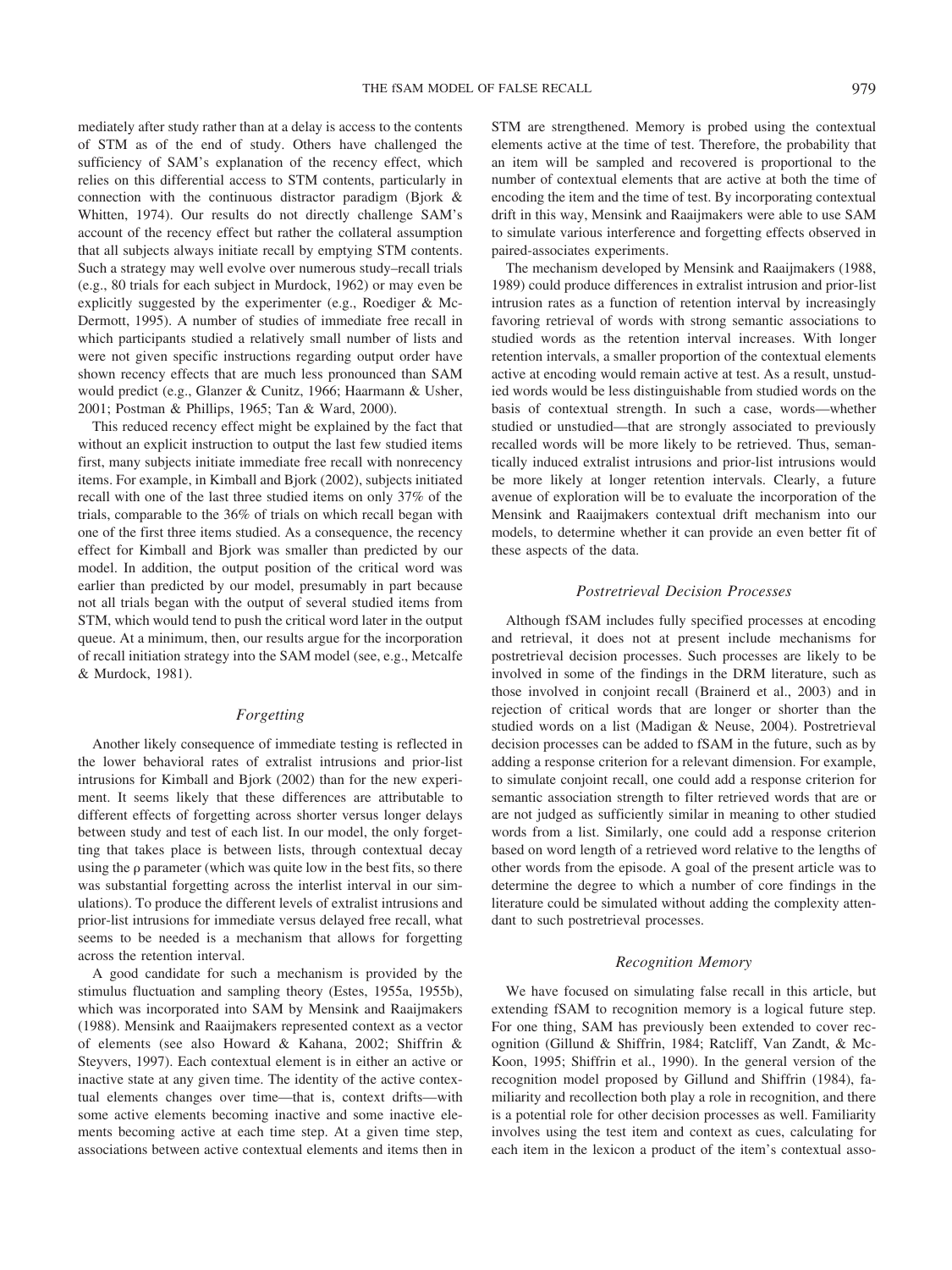ciation strength and its strength of association to the test item, then summing those products across all items in the lexicon to determine the familiarity of the test item. This familiarity value is the same as the denominator in the sampling rule for recall, thus uniting recognition and recall theoretically. If familiarity is sufficiently high or low, the test item can be accepted or rejected on the basis of familiarity alone, but otherwise, a recollection process is used to search LTM in a manner similar to recall. Strategic decision processes can also adjust the relative roles of familiarity and recollection. The SAM recognition model has been used to simulate a number of effects in the recognition literature including list-length effects for lists of unrelated words (Gillund & Shiffrin, 1984; but see also Gronlund & Elam, 1994) and categorized lists (Shiffrin, Huber, & Marinelli, 1995), list-strength effects for lists of unrelated words (Shiffrin et al., 1990) and categorized lists (Shiffrin et al., 1995), the generation effect (Clark, 1995), effects of presentation speed and retention interval (Gillund & Shiffrin, 1984), and multiplechoice recognition (Mensink & Raaijmakers, 1989).

The fSAM model can similarly be extended to deal with recognition by adding familiarity and other decision processes as contemplated by Gillund and Shiffrin (1984). This approach is similar to other dual-process theories of recognition that have been advanced to explain the false-recognition effect in the DRM paradigm (for reviews, see Brainerd & Reyna, 2005; Gallo, 2006). There are a number of core findings reported in the literature regarding false recognition that can serve as good tests of a quantitative model such as fSAM, including the basic DRM falserecognition effect (Roediger & McDermott, 1995), list-length effects (Robinson & Roediger, 1997), levels of processing effects (McCabe, Presmanes, Robertson, & Smith, 2004; Soraci, Carlin, Toglia, Chechile, & Neuschatz, 2003; Toglia, Neuschatz, & Goodwin, 1999), speeded recognition (Benjamin, 2001), effects of recall on subsequent recognition tests (Gallo, McDermott, Percer, & Roediger, 2001), conjoint recognition (e.g., Brainerd, Wright, Reyna, & Mojardin, 2001), and dissociations between false recall and false recognition (e.g., differences in the effects of connectivity on false recall; McEvoy et al., 1999). Of course, as with any findings, fSAM's ability to simulate false-recognition effects can only be tested with actual model implementation and simulation.

The SAM approach to recognition that we have outlined here is rather different from that adopted in a number of other quantitative models of recognition memory. These models represent words as vectors of features, and the recognition process involves comparing the features of a test probe word with corresponding features of all other words and summing the similarities across all features and all words in the lexicon (see, e.g., Hintzman, 1988; Kahana & Sekuler, 2002; Nosofsky, 1992; Shiffrin & Steyvers, 1997). Indeed, Arndt and Hirshman (1998) have already applied Hintzman's (1988) MINERVA 2 model to the basic false-recognition effect in the DRM paradigm. It remains to be seen how such models will perform in simulating a broader array of falserecognition results and how that performance will compare with that of the fSAM recognition model.

#### *Methodological Points*

### *Simultaneous Satisfaction of Multiple Constraints*

The success of our model is all the more striking because of the multiple constraints we imposed. Of course, the overarching constraint that we imposed was to specify all of our assumptions quantitatively by implementing our theoretical mechanisms in a computational model. In addition, in Simulation 1, we constrained our model to use a single set of parameters to fit simultaneously not just the data from conditions that used DRM lists but also the data from conditions that used lists comprising one word from each DRM list and lists comprising words that were not systematically related. Moreover, the data that were fit included not just the levels of critical word intrusions but also the output percentile of the critical word, the serial position curve, and the levels of veridical recall, extralist intrusions, and prior-list intrusions in all four simulated conditions, for which the behavioral means had exhibited an intricate pattern. Other important constraints that we imposed but that tests of memory models historically have not imposed are the use of actual behavioral norming data as the basis for semantic association strengths among words and the inclusion of both studied and unstudied words in our lexicons. Notwithstanding all of these constraints, our model was able to simulate the data well both qualitatively and quantitatively in Simulation 1.

It is important to use multiple constraints as we have because doing so allows the modeler to distinguish between specialpurpose models and more general models. For example, many of our single-mechanism models were able to simulate appropriate levels of critical word intrusions in Simulation 1A when we weighted the fit of those intrusions 100 times as much as the fit of either veridical recall or other intrusions. However, the fits of the other dependent variables were extremely poor in most models (although a notable exception was the model incorporating only the multiplicative retrieval mechanism). If we only sought to fit the critical word intrusions in DRM lists, many of our mechanisms would suffice. Only by demanding that a model also fit the other dependent variables and that it do so in non-DRM conditions as well as DRM conditions were we able to identify mechanisms that were plausible as more general explanations of memory processes. This is a test to which all theories of false memory should be subjected.

Simultaneously fitting multiple conditions and multiple dependent variables with a single parameter set is also important because it allows us to evaluate the extent to which the model's mechanisms, rather than variations in parameter values, are responsible for fitting the data. Because our fit in Simulation 1 cannot be explained by any differences in parameter values across conditions, the mechanisms themselves must be responsible for the fits, and that allows a clearer evaluation of the theory implemented in the mechanisms.

Of course, the general SAM theory contemplates variations in parameter values to accommodate differences in conditions, tasks, and strategies across experimental conditions, so the singleparameter-set constraint is over and above those imposed by the general SAM theory. Indeed, we allowed parameters to vary in theoretically plausible ways in simulating the developmental data in Simulation 2. We also allowed parameters to vary across different experiments from different labs using different sets of lists in simulating specific list effects in Simulation 3. However, in Simulations 4 and 5, we used the parameter set from Simulation 1 to generate model predictions that were quite consistent with reported patterns of effects on true and false recall of forward, backward, and intralist association strengths and number of studied associates. Obtaining such good qualitative predictions using a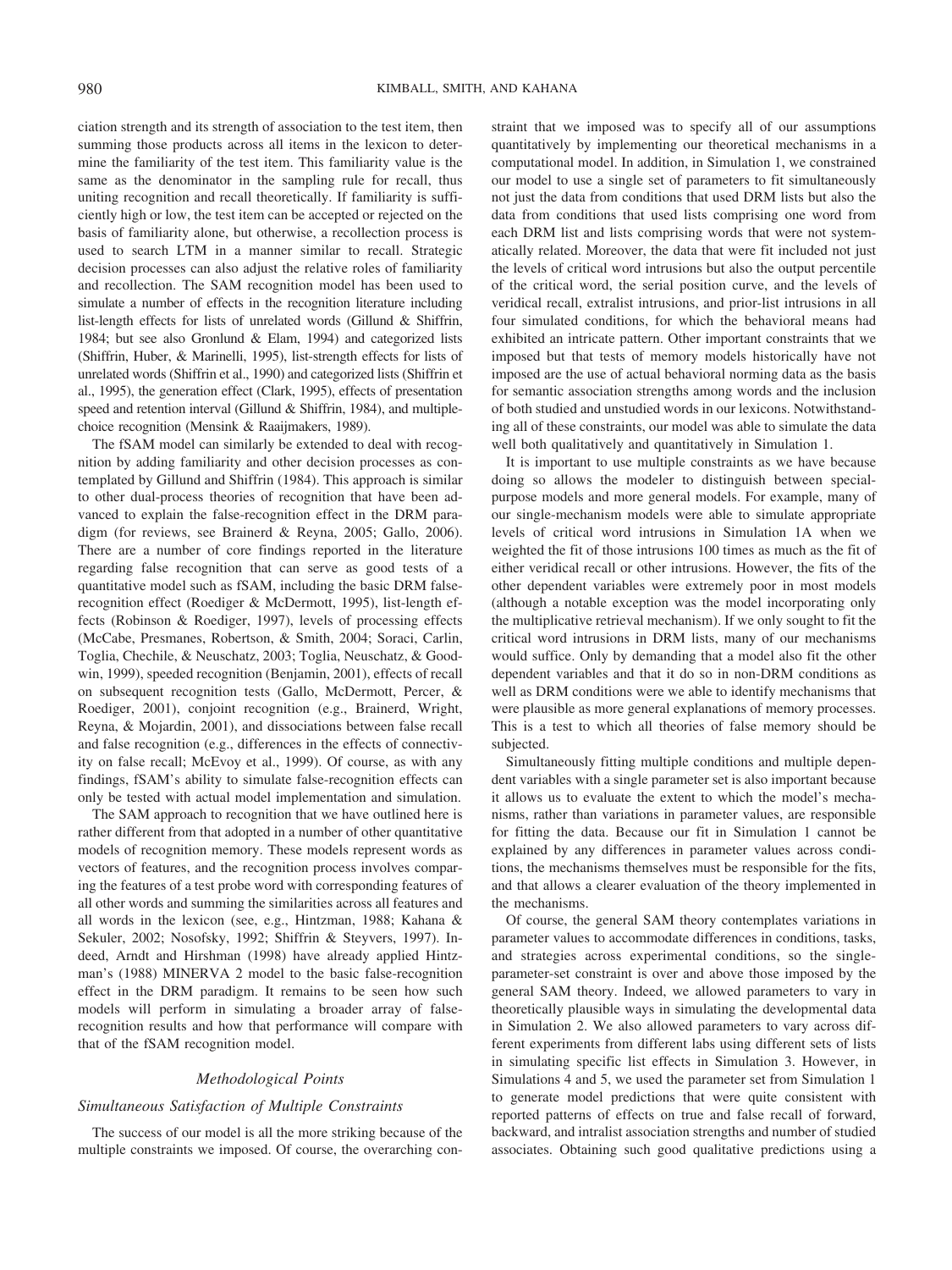parameter set from a fit of different data indicates the robustness and generalizability of the mechanisms incorporated in our model.

### *Semantic Association Strength Metric*

We used WAS as our semantic association strength metric in Simulations 1–3 because it is based on word production norms, provides a value for each pair of words, and has performed well in categorized list recall in Sirotin et al. (2005). There are other semantic association strength metrics available, for example, latent semantic analysis (Landauer & Dumais, 1997) and Wordnet (Miller, 1996). These metrics are not based on word production norms, nor do they provide a complete set of association strengths for all pairs of words. Latent semantic analysis also discriminates more poorly than WAS between related and unrelated words (see Sirotin et al., 2005). Accordingly, these did not seem to be viable metrics for our purposes.

WAS thus seems the best metric that is currently available for our purposes. At a global level, the mean WAS values mapped well onto our subjective estimation of the relative levels of semantic association strength between words on a DRM list and the corresponding critical word, among words on a DRM list, and among words selected unsystematically. However, as we noted in connection with Simulation 3, WAS values correlate only moderately with normed backward association strengths for particular words and lists, as opposed to classes of words as a whole. One factor contributing to this problem is the incorporation of indirect, mediated associations into WAS values. Incorporating such associations is necessary to allow for the computation of WAS values for pairs of words with no normed direct association strengths, but the incorporation of such indirect associations dilutes the effects of direct associations, which are more important for simulating free recall (see Steyvers et al., 2005).

One way that WAS might be improved as a semantic metric for word list recall would be to disaggregate WAS values into separate values for forward and backward association strengths given that those strengths are often different for a given pair of words (e.g., *dog* as a cue may elicit *house* in a free-association task more often than would the reverse) and that the forward and backward associations may have different effects on false memory (cf. Brainerd & Wright, 2005; Roediger, Watson, et al., 2001). Taking this step did not seem fruitful for the present article given that there would still be a substantial problem in simulating free recall because of incorporation of indirect association strengths, but such a step may prove beneficial for simulation of results based on recognition or cued recall.

## Conclusions

Our results support a new theory of false recall that assumes that people use conjunctions of semantic associations to process information at encoding and retrieval. A quantitative model implementing this theory, fSAM, simulated a number of findings in the DRM literature. The success of the model presents a challenge to the leading theories offered to date as explanations of false recall inasmuch as those theories have not been fully specified in a quantitative model and thus have not been as rigorously tested as our theory. Of course, our model also faces challenges, in particular those involving further tests of its viability and generalizability, including application and extension of the model to other paradigms such as categorized list recall and recognition memory. The results thus far bode well for such tests.

#### References

- Anderson, J. R. (1983). A spreading activation theory of memory. *Journal of Verbal Learning and Verbal Behavior, 22,* 261–295.
- Anderson, J. R., & Bower, G. H. (1973). *Human associative memory.* Oxford, England: Winston.
- Arndt, J., & Hirshman, E. (1998). True and false recognition in MIN-ERVA2: Explanations from a global matching perspective. *Journal of Memory and Language, 39,* 371–391.
- Bäuml, K., & Kuhbandner, C. (2003). Retrieval-induced forgetting and part-list cuing in associatively structured lists. *Memory & Cognition, 31,* 1188 –1197.
- Benjamin, A. (2001). On the dual effects of repetition on false recognition. *Journal of Experimental Psychology: Learning, Memory, and Cognition, 27,* 941–947.
- Bjork, R. A., & Whitten, W. B. (1974). Recency-sensitive retrieval processes in long-term free recall. *Cognitive Psychology, 6,* 173–189.
- Bjorklund, D. F. (1987). How age changes in knowledge base contribute to the development of children's memory: An interpretive review. *Developmental Review, 7,* 93–130.
- Bjorklund, D. F., & Jacobs, J. W. (1985). Associative and categorical processes in children's memory: The role of automaticity in the development of organization in free recall. *Journal of Experimental Child Psychology, 39,* 599 – 617.
- Brainerd, C. J., Forrest, T. J., Karibian, D., & Reyna, V. F. (2006). Development of the false-memory illusion. *Developmental Psychology, 42,* 962–979.
- Brainerd, C. J., Payne, D. G., Wright, R., & Reyna, V. F. (2003). Phantom recall. *Journal of Memory and Language, 48,* 445– 467.
- Brainerd, C. J., & Reyna, V. F. (1998). Fuzzy-trace theory and children's false memories. *Journal of Experimental Child Psychology, 71,* 81–129.
- Brainerd, C. J., & Reyna, V. F. (2004). Fuzzy-trace theory and memory development. *Developmental Review, 24,* 396 – 439.
- Brainerd, C. J., & Reyna, V. F. (2005). *The science of false memory.* New York: Oxford University Press.
- Brainerd, C. J., Reyna, V. F., & Forrest, T. J. (2002). Are young children susceptible to the false-memory illusion? *Child Development, 73,* 1363– 1377.
- Brainerd, C. J., & Wright, R. (2005). Forward association, backward association, and the false-memory illusion. *Journal of Experimental Psychology: Learning, Memory, and Cognition, 31,* 554 –567.
- Brainerd, C. J., Wright, R., Reyna, V. F., & Mojardin, A. H. (2001). Conjoint recognition and phantom recollection. *Journal of Experimental Psychology: Learning, Memory, and Cognition, 27,* 307–327.
- Clark, S. E. (1995). The generation effect and the modeling of associations in memory. *Memory & Cognition, 23,* 442– 455.
- Cole, M., Frankel, F., & Sharp, D. (1971). Development of free recall learning in children. *Developmental Psychology, 4,* 109 –123.
- Collins, A. M., & Loftus, E. F. (1975). A spreading-activation theory of semantic processing. *Psychological Review, 82, 407-428*.
- Coltheart, M. (1981). The MRC Psycholinguistic Database. *Quarterly Journal of Experimental Psychology: Human Experimental Psychology, 33*(A), 497–505.
- Deese, J. (1959a). Influence of inter-item associative strength upon immediate free recall. *Psychological Reports, 5,* 305–312.
- Deese, J. (1959b). On the prediction of occurrence of particular verbal intrusions in immediate recall. *Journal of Experimental Psychology, 58,*  $17-22$
- Deese, J. (1961). Associative structure and the serial reproduction experiment. *Journal of Abnormal and Social Psychology, 63,* 95–100.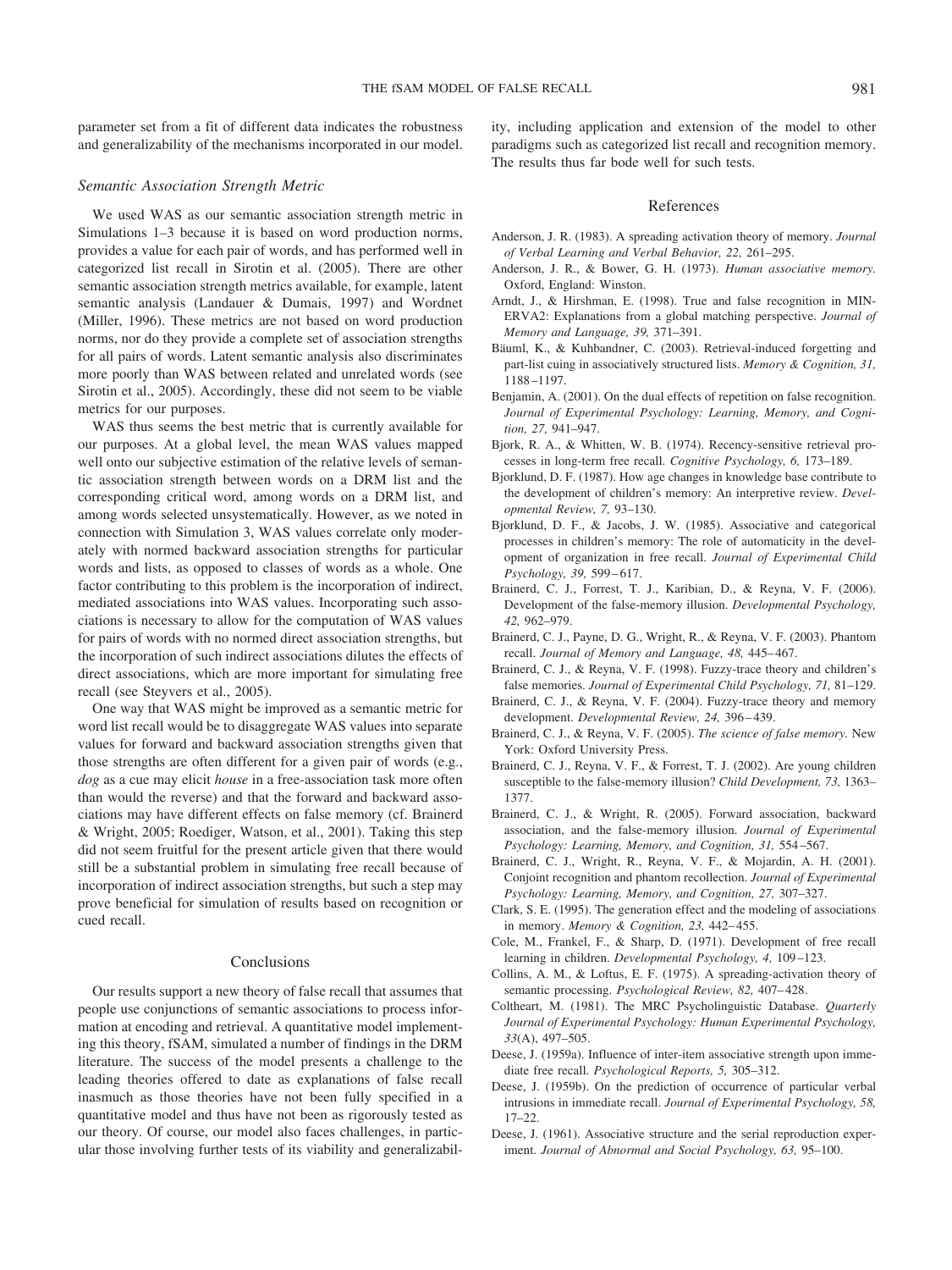- Dempster, E. N. (1981). Memory span: Sources of individual and developmental differences. *Psychological Bulletin, 89,* 63–100.
- Dewhurst, S. A., & Robinson, C. A. (2004). False memories in children: Evidence for a shift from phonological to semantic associations. *Psychological Science, 15,* 782–786.
- Dosher, B. A., & Rosedale, G. S. (1989). Integrated retrieval cues as a mechanism for priming in retrieval from memory. *Journal of Experimental Psychology: General, 118,* 191–211.
- Dosher, B. A., & Rosedale, G. S. (1997). Configural processing in memory retrieval: Multiple cues and ensemble representations. *Cognitive Psychology, 33,* 209 –265.
- Estes, W. K. (1955a). Statistical theory of distributional phenomena in learning. *Psychological Review, 62,* 369 –377.
- Estes, W. K. (1955b). Statistical theory of spontaneous recovery and regression. *Psychological Review, 62,* 145–154.
- Gallo, D. (2006). *Associative illusions of memory: False memory research in DRM and related tasks.* New York: Psychology Press.
- Gallo, D., McDermott, K., Percer, J., & Roediger, H. L. (2001). Modality effects in false recall and false recognition. *Journal of Experimental Psychology: Learning, Memory, and Cognition, 27,* 339 –353.
- Gallo, D., & Roediger, H. L. (2002). Variability among word lists in eliciting memory illusions: Evidence for associative activation and monitoring. *Journal of Memory and Language, 47,* 469 – 497.
- Gillund, G., & Shiffrin, R. M. (1981). Free recall of complex pictures and abstract words. *Journal of Verbal Learning and Verbal Behavior, 20,* 575–592.
- Gillund, G., & Shiffrin, R. M. (1984). A retrieval model for both recognition and recall. *Psychological Review*, 91, 1-67.
- Glanzer, M., & Cunitz, A. R. (1966). Two storage mechanisms in free recall. *Journal of Verbal Learning and Verbal Behavior, 5,* 351–360.
- Goodwin, K. A., Meissner, C. A., & Ericsson, K. A. (2001). Toward a model of false recall: Experimental manipulation of encoding context and the collection of verbal reports. *Memory & Cognition, 29,* 806 – 819.
- Gronlund, S. D., & Elam, L. E. (1994). List-length effect: Recognition accuracy and variance of underlying distributions. *Journal of Experimental Psychology: Learning, Memory, and Cognition, 20,* 1355–1369.
- Gronlund, S. D., & Shiffrin, R. M. (1986). Retrieval strategies in recall of natural categories and categorized lists. *Journal of Experimental Psychology: Learning, Memory, and Cognition, 12,* 550 –561.
- Haarmann, H., & Usher, M. (2001). Maintenance of semantic information in capacity-limited item short-term memory. *Psychonomic Bulletin & Review, 8,* 568 –578.
- Hall, J. W., & Tinzmann, M. B. (1985). Presentation-rate effects and age differences in children's free recall. *Bulletin of the Psychonomic Society, 23,* 227–229.
- Hintzman, D. (1988). Judgments of frequency and recognition memory in a multiple-trace memory model. *Psychological Review, 95,* 528 –551.
- Howard, M. W., & Kahana, M. J. (2002). A distributed representation of temporal context. *Journal of Mathematical Psychology, 46,* 269 –299.
- Howe, M. L. (2006). Developmentally invariant dissociations in children's true and false memories: Not all relatedness is created equal. *Child Development, 77,* 1112–1123.
- Humphreys, M. S., Wiles, J., & Bain, J. D. (1993). Memory retrieval with two cues: Think of intersecting sets. In D. E. Meyer & S. Kornblum (Eds.), *Attention and performance XIV: Synergies in experimental psychology, artificial intelligence, and cognitive neuroscience* (pp. 489 – 507). Cambridge, MA: MIT Press.
- Johnson, M. K., Hashtroudi, S., & Lindsay, D. S. (1993). Source monitoring. *Psychological Bulletin, 114,* 3–28.
- Kahana, M. J. (1996). Associative retrieval processes in free recall. *Memory & Cognition, 24,* 103–109.
- Kahana, M. J., & Sekuler, R. (2002). Recognizing spatial patterns: A noisy exemplar approach. *Vision Research, 42,* 2177–2192.
- Kimball, D. R., & Bjork, R. A. (2002). Influences of intentional and

unintentional forgetting on false memories. *Journal of Experimental Psychology: General, 131,* 116 –130.

- Kobasigawa, A. (1977). Retrieval strategies in the development of memory. In R. V. Kail, Jr., & J. W. Hagen (Eds.), *Perspectives on the development of memory and cognition* (pp. 177–201). Hillsdale, NJ: Erlbaum.
- Landauer, T. K., & Dumais, S. T. (1997). Solution to Plato's problem: The latent semantic analysis theory of acquisition, induction, and representation of knowledge. *Psychological Review, 104,* 211–240.
- Madigan, S., & Neuse, J. (2004). False recognition and word length: A reanalysis of Roediger, Watson, McDermott, and Gallo (2001) and some new data. *Psychonomic Bulletin & Review, 11,* 567–573.
- Mather, M., Henkel, L. A., & Johnson, M. K. (1997). Evaluating characteristics of false memories: Remember/know judgments and memory characteristics questionnaire compared. *Memory & Cognition, 25,* 826 – 837.
- McCabe, D. P., Presmanes, A. G., Robertson, C. L., & Smith, A. (2004). Item-specific processing reduces false memories. *Psychonomic Bulletin & Review, 11,* 1074 –1079.
- McDermott, K. B. (1996). The persistence of false memories in list recall. *Journal of Memory and Language, 35,* 212–230.
- McDermott, K. B. (1997). Priming on perceptual implicit memory tests can be achieved through presentation of associates. *Psychonomic Bulletin & Review, 4,* 582–586.
- McEvoy, C. L., Nelson, D. L., & Komatsu, T. (1999). What is the connection between true and false memories? The differential roles of interitem associations in recall and recognition. *Journal of Experimental Psychology: Learning, Memory, and Cognition, 25,* 1177–1194.
- McKone, E., & Murphy, B. (2000). Implicit false memory: Effects of modality and multiple study presentations on long-lived semantic priming. *Journal of Memory and Language, 43,* 89 –109.
- McNamara, T. P. (2005). *Semantic priming: Perspectives from memory and word recognition.* New York: Psychology Press.
- Mensink, G.-J. M., & Raaijmakers, J. G. W. (1988). A model for interference and forgetting. *Psychological Review, 95,* 434 – 455.
- Mensink, G.-J. M., & Raaijmakers, J. G. W. (1989). A model for contextual fluctuation. *Journal of Mathematical Psychology, 33,* 172–186.
- Metcalfe, J., & Murdock, B. B. (1981). An encoding and retrieval model of single-trial free recall. *Journal of Verbal Learning and Verbal Behavior, 20,* 161–189.
- Miller, G. (1996). Meaning matters: Problems in sense resolution. In D. Steier & T. M. Mitchell (Eds.), *Mind matters: A tribute to Allen Newell* (pp. 119 –132). Hillsdale, NJ: Erlbaum.
- Mitchell, M. (1996). *An introduction to genetic algorithms.* Cambridge, MA: MIT Press.
- Moely, B. E. (1977). Organizational factors in the development of memory. In R. V. Kail, Jr., & J. W. Hagen (Eds.), *Perspectives on the development of memory and cognition* (pp. 203–236). Hillsdale, NJ: Erlbaum.
- Murdock, B. B. (1962). The serial position effect of free recall. *Journal of Experimental Psychology, 64,* 482– 488.
- Murdock, B. B., & Okada, R. (1970). Interresponse times in single-trial free recall. *Journal of Experimental Psychology, 86,* 263–267.
- Nelson, D. L., McEvoy, C. L., & Schreiber, T. A. (2004). The University of South Florida free association, rhyme, and word fragment norms. *Behavior Research Methods, Instruments, & Computers, 36,* 402– 407.
- Nosofsky, R. (1992). Exemplars, prototypes, and similarity rules. In A. F. Healy, S. M. Kosslyn, & R. M. Shiffrin (Eds.), *Essays in honor of William K. Estes: Vol. 1. From learning theory to connectionist theory* (pp. 149 –167). Hillsdale, NJ: Erlbaum.
- Ornstein, P. A., Naus, M. J., & Liberty, C. (1975). Rehearsal and organizational processes in children's memory. *Child Development, 46,* 818 – 830.
- Phillips, J. L., Shiffrin, R. J., & Atkinson, R. C. (1967). The effects of list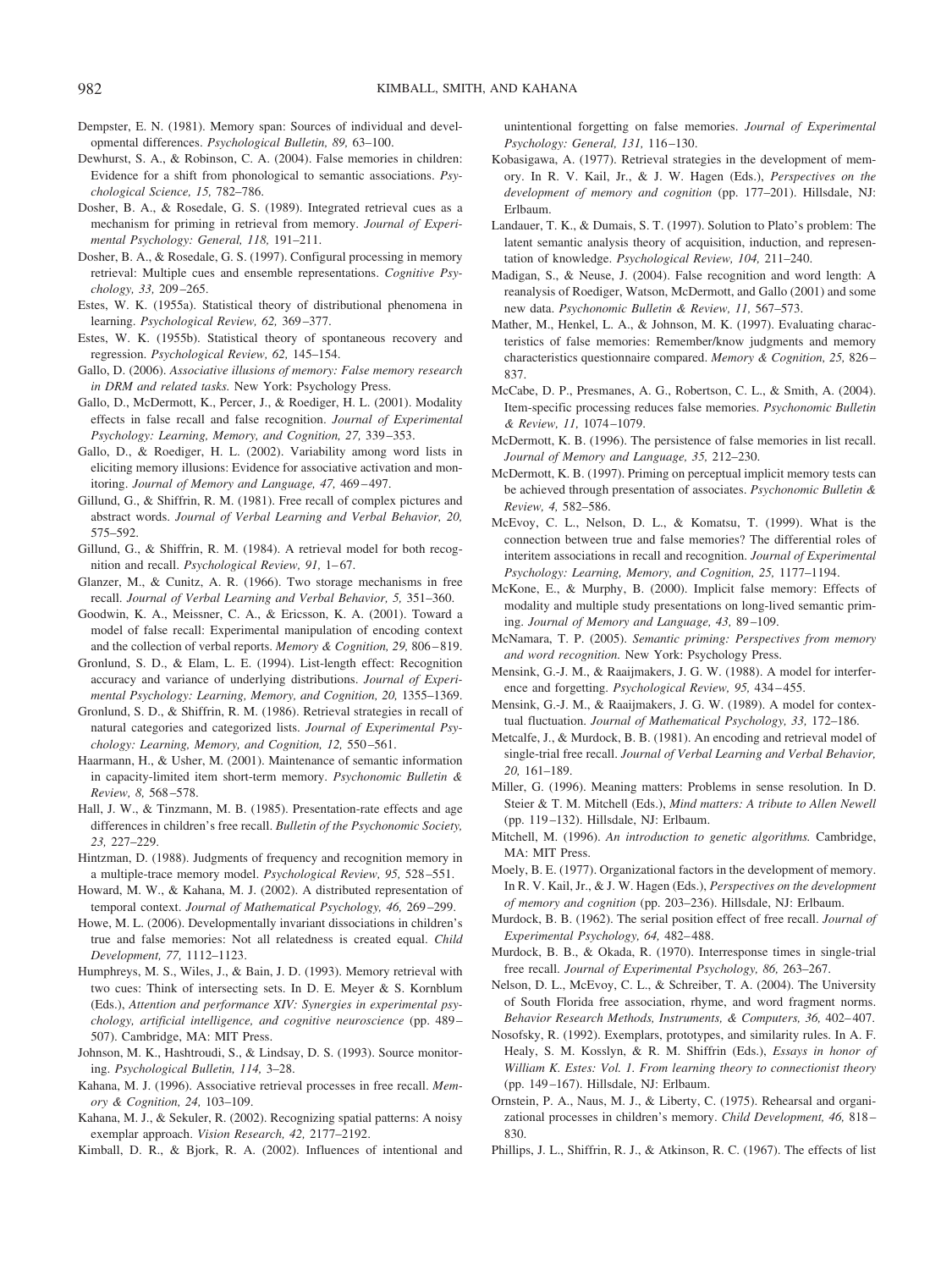length on short-term memory. *Journal of Verbal Learning and Verbal Behavior, 6,* 303–311.

- Postman, L., & Phillips, L. W. (1965). Short-term temporal changes in free recall. *Quarterly Journal of Experimental Psychology, 17,* 132–138.
- Price, J. L., Metzger, R. L., Williams, D., Phelps, N. Z., & Phelps, A. M. (2001, April). *Children produce as many false memories as adults (sometimes!*). Poster presented at the biennial meeting of the Society for Research in Child Development, Minneapolis, MN.
- Quillian, M. R. (1968). Semantic memory. In M. Minsky (Ed.), *Semantic information processing* (pp. 216 –260). Cambridge, MA: MIT Press.
- Raaijmakers, J. G. W. (2003). Spacing and repetition effects in human memory: Application of the SAM model. *Cognitive Science, 27,* 431– 452.
- Raaijmakers, J. G. W., & Shiffrin, R. M. (1980). SAM: A theory of probabilistic search of associative memory. In G. H. Bower (Ed.), *The psychology of learning and motivation: Advances in research and theory* (Vol. 14, pp. 207–262). New York: Academic Press.
- Raaijmakers, J. G. W., & Shiffrin, R. M. (1981). Search of associative memory. *Psychological Review, 88,* 93–134.
- Ratcliff, R., & McKoon, G. (1988). A retrieval theory of priming in memory. *Psychological Review, 95,* 385– 408.
- Ratcliff, R., & McKoon, G. (1995). Sequential effects in lexical decision: Tests of compound-cue retrieval theory. *Journal of Experimental Psychology: Learning, Memory, and Cognition, 21,* 1380 –1388.
- Ratcliff, R., Van Zandt, T., & McKoon, G. (1995). Process dissociation, single-process theories, and recognition memory. *Journal of Experimental Psychology: General, 124,* 352–374.
- Read, J. (1996). From a passing thought to a false memory in 2 minutes: Confusing real and illusory events. *Psychonomic Bulletin & Review, 3,* 105–111.
- Reyna, V. F., & Brainerd, C. J. (1995). Fuzzy-trace theory: An interim synthesis. *Learning and Individual Differences, 7,* 1–75.
- Reysen, M. B., & Nairne, J. S. (2002). Part-set cuing of false memories. *Psychonomic Bulletin & Review, 9,* 389 –393.
- Ritter, K., Kaprove, B. H., & Fitch, J. P. (1973). The development of retrieval strategies in young children. *Cognitive Psychology, 5,* 310 – 321.
- Robinson, K., & Roediger, H. L. (1997). Associative processes in false recall and false recognition. *Psychological Science, 8,* 231–237.
- Roediger, H. L., Balota, D. A., & Watson, J. M. (2001). Spreading activation and arousal of false memories. In H. L. Roediger, J. Nairne, I. Neath, & A. Surprenant (Eds.), *The nature of remembering: Essays in honor of Robert G. Crowder* (pp. 95–115). Washington, DC: American Psychological Association.
- Roediger, H. L., & McDermott, K. B. (1995). Creating false memories: Remembering words not presented in lists. *Journal of Experimental Psychology: Learning, Memory, and Cognition, 21,* 803– 814.
- Roediger, H. L., McDermott, K. B., & Robinson, K. J. (1998). The role of associative processes in creating false memories. In M. Conway, S. Gathercole, & C. Cornoldi (Eds.), *Theories of memory* (Vol. 2, pp. 187–245). New York: Psychology Press.
- Roediger, H. L., Watson, J., McDermott, K., & Gallo, D. (2001). Factors that determine false recall: A multiple regression analysis. *Psychonomic Bulletin & Review, 8,* 385– 407.
- Schneider, W. (2002). Memory development in childhood. In U. Goswami (Ed.), *Blackwell handbook of childhood cognitive development* (pp. 236 –256). Oxford, England: Blackwell Publishers.
- Schneider, W., & Pressley, M. (1997). *Memory development between two and twenty* (2nd ed.). Mahwah, NJ: Erlbaum.
- Schwarz, G. (1978). Estimating the dimension of a model. *Annals of Statistics, 6,* 461– 464.
- Shiffrin, R. M., Huber, D. E., & Marinelli, K. (1995). Effects of category length and strength on familiarity in recognition. *Journal of Experimental Psychology: Learning, Memory, and Cognition, 21,* 267–287.
- Shiffrin, R. M., & Raaijmakers, J. G. W. (1992). The SAM retrieval model: A retrospective and prospective. In A. F. Healy, S. M. Kosslyn, & R. M. Shiffrin (Eds.), *From learning processes to cognitive processes: Essays in honor of William K. Estes* (pp. 69 – 86). Potomac, MD: Erlbaum.
- Shiffrin, R. M., Ratcliff, R., & Clark, S. E. (1990). List-strength effect: II. Theoretical mechanisms. *Journal of Experimental Psychology: Learning, Memory, and Cognition, 16,* 179 –195.
- Shiffrin, R. M., & Steyvers, M. (1997). A model for recognition memory: REM — retrieving effectively from memory. *Psychonomic Bulletin & Review, 4,* 145.
- Sirotin, Y. B., Kimball, D. R., & Kahana, M. J. (2005). Going beyond a single list: Modeling the effects of prior experience on episodic free recall. *Psychonomic Bulletin & Review, 12,* 787– 805.
- Smith, S. M., Gerkens, D. R., Pierce, B. H., & Choi, H. (2002). The roles of associative responses at study and semantically guided recollection at test in false memory: The Kirkpatrick and Deese hypotheses. *Journal of Memory and Language, 47,* 436 – 447.
- Soraci, S. A., Carlin, M. T., Toglia, M. P., Chechile, R. A., & Neuschatz, J. S. (2003). Generative processing and false memories: When there is no cost. *Journal of Experimental Psychology: Learning, Memory, and Cognition, 29,* 511–523.
- Stadler, M. A., Roediger, H. L., & McDermott, K. B. (1999). Norms for word lists that create false memories. *Memory & Cognition, 27,* 494 – 500.
- Steyvers, M., Shiffrin, R. M., & Nelson, D. L. (2005). Word association spaces for predicting semantic similarity effects in episodic memory. In A. F. Healy (Ed.), *Experimental cognitive psychology and its applications* (pp. 237–249). Washington, DC: American Psychological Association.
- Tan, L., & Ward, G. (2000). A recency-based account of the primacy effect in free recall. *Journal of Experimental Psychology: Learning, Memory, and Cognition, 26,* 1589 –1626.
- Toglia, M. P., Neuschatz, J. S., & Goodwin, K. A. (1999). Recall accuracy and illusory memories: When more is less. *Memory, 7,* 233–256.
- Underwood, B. J. (1965). False recognition produced by implicit verbal responses. *Journal of Experimental Psychology, 70,* 122–129.

(*Appendixes follow*)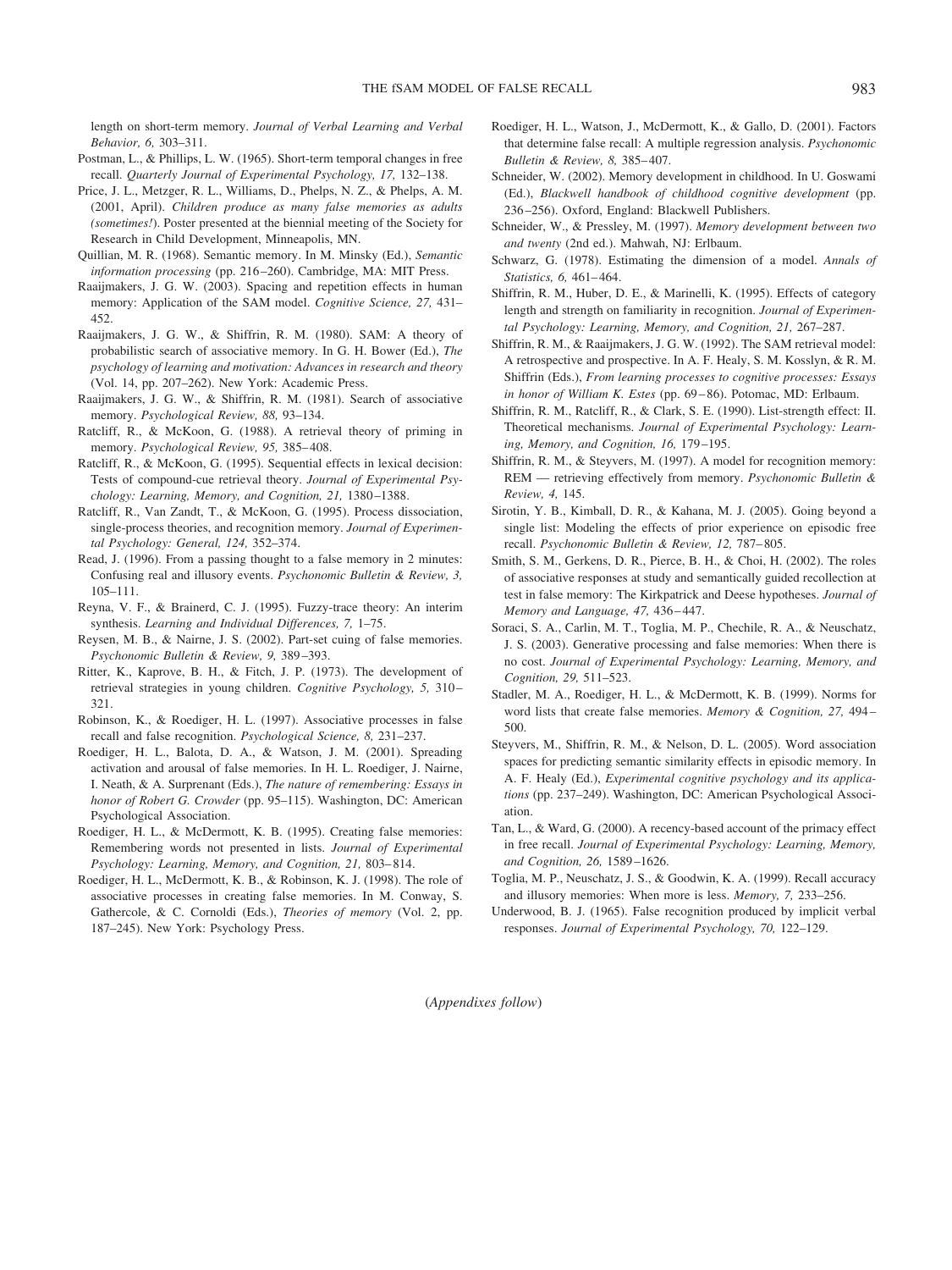#### Appendix A

### Description of the New Experiment

To evaluate the contributions of our new semantic mechanisms more fully, we conducted a new experiment with the goal of producing rather complex patterns of veridical-recall and intrusion data that would impose more constraints on our model. In particular, we thought it important to simulate recall of lists comprising semantically unrelated words, matched with the Deese–Roediger– McDermott paradigm (DRM) list words on several psycholinguistic dimensions, as well as lists comprising DRM list words that were distributed across lists rather than concentrated in a single list.

The key independent variable in the new experiment was a three-level, between-subjects manipulation of materials. Participants in the standard condition studied 15 standard DRM lists, each with 15 words. Participants in the mixed condition studied the same 225 words as the first group, but each of their 15 lists was a mixture comprising one word from each of the 15 DRM lists that the standard group had studied. Participants in the control condition also studied 225 words—15 lists of 15 words— but the words were not semantically related to each other in any systematic way. Instead, the words were randomly selected subject to multiple constraints—specifically, that they match the 225 words studied by each of the first two groups on several dimensions, including word frequency, number of letters, number of syllables, and normed judgments of concreteness, imageability, and familiarity.

This design thus produced conditions in which (a) all words in a list were semantically related to a single unpresented critical word, but words on different lists were not systematically related to each other nor jointly to any unpresented word (standard condition); (b) sets of words on different lists were each semantically related to a single unpresented word, but words within each list were not systematically related to each other nor jointly to any unpresented word (mixed condition); and (c) neither the words within each list nor words on different lists were systematically related to each other or to any unpresented word (control condition).

We expected different patterns across the three conditions for veridical recall, critical word intrusions, extralist intrusions, and prior-list intrusions. Not surprisingly, we expected that the mean number of critical word intrusions would be higher in the standard condition than in the mixed and control conditions. We also expected that critical word intrusions in the mixed condition would be reliably greater than zero, based on an expectation that the effects of associations between a critical word and its strong semantic associates would accumulate across lists, but more weakly than in the standard DRM lists because of the delays between presentations of the words from a particular DRM list. We expected that critical word intrusions in the control condition would be at or close to zero.

We thought that extralist intrusions would be generated primarily because of pairwise associations between studied words and unstudied words (other than the critical word). We further thought that, except for the pairwise associations among words from a particular DRM list and between each of those words and the list's critical word, the average strength of association among pairs of words in the lexicon would be similar. We therefore expected no differences among the rates of extralist intrusions in the three conditions.

We thought that prior-list intrusions would be generated in part because of pairwise semantic associations between words from a previously studied list and a subsequently studied list. We therefore expected that there would be more prior-list intrusions in the mixed condition than in the other two conditions because of the distribution of the strongly related words from a particular DRM list across the study lists in the mixed condition.

Finally, based on the stronger associations among DRM list words than among either control words or words from different DRM lists, we expected that veridical recall would be higher in the standard condition than in the mixed and control conditions.

#### Method

#### *Participants*

Participants were 128 undergraduate students at the University of Texas at Arlington enrolled in the Introduction to Psychology course, participating for partial course credit, and quasi-randomly assigned to conditions. After excluding 1 participant in each of the standard and mixed conditions and 2 participants in the control condition because of equipment malfunction and failure to follow instructions, there were 43 participants in the standard condition, 41 in the mixed condition, and 40 in the control condition.

## *Materials*

The 15 DRM lists were selected from among those that Stadler et al. (1999) reported as producing the highest rates of false recall and were based on the following critical words: *anger, chair, cold, doctor, mountain, needle, rough, sleep, slow, smell, smoke, soft, sweet, trash,* and *window.* These comprised the 12 lists used in Kimball and Bjork (2002, Experiment 2) plus the *doctor, mountain,* and *trash* lists. The average rates of critical word intrusions and veridical recall reported by Stadler et al. for these 15 lists were .52 and .60, respectively. For the words on each list, see Stadler et al.

The set of 225 words used for the control condition lists were selected from among those reported on the interactive MRC Psycholinguistic Database (Coltheart, 1981) at www.psy.uwa.edu.au/ MRCDataBase/uwa\_mrc.htm. The words were selected to match the set of 225 DRM list words closely as to the mean, median, standard deviation, minimum, and maximum values for each of the following measures: word frequency, number of letters, number of syllables, and normed judgments of concreteness, imageability, and familiarity. In both sets, there were a number of words for which less than all of these measures were available; those words were included only in calculating averages for those measures for which values were available.

In the standard condition, the presentation orders of the DRM lists and of words within lists were randomized anew for each participant. In the mixed condition, the assignments of words to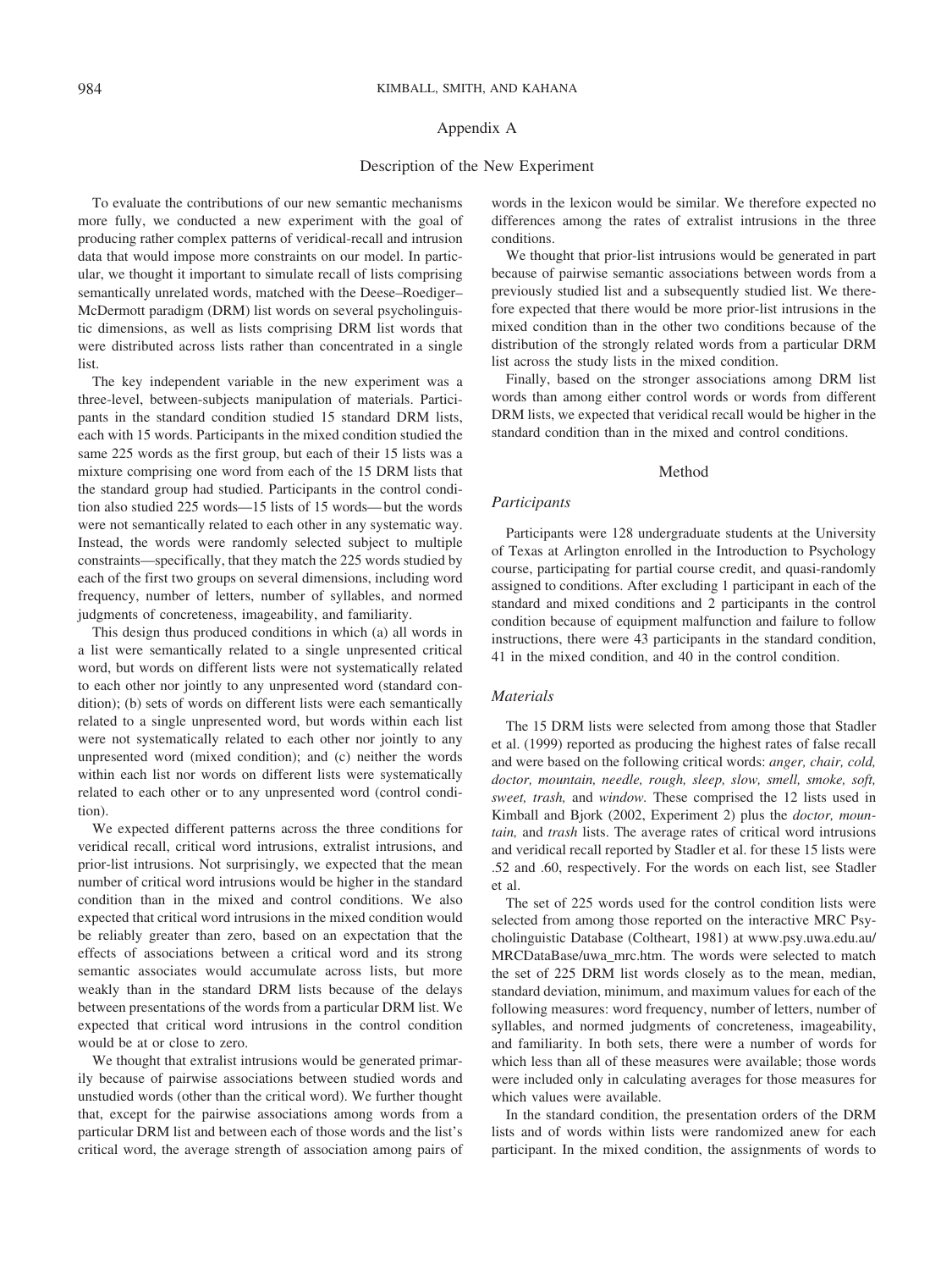lists and to serial positions within lists were randomized anew for each participant, with the constraint that exactly one word from each of the 15 DRM lists in the standard condition appeared in each of the lists in the mixed condition. In the control condition, the assignments of words to lists and to serial positions within lists were randomly determined anew for each participant.

#### *Procedure*

An eMac computer presented the stimuli, controlled the timing of tasks, and recorded participants' responses. Participants were first given oral instructions by the experimenter, in which they were told they would be memorizing word lists and solving math problems and that they should do their best on both tasks. The experimenter then provided step-by-step instructions for each task as samples of the displays corresponding to each step were presented on the computer. After the instructions, participants were left alone to complete the experiment proper.

Word lists were presented auditorily through headphones connected to the computer. Prior to the beginning of each list, there was a verbal warning to the participant to get ready for the next list. After a delay of 5 s, the 15 words in a list were presented at a rate of one word every 1.5 s.

After the last word in the list had been presented, a chime signaled the end of the list and the beginning of the next task, which was a series of 10 linked arithmetic problems that appeared in a single display on the computer screen. Participants were told to type in the answer to each problem, moving down the screen.

After 30 s had elapsed for the math task, the problems were replaced by the recall test display, and a chime sounded, signaling the participant to begin recalling the words from the most recent word list in any order. Participants had been told in the instructions that they would have 90 s to type all the words they could recall from that list, that they should keep trying for the full 90 s, that they should only type in a word if they were confident that they had heard the word on the list, and that they should not guess. At the end of the 90 s, the verbal warning to get ready for the next list was given, and the procedure began anew for the next list, and so on through the 15 lists.

#### Results

Data were scored using three different criteria, but the patterns of results were similar for the three criteria, so we report the results using a moderately liberal criterion. For this criterion, differences in tense, number, and spelling were ignored; homophones were scored as correct; compound words reported as two words were scored as correct (e.g., *mole hill* for *molehill*); and repetitions were ignored. In addition, for the unpresented critical words, all parts of speech (e.g., *anger* and *angry*) were scored as the critical word, and in the standard condition, critical words from prior lists ( $n =$ 4) and subsequent lists  $(n = 2)$  were scored as extralist intrusions.

### *Veridical Recall*

Recall of studied words differed across the three groups, *F*(2, 121) = 54.91,  $MSE = .01$ ,  $p < .0001$ . Planned comparisons revealed that recall in the standard condition  $(M = .47, SE = .01)$ was reliably higher than in both the mixed condition  $(M = .31, )$  $SE = .01$ ,  $F(1, 82) = 103.46$ ,  $MSE = .01$ ,  $p < .0001$ , and the control condition ( $M = .32$ ,  $SE = .01$ ),  $F(1, 81) = 61.94$ ,  $MSE =$ .01,  $p < .0001$ , and that recall in the latter two conditions did not reliably differ  $(F < 1)$ .

This pattern in overall veridical recall was also evident in the serial position curves depicted in Figure 1 in the main text, with the curves for the mixed and control conditions lying substantially on top of each other and the standard curve being offset from the other two curves at a higher rate that was fairly constant except for the last one or two serial positions.

### *Critical Word Intrusions*

A between-subjects analysis of variance (ANOVA) revealed a reliable difference in critical word intrusions across the three groups,  $F(2, 121) = 113.22$ ,  $MSE = .03$ ,  $p < .0001$ . Planned comparisons indicated that the mean proportion of critical word intrusions in the standard condition  $(M = .49, SE = .04)$  was reliably higher than in both the mixed condition ( $M = .07$ ,  $SE =$ .02),  $F(1, 82) = 99.99$ ,  $MSE = .04$ ,  $p < .0001$ , and the control condition ( $M = .01$ ,  $SE = .005$ ),  $F(1, 81) = 152.97$ ,  $MSE = .03$ ,  $p < .0001$ , and that the mixed mean was higher than the control mean,  $F(1, 79) = 9.91$ ,  $MSE = .01$ ,  $p = .0023$ . In addition, both the mixed and the control means differed reliably from zero,  $t(40) = 4.03, p = .0002,$  and  $t(39) = 2.73, p = .0096$ , respectively. Except for the trivially nonzero mean in the control condition, the pattern of results for critical word intrusions matched our expectations.

#### *Prior-List Intrusions*

A between-subjects ANOVA revealed a reliable difference among the groups in the number of prior-list intrusions produced during recall,  $F(2, 121) = 19.31$ ,  $MSE = .04$ ,  $p < .0001$ . Planned comparisons revealed that the mean number of prior-list intrusions in the mixed condition ( $M = .33$ ,  $SE = .04$ ) was reliably higher than the means in both the control condition  $(M = .13, SE = .02)$ ,  $F(1, 79) = 15.91$ ,  $MSE = .05$ ,  $p < .0001$ , and the standard condition ( $M = .08$ ,  $SE = .01$ ),  $F(1, 82) = 25.72$ ,  $MSE = .05$ ,  $p <$ .0001, and that the control mean was reliably higher than the standard mean,  $F(1, 81) = 4.11$ ,  $MSE = .01$ ,  $p = .0459$ . This pattern was consistent with our expectations.

#### *Extralist Intrusions*

Also consistent with our expectations, a between-subjects ANOVA revealed no reliable differences  $(F \leq 1)$  in the mean number of extralist intrusions produced in the standard condition  $(M = .55, SE = .07)$ , the mixed condition  $(M = .60, SE = .05)$ , and the control condition ( $M = .55$ ,  $SE = .08$ ).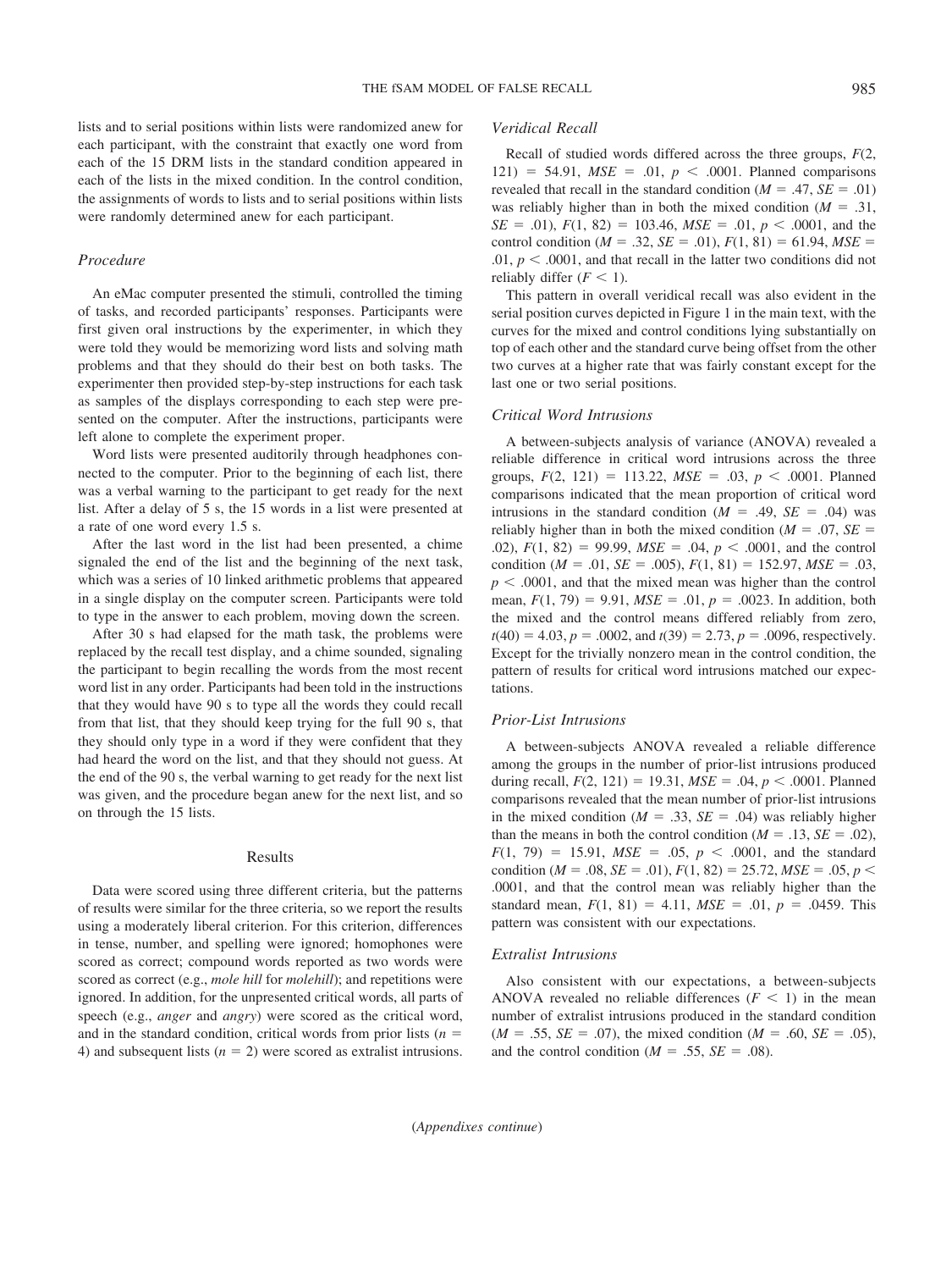### Discussion

The experiment succeeded in generating the intricate pattern of means for veridical and false recall that we had expected on the basis of the strengths of the semantic associations among studied words on the same and different lists and between studied words and critical words. These results, combined with those from Kimball and Bjork (2002), created a rich set of data to constrain our models in Simulation 1.

## Appendix B

## Bayesian Information Criterion Values for Simulation 1

In Simulation 1, each version of the fSAM model was fit to veridical- and false-recall data drawn from Kimball and Bjork (2002, Experiment 2) and the three conditions in our new exper-

iment (see Appendix A), using a single parameter set. Bayesian information criterion values for Simulation 1 are reported by experimental condition in Table B1 and by word type in Table B2.

Table B1 *Bayesian Information Criterion Values by Experimental Condition for Simulation 1*

|                     |        |                                           | Semantic retrieval |                     |
|---------------------|--------|-------------------------------------------|--------------------|---------------------|
| Semantic encoding   | None   | Single item                               | Additive rule      | Multiplicative rule |
|                     |        | A. All conditions combined                |                    |                     |
| None                | $-166$ | $-214$                                    | $-265$             | $-335$              |
| Single item         | $-225$ | $-243$                                    | $-334$             | $-356$              |
| Additive rule       | $-222$ | $-240$                                    | $-340$             | $-336$              |
| Multiplicative rule | $-283$ | $-314$                                    | $-348$             | $-371$              |
|                     |        | B. Kimball and Bjork (2002, Experiment 2) |                    |                     |
| None                | $-16$  | $-24$                                     | $-54$              | $-68$               |
| Single item         | $-17$  | $-19$                                     | $-47$              | $-49$               |
| Additive rule       | $-17$  | $-20$                                     | $-44$              | $-40$               |
| Multiplicative rule | $-37$  | $-41$                                     | $-52$              | $-57$               |
|                     |        | C. Standard condition                     |                    |                     |
| None                | $-24$  | $-32$                                     | $-44$              | $-63$               |
| Single item         | $-39$  | $-45$                                     | $-77$              | $-85$               |
| Additive rule       | $-37$  | $-40$                                     | $-74$              | $-78$               |
| Multiplicative rule | $-45$  | $-65$                                     | $-67$              | $-70$               |
|                     |        | D. Mixed condition                        |                    |                     |
| None                | $-35$  | $-43$                                     | $-54$              | $-70$               |
| Single item         | $-76$  | $-74$                                     | $-90$              | $-78$               |
| Additive rule       | $-79$  | $-98$                                     | $-86$              | $-93$               |
| Multiplicative rule | $-91$  | $-73$                                     | $-89$              | $-95$               |
|                     |        | E. Control condition                      |                    |                     |
| None                | $-41$  | $-70$                                     | $-54$              | $-72$               |
| Single item         | $-101$ | $-86$                                     | $-62$              | $-79$               |
| Additive rule       | $-83$  | $-77$                                     | $-77$              | $-81$               |
| Multiplicative rule | $-94$  | $-70$                                     | $-78$              | $-92$               |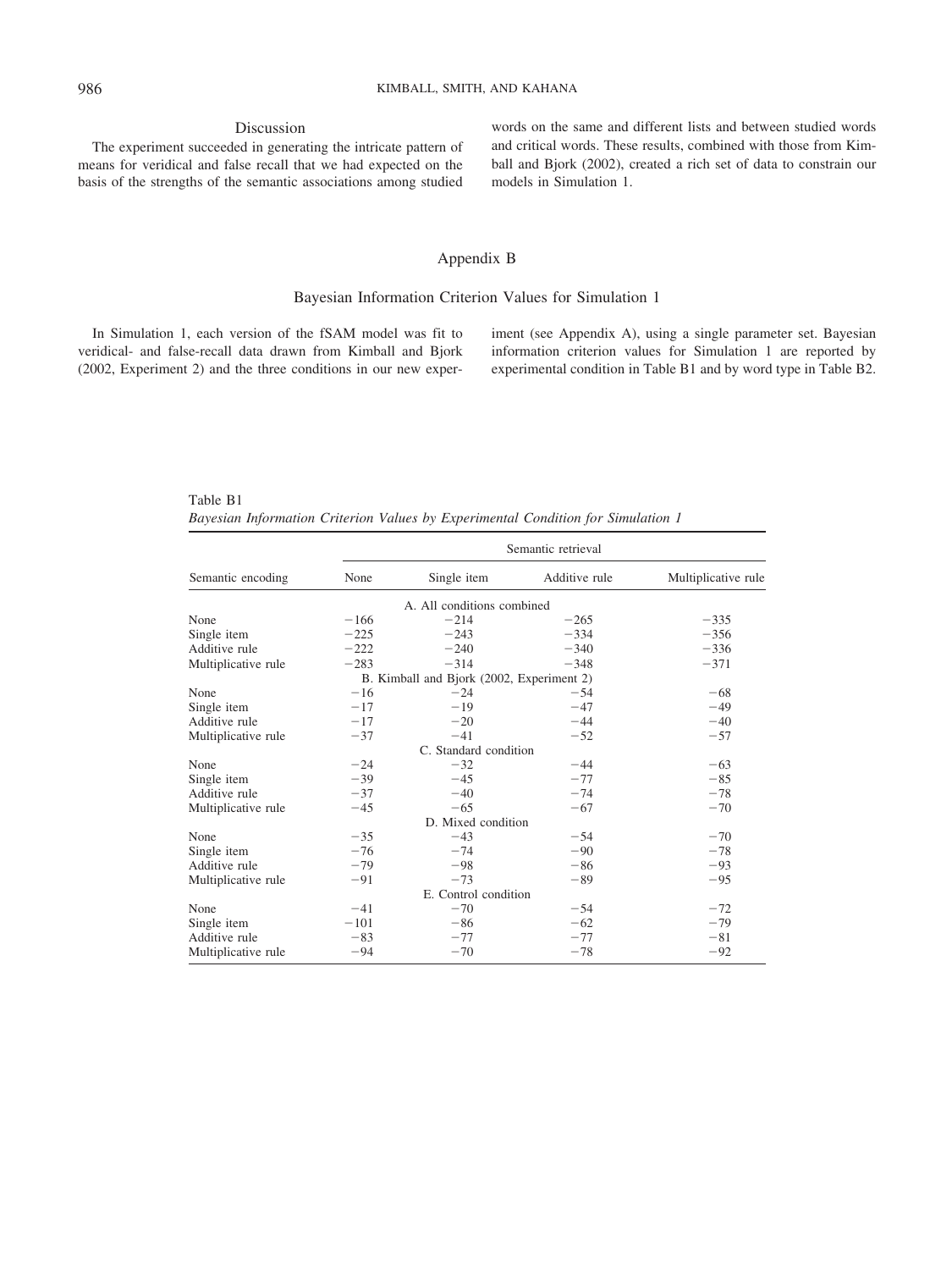|                     |         | Semantic retrieval       |               |                     |  |  |  |  |  |  |  |  |
|---------------------|---------|--------------------------|---------------|---------------------|--|--|--|--|--|--|--|--|
| Semantic encoding   | None    | Single item              | Additive rule | Multiplicative rule |  |  |  |  |  |  |  |  |
|                     |         | A. Studied words         |               |                     |  |  |  |  |  |  |  |  |
| None                | $-223$  | $-281$                   | $-315$        | $-245$              |  |  |  |  |  |  |  |  |
| Single item         | $-344$  | $-291$                   | $-290$        | $-271$              |  |  |  |  |  |  |  |  |
| Additive rule       | $-306$  | $-294$                   | $-300$        | $-290$              |  |  |  |  |  |  |  |  |
| Multiplicative rule | $-296$  | $-265$                   | $-286$        | $-274$              |  |  |  |  |  |  |  |  |
|                     |         | B. Critical word         |               |                     |  |  |  |  |  |  |  |  |
| None                | 1.3     | $-0.6$                   | $-15.3$       | $-19.7$             |  |  |  |  |  |  |  |  |
| Single item         | $-0.9$  | $-1.4$                   | $-25.1$       | $-20.9$             |  |  |  |  |  |  |  |  |
| Additive rule       | $-0.4$  | $-0.5$                   | $-21.9$       | $-16.6$             |  |  |  |  |  |  |  |  |
| Multiplicative rule | $-5.3$  | $-10.8$                  | $-16.3$       | $-18.7$             |  |  |  |  |  |  |  |  |
|                     |         | C. Extralist intrusions  |               |                     |  |  |  |  |  |  |  |  |
| None                | 2.8     | $-0.2$                   | 1.7           | $-4.6$              |  |  |  |  |  |  |  |  |
| Single item         | 0.0     | $-0.5$                   | $-0.8$        | $-3.7$              |  |  |  |  |  |  |  |  |
| Additive rule       | $-0.8$  | $-0.9$                   | $-2.1$        | $-1.9$              |  |  |  |  |  |  |  |  |
| Multiplicative rule | $-5.0$  | $-2.7$                   | $-3.3$        | $-6.1$              |  |  |  |  |  |  |  |  |
|                     |         | D. Prior-list intrusions |               |                     |  |  |  |  |  |  |  |  |
| None                | $-6.1$  | $-2.8$                   | $-4.4$        | $-13.4$             |  |  |  |  |  |  |  |  |
| Single item         | $-8.2$  | $-4.9$                   | $-12.1$       | $-13.9$             |  |  |  |  |  |  |  |  |
| Additive rule       | $-7.9$  | $-7.7$                   | $-6.8$        | $-10.9$             |  |  |  |  |  |  |  |  |
| Multiplicative rule | $-13.9$ | $-9.3$                   | $-12.7$       | $-16.5$             |  |  |  |  |  |  |  |  |

Table B2 *Bayesian Information Criterion Values by Word Type for Simulation 1*

(*Appendixes continue*)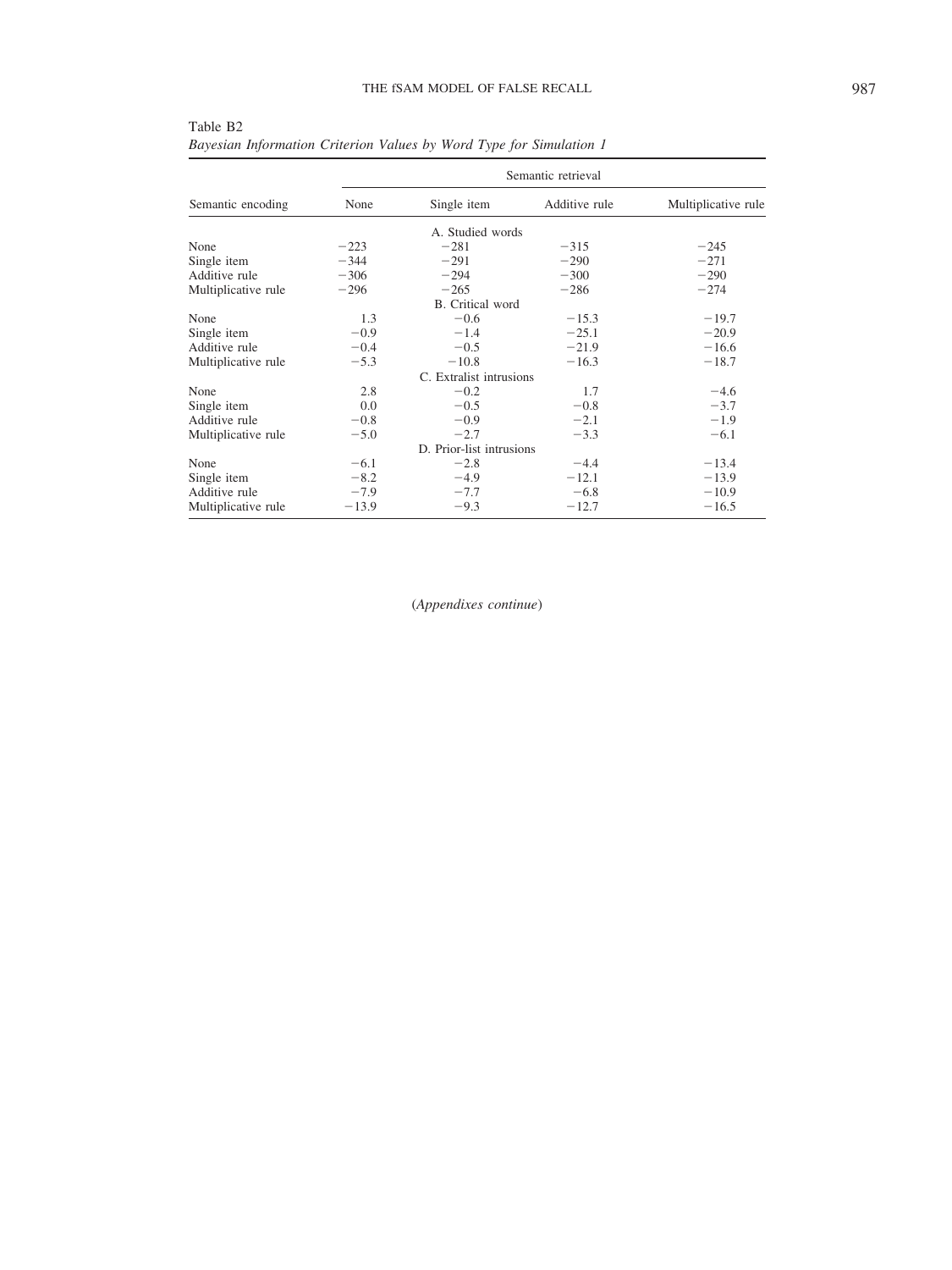## Appendix C

## Detailed Results for Simulation 1

In Simulation 1, each model version was fit to the combination of data drawn from Kimball and Bjork (2002, Experiment 2) and the three conditions of our new experiment (see Appendix A), using a single parameter set. The behavioral means and predicted values for veridical and false recall are reported in full in this appendix. Mean veridical recall is reported in Table C1, and veridical recall by serial position is reported in Tables C2, C3, C4, and C5 for data from Kimball and Bjork and the standard, mixed, and control conditions of our new experiment, respectively. Critical word intrusion rates and output percentiles are reported in Table C6. Extralist and prior-list intrusions are reported in Table C7.

Table C1 *Mean Veridical Recall in Simulation 1*

|                      |                     |                 |          | Experimental condition |         |
|----------------------|---------------------|-----------------|----------|------------------------|---------|
|                      |                     | KB <sub>2</sub> | Standard | Mixed                  | Control |
|                      | Behavioral means    | 0.51            | 0.47     | 0.31                   | 0.32    |
| Semantic<br>encoding | Semantic retrieval  |                 |          |                        |         |
| None                 | None                | 0.53            | 0.46     | 0.46                   | 0.46    |
|                      | Single item         | 0.48            | 0.38     | 0.32                   | 0.33    |
|                      | Additive rule       | 0.52            | 0.42     | 0.33                   | 0.34    |
|                      | Multiplicative rule | 0.55            | 0.46     | 0.41                   | 0.41    |
| Single item          | None                | 0.49            | 0.46     | 0.32                   | 0.33    |
|                      | Single item         | 0.47            | 0.40     | 0.30                   | 0.31    |
|                      | Additive rule       | 0.54            | 0.45     | 0.37                   | 0.38    |
|                      | Multiplicative rule | 0.55            | 0.46     | 0.39                   | 0.40    |
| Additive rule        | None                | 0.53            | 0.50     | 0.37                   | 0.39    |
|                      | Single item         | 0.49            | 0.40     | 0.33                   | 0.34    |
|                      | Additive rule       | 0.49            | 0.41     | 0.32                   | 0.33    |
|                      | Multiplicative rule | 0.52            | 0.43     | 0.36                   | 0.37    |
| Multiplicative rule  | None                | 0.52            | 0.41     | 0.33                   | 0.33    |
|                      | Single item         | 0.56            | 0.45     | 0.36                   | 0.37    |
|                      | Additive rule       | 0.51            | 0.40     | 0.32                   | 0.33    |
|                      | Multiplicative rule | 0.48            | 0.39     | 0.32                   | 0.32    |

 $Note.$  KB2 = Kimball & Bjork (2002, Experiment 2).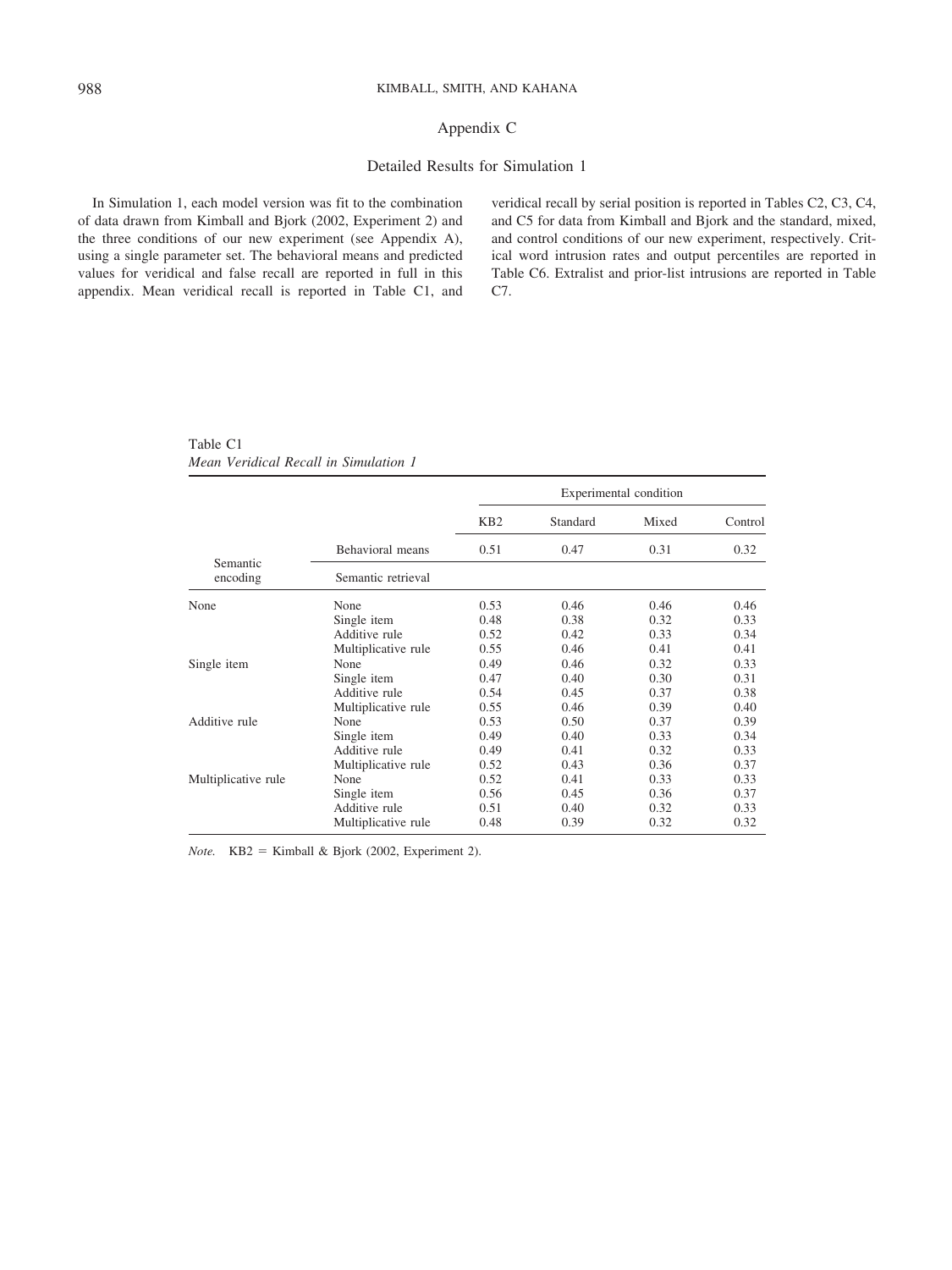## THE fSAM MODEL OF FALSE RECALL 989

|                      |                     |      |      |      |      |      |      |      | Serial position |      |      |      |      |      |      |      |
|----------------------|---------------------|------|------|------|------|------|------|------|-----------------|------|------|------|------|------|------|------|
|                      |                     |      | 2    | 3    | 4    | 5    | 6    | 7    | 8               | 9    | 10   | 11   | 12   | 13   | 14   | 15   |
|                      | Behavioral means    | 0.82 | 0.64 | 0.65 | 0.46 | 0.45 | 0.40 | 0.44 | 0.44            | 0.46 | 0.35 | 0.47 | 0.45 | 0.59 | 0.60 | 0.78 |
| Semantic<br>encoding | Semantic retrieval  |      |      |      |      |      |      |      |                 |      |      |      |      |      |      |      |
| None                 | None                | 0.81 | 0.61 | 0.50 | 0.48 | 0.46 | 0.46 | 0.47 | 0.47            | 0.51 | 0.52 | 0.57 | 0.66 | 0.79 | 0.94 | 1.00 |
|                      | Single item         | 0.80 | 0.53 | 0.41 | 0.41 | 0.39 | 0.38 | 0.46 | 0.42            | 0.46 | 0.46 | 0.52 | 0.66 | 0.78 | 0.94 | 1.00 |
|                      | Additive rule       | 0.83 | 0.61 | 0.46 | 0.47 | 0.40 | 0.44 | 0.51 | 0.42            | 0.49 | 0.50 | 0.56 | 0.70 | 0.77 | 0.93 | 1.00 |
|                      | Multiplicative rule | 0.86 | 0.64 | 0.52 | 0.49 | 0.46 | 0.50 | 0.51 | 0.45            | 0.52 | 0.51 | 0.57 | 0.69 | 0.77 | 0.92 | 1.00 |
| Single item          | None                | 0.70 | 0.56 | 0.45 | 0.45 | 0.44 | 0.42 | 0.45 | 0.44            | 0.46 | 0.46 | 0.54 | 0.62 | 0.76 | 0.94 | 1.00 |
|                      | Single item         | 0.72 | 0.49 | 0.41 | 0.42 | 0.37 | 0.43 | 0.46 | 0.42            | 0.45 | 0.46 | 0.53 | 0.67 | 0.77 | 0.92 | 1.00 |
|                      | Additive rule       | 0.81 | 0.61 | 0.48 | 0.50 | 0.46 | 0.47 | 0.53 | 0.44            | 0.53 | 0.49 | 0.57 | 0.68 | 0.73 | 0.91 | 1.00 |
|                      | Multiplicative rule | 0.82 | 0.64 | 0.51 | 0.50 | 0.47 | 0.50 | 0.52 | 0.48            | 0.53 | 0.54 | 0.59 | 0.69 | 0.77 | 0.92 | 1.00 |
| Additive rule        | None                | 0.71 | 0.60 | 0.51 | 0.52 | 0.52 | 0.49 | 0.48 | 0.49            | 0.50 | 0.50 | 0.52 | 0.62 | 0.73 | 0.88 | 1.00 |
|                      | Single item         | 0.74 | 0.52 | 0.43 | 0.44 | 0.39 | 0.42 | 0.45 | 0.44            | 0.51 | 0.49 | 0.57 | 0.67 | 0.78 | 0.93 | 1.00 |
|                      | Additive rule       | 0.76 | 0.57 | 0.41 | 0.45 | 0.41 | 0.42 | 0.46 | 0.43            | 0.47 | 0.47 | 0.52 | 0.65 | 0.75 | 0.91 | 1.00 |
|                      | Multiplicative rule | 0.81 | 0.59 | 0.45 | 0.45 | 0.44 | 0.46 | 0.49 | 0.43            | 0.51 | 0.50 | 0.57 | 0.66 | 0.75 | 0.92 | 1.00 |
| Multiplicative rule  | None                | 0.80 | 0.63 | 0.46 | 0.48 | 0.46 | 0.46 | 0.48 | 0.44            | 0.49 | 0.49 | 0.52 | 0.65 | 0.77 | 0.95 | 1.00 |
|                      | Single item         | 0.87 | 0.64 | 0.47 | 0.52 | 0.45 | 0.49 | 0.54 | 0.51            | 0.56 | 0.52 | 0.57 | 0.72 | 0.79 | 0.95 | 1.00 |

Additive rule 0.82 0.61 0.42 0.47 0.41 0.44 0.48 0.43 0.48 0.49 0.52 0.68 0.76 0.92 1.00 Multiplicative rule 0.81 0.58 0.40 0.40 0.39 0.39 0.46 0.42 0.46 0.46 0.54 0.67 0.76 0.90 1.00

Table

Table C3 *Mean Veridical Recall by Serial Position for the Standard Condition in Simulation 1*

|                      |                     | Serial position |      |      |      |      |      |      |      |      |      |      |      |      |      |      |
|----------------------|---------------------|-----------------|------|------|------|------|------|------|------|------|------|------|------|------|------|------|
|                      |                     |                 | 2    | 3    | 4    | 5    | 6    | 7    | 8    | 9    | 10   | 11   | 12   | 13   | 14   | 15   |
|                      | Behavioral means    | 0.68            | 0.55 | 0.47 | 0.46 | 0.41 | 0.43 | 0.42 | 0.46 | 0.41 | 0.43 | 0.46 | 0.45 | 0.51 | 0.47 | 0.51 |
| Semantic<br>encoding | Semantic retrieval  |                 |      |      |      |      |      |      |      |      |      |      |      |      |      |      |
| None                 | None                | 0.80            | 0.57 | 0.44 | 0.40 | 0.40 | 0.40 | 0.39 | 0.38 | 0.39 | 0.38 | 0.41 | 0.43 | 0.45 | 0.48 | 0.61 |
|                      | Single item         | 0.67            | 0.44 | 0.34 | 0.32 | 0.32 | 0.33 | 0.32 | 0.30 | 0.33 | 0.33 | 0.34 | 0.35 | 0.35 | 0.41 | 0.54 |
|                      | Additive rule       | 0.68            | 0.50 | 0.38 | 0.35 | 0.36 | 0.35 | 0.36 | 0.36 | 0.34 | 0.37 | 0.37 | 0.38 | 0.43 | 0.44 | 0.56 |
|                      | Multiplicative rule | 0.79            | 0.55 | 0.45 | 0.40 | 0.39 | 0.40 | 0.39 | 0.39 | 0.40 | 0.40 | 0.41 | 0.41 | 0.44 | 0.50 | 0.63 |
| Single item          | None                | 0.65            | 0.52 | 0.45 | 0.43 | 0.42 | 0.42 | 0.41 | 0.40 | 0.40 | 0.42 | 0.42 | 0.44 | 0.44 | 0.49 | 0.58 |
|                      | Single item         | 0.60            | 0.45 | 0.36 | 0.37 | 0.35 | 0.35 | 0.34 | 0.36 | 0.35 | 0.37 | 0.36 | 0.38 | 0.39 | 0.43 | 0.53 |
|                      | Additive rule       | 0.70            | 0.52 | 0.44 | 0.41 | 0.39 | 0.39 | 0.41 | 0.41 | 0.41 | 0.41 | 0.41 | 0.42 | 0.44 | 0.46 | 0.57 |
|                      | Multiplicative rule | 0.72            | 0.53 | 0.44 | 0.40 | 0.41 | 0.41 | 0.40 | 0.40 | 0.40 | 0.41 | 0.39 | 0.43 | 0.45 | 0.46 | 0.59 |
| Additive rule        | None                | 0.65            | 0.55 | 0.49 | 0.46 | 0.47 | 0.46 | 0.46 | 0.47 | 0.46 | 0.49 | 0.48 | 0.50 | 0.50 | 0.53 | 0.61 |
|                      | Single item         | 0.62            | 0.46 | 0.37 | 0.36 | 0.36 | 0.35 | 0.34 | 0.35 | 0.35 | 0.37 | 0.37 | 0.38 | 0.38 | 0.41 | 0.52 |
|                      | Additive rule       | 0.66            | 0.46 | 0.38 | 0.37 | 0.35 | 0.36 | 0.36 | 0.34 | 0.36 | 0.36 | 0.37 | 0.39 | 0.41 | 0.44 | 0.53 |
|                      | Multiplicative rule | 0.68            | 0.48 | 0.39 | 0.39 | 0.39 | 0.37 | 0.37 | 0.38 | 0.39 | 0.38 | 0.37 | 0.39 | 0.42 | 0.45 | 0.58 |
| Multiplicative rule  | None                | 0.70            | 0.51 | 0.40 | 0.36 | 0.36 | 0.36 | 0.36 | 0.34 | 0.36 | 0.36 | 0.35 | 0.39 | 0.40 | 0.44 | 0.53 |
|                      | Single item         | 0.74            | 0.52 | 0.43 | 0.39 | 0.38 | 0.39 | 0.38 | 0.39 | 0.41 | 0.40 | 0.42 | 0.40 | 0.43 | 0.47 | 0.57 |
|                      | Additive rule       | 0.69            | 0.46 | 0.38 | 0.36 | 0.35 | 0.35 | 0.35 | 0.34 | 0.35 | 0.36 | 0.36 | 0.38 | 0.40 | 0.42 | 0.51 |
|                      | Multiplicative rule | 0.70            | 0.46 | 0.38 | 0.35 | 0.32 | 0.32 | 0.33 | 0.32 | 0.33 | 0.33 | 0.34 | 0.36 | 0.40 | 0.43 | 0.52 |

(*Appendixes continue*)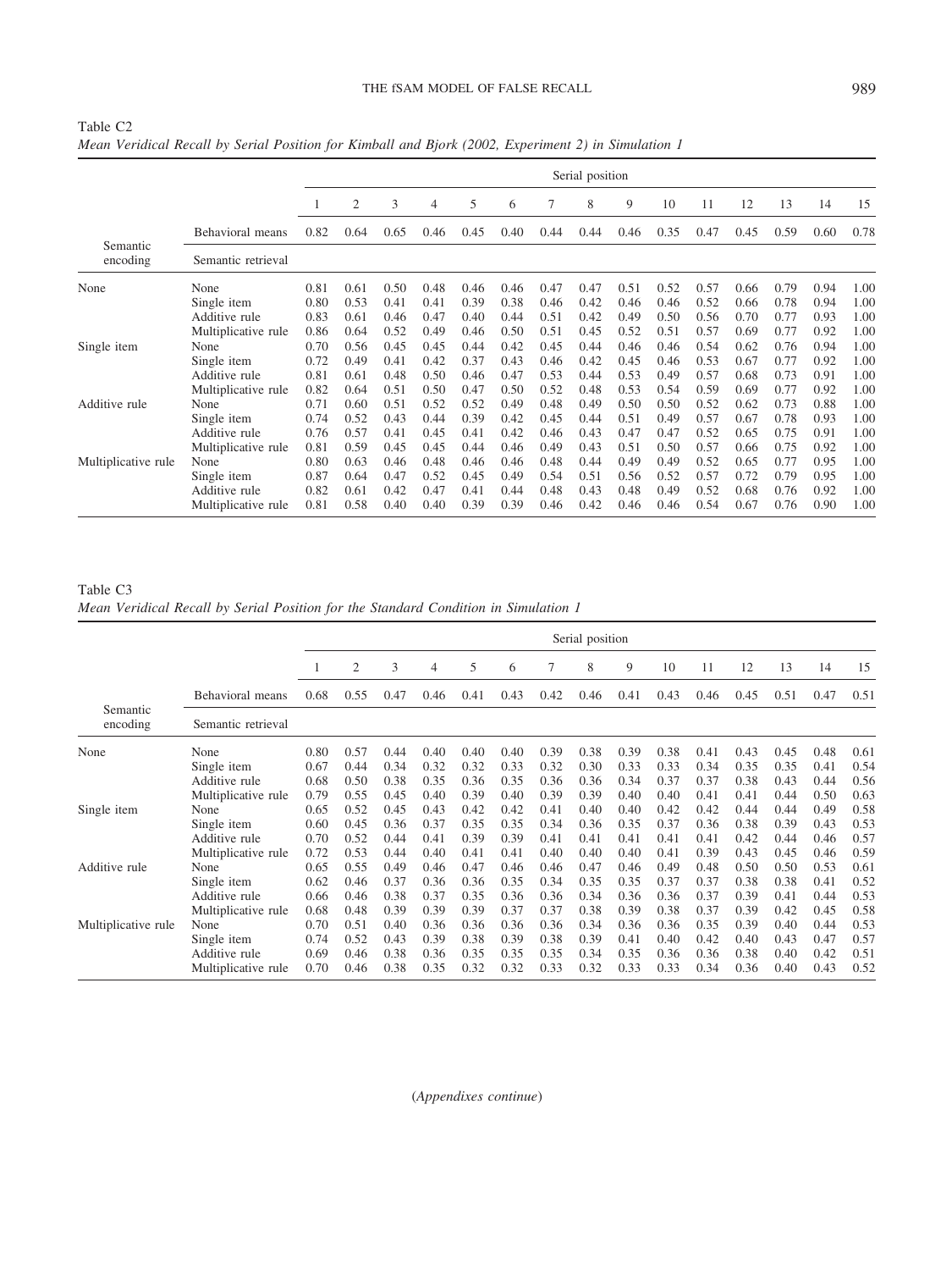|                      |                     | Serial position |      |      |      |      |      |      |      |      |      |      |      |      |      |      |
|----------------------|---------------------|-----------------|------|------|------|------|------|------|------|------|------|------|------|------|------|------|
|                      |                     |                 | 2    | 3    | 4    | 5    | 6    | 7    | 8    | 9    | 10   | 11   | 12   | 13   | 14   | 15   |
|                      | Behavioral means    | 0.52            | 0.41 | 0.29 | 0.25 | 0.25 | 0.24 | 0.23 | 0.24 | 0.29 | 0.28 | 0.23 | 0.29 | 0.36 | 0.38 | 0.43 |
| Semantic<br>encoding | Semantic retrieval  |                 |      |      |      |      |      |      |      |      |      |      |      |      |      |      |
| None                 | None                | 0.78            | 0.58 | 0.43 | 0.39 | 0.39 | 0.40 | 0.38 | 0.39 | 0.41 | 0.39 | 0.41 | 0.42 | 0.45 | 0.48 | 0.62 |
|                      | Single item         | 0.63            | 0.39 | 0.29 | 0.27 | 0.25 | 0.25 | 0.24 | 0.25 | 0.26 | 0.27 | 0.27 | 0.29 | 0.30 | 0.36 | 0.47 |
|                      | Additive rule       | 0.64            | 0.41 | 0.32 | 0.27 | 0.27 | 0.26 | 0.26 | 0.27 | 0.28 | 0.28 | 0.27 | 0.31 | 0.32 | 0.38 | 0.50 |
|                      | Multiplicative rule | 0.79            | 0.52 | 0.38 | 0.34 | 0.34 | 0.32 | 0.33 | 0.33 | 0.35 | 0.33 | 0.34 | 0.37 | 0.40 | 0.43 | 0.57 |
| Single item          | None                | 0.52            | 0.39 | 0.32 | 0.27 | 0.27 | 0.26 | 0.26 | 0.26 | 0.28 | 0.28 | 0.28 | 0.30 | 0.32 | 0.38 | 0.47 |
|                      | Single item         | 0.56            | 0.35 | 0.28 | 0.25 | 0.24 | 0.25 | 0.24 | 0.24 | 0.24 | 0.24 | 0.27 | 0.27 | 0.30 | 0.33 | 0.44 |
|                      | Additive rule       | 0.65            | 0.45 | 0.35 | 0.32 | 0.31 | 0.30 | 0.33 | 0.31 | 0.32 | 0.32 | 0.32 | 0.33 | 0.35 | 0.40 | 0.51 |
|                      | Multiplicative rule | 0.69            | 0.46 | 0.37 | 0.33 | 0.31 | 0.31 | 0.33 | 0.33 | 0.32 | 0.33 | 0.33 | 0.35 | 0.38 | 0.43 | 0.54 |
| Additive rule        | None                | 0.54            | 0.44 | 0.35 | 0.33 | 0.32 | 0.32 | 0.31 | 0.33 | 0.31 | 0.33 | 0.33 | 0.36 | 0.37 | 0.42 | 0.51 |
|                      | Single item         | 0.60            | 0.41 | 0.31 | 0.27 | 0.27 | 0.27 | 0.26 | 0.28 | 0.27 | 0.30 | 0.29 | 0.31 | 0.31 | 0.34 | 0.48 |
|                      | Additive rule       | 0.62            | 0.38 | 0.30 | 0.27 | 0.26 | 0.27 | 0.26 | 0.26 | 0.26 | 0.25 | 0.25 | 0.30 | 0.30 | 0.34 | 0.47 |
|                      | Multiplicative rule | 0.66            | 0.40 | 0.34 | 0.31 | 0.29 | 0.29 | 0.32 | 0.29 | 0.32 | 0.30 | 0.31 | 0.33 | 0.36 | 0.38 | 0.52 |
| Multiplicative rule  | None                | 0.71            | 0.43 | 0.32 | 0.27 | 0.24 | 0.25 | 0.25 | 0.24 | 0.25 | 0.24 | 0.28 | 0.28 | 0.32 | 0.37 | 0.51 |
|                      | Single item         | 0.75            | 0.43 | 0.35 | 0.29 | 0.29 | 0.26 | 0.28 | 0.29 | 0.29 | 0.30 | 0.29 | 0.32 | 0.34 | 0.38 | 0.53 |
|                      | Additive rule       | 0.69            | 0.39 | 0.30 | 0.26 | 0.25 | 0.25 | 0.25 | 0.25 | 0.27 | 0.26 | 0.27 | 0.28 | 0.32 | 0.34 | 0.48 |
|                      | Multiplicative rule | 0.71            | 0.39 | 0.27 | 0.24 | 0.24 | 0.25 | 0.24 | 0.25 | 0.26 | 0.25 | 0.25 | 0.29 | 0.31 | 0.36 | 0.49 |

## Table C4 *Mean Veridical Recall by Serial Position for the Mixed Condition in Simulation 1*

Table C5

*Mean Veridical Recall by Serial Position for the Control Condition in Simulation 1*

|                      |                     |      |      |      |      |      |      |      | Serial position |      |      |      |      |      |      |      |
|----------------------|---------------------|------|------|------|------|------|------|------|-----------------|------|------|------|------|------|------|------|
|                      |                     |      | 2    | 3    | 4    | 5    | 6    | 7    | 8               | 9    | 10   | 11   | 12   | 13   | 14   | 15   |
|                      | Behavioral means    | 0.49 | 0.38 | 0.34 | 0.29 | 0.24 | 0.25 | 0.24 | 0.23            | 0.26 | 0.29 | 0.31 | 0.34 | 0.36 | 0.39 | 0.48 |
| Semantic<br>encoding | Semantic retrieval  |      |      |      |      |      |      |      |                 |      |      |      |      |      |      |      |
| None                 | None                | 0.77 | 0.55 | 0.43 | 0.39 | 0.41 | 0.40 | 0.40 | 0.38            | 0.39 | 0.39 | 0.40 | 0.40 | 0.45 | 0.50 | 0.63 |
|                      | Single item         | 0.65 | 0.39 | 0.30 | 0.28 | 0.26 | 0.25 | 0.26 | 0.27            | 0.26 | 0.26 | 0.28 | 0.28 | 0.33 | 0.35 | 0.50 |
|                      | Additive rule       | 0.63 | 0.41 | 0.32 | 0.29 | 0.29 | 0.28 | 0.28 | 0.27            | 0.28 | 0.30 | 0.30 | 0.31 | 0.32 | 0.40 | 0.49 |
|                      | Multiplicative rule | 0.78 | 0.50 | 0.37 | 0.36 | 0.33 | 0.33 | 0.35 | 0.33            | 0.34 | 0.35 | 0.36 | 0.37 | 0.39 | 0.43 | 0.59 |
| Single item          | None                | 0.54 | 0.39 | 0.30 | 0.29 | 0.29 | 0.28 | 0.28 | 0.27            | 0.28 | 0.29 | 0.27 | 0.31 | 0.36 | 0.38 | 0.50 |
|                      | Single item         | 0.56 | 0.36 | 0.30 | 0.27 | 0.26 | 0.26 | 0.25 | 0.27            | 0.26 | 0.27 | 0.27 | 0.28 | 0.30 | 0.34 | 0.46 |
|                      | Additive rule       | 0.68 | 0.46 | 0.37 | 0.34 | 0.32 | 0.29 | 0.33 | 0.31            | 0.31 | 0.32 | 0.34 | 0.34 | 0.38 | 0.41 | 0.53 |
|                      | Multiplicative rule | 0.70 | 0.49 | 0.38 | 0.33 | 0.33 | 0.33 | 0.33 | 0.33            | 0.34 | 0.34 | 0.35 | 0.36 | 0.37 | 0.41 | 0.56 |
| Additive rule        | None                | 0.57 | 0.45 | 0.36 | 0.34 | 0.34 | 0.33 | 0.33 | 0.34            | 0.33 | 0.35 | 0.35 | 0.36 | 0.39 | 0.43 | 0.53 |
|                      | Single item         | 0.62 | 0.41 | 0.32 | 0.29 | 0.29 | 0.29 | 0.28 | 0.27            | 0.29 | 0.28 | 0.29 | 0.31 | 0.35 | 0.38 | 0.49 |
|                      | Additive rule       | 0.63 | 0.41 | 0.30 | 0.26 | 0.27 | 0.27 | 0.29 | 0.28            | 0.28 | 0.28 | 0.29 | 0.30 | 0.32 | 0.36 | 0.45 |
|                      | Multiplicative rule | 0.68 | 0.44 | 0.32 | 0.32 | 0.29 | 0.30 | 0.31 | 0.31            | 0.32 | 0.33 | 0.32 | 0.33 | 0.37 | 0.40 | 0.53 |
| Multiplicative rule  | None                | 0.70 | 0.44 | 0.31 | 0.27 | 0.25 | 0.26 | 0.26 | 0.25            | 0.28 | 0.25 | 0.28 | 0.30 | 0.33 | 0.36 | 0.50 |
|                      | Single item         | 0.77 | 0.45 | 0.33 | 0.32 | 0.28 | 0.30 | 0.29 | 0.29            | 0.28 | 0.29 | 0.31 | 0.32 | 0.34 | 0.39 | 0.54 |
|                      | Additive rule       | 0.70 | 0.42 | 0.30 | 0.28 | 0.26 | 0.25 | 0.25 | 0.28            | 0.25 | 0.26 | 0.27 | 0.30 | 0.32 | 0.35 | 0.48 |
|                      | Multiplicative rule | 0.70 | 0.40 | 0.29 | 0.26 | 0.26 | 0.26 | 0.24 | 0.25            | 0.26 | 0.26 | 0.27 | 0.28 | 0.31 | 0.36 | 0.49 |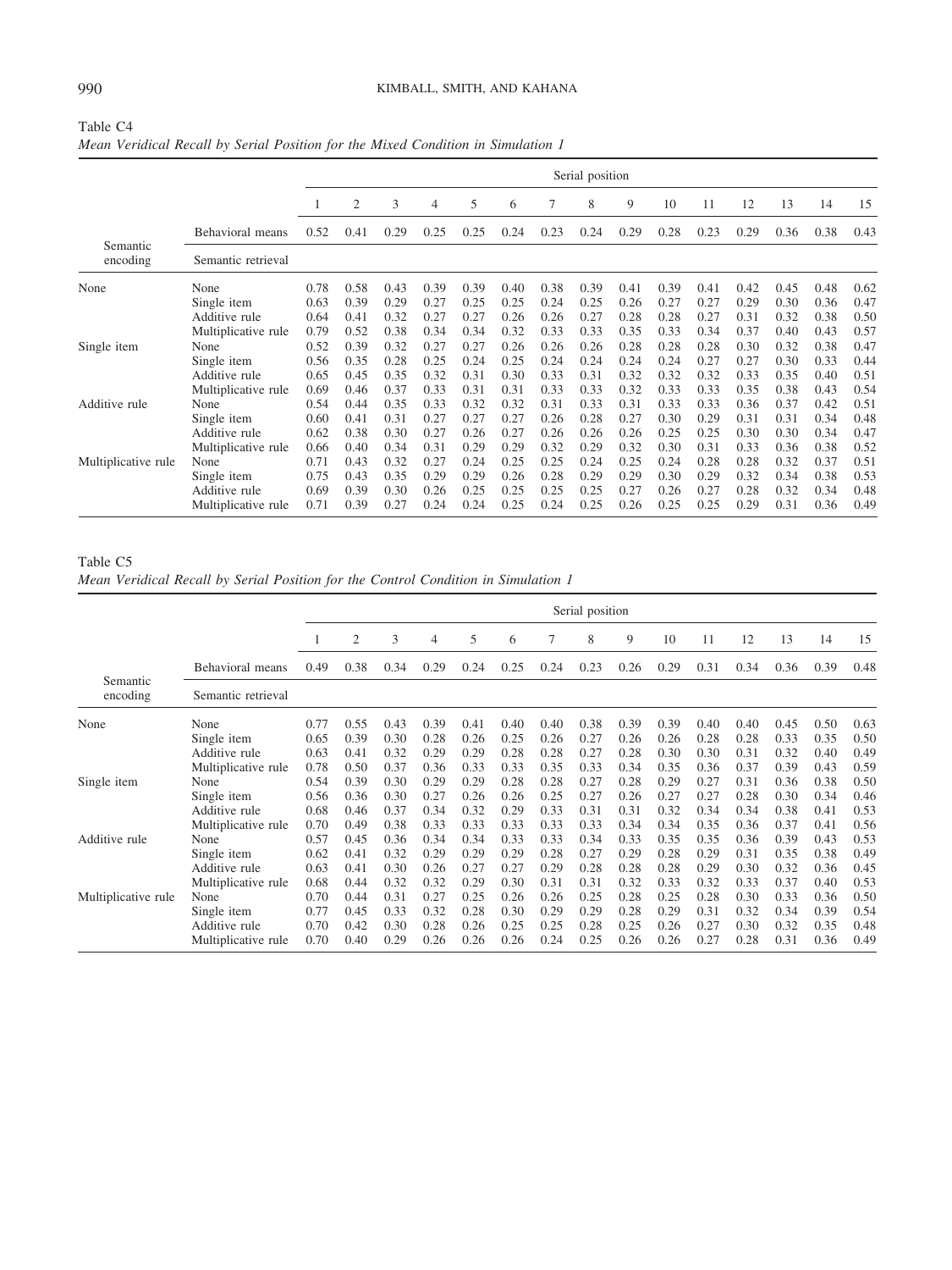## THE fSAM MODEL OF FALSE RECALL 991

|                      |                     |                 |          | Critical word intrusions |         |                 | Critical word output percentile |       |         |
|----------------------|---------------------|-----------------|----------|--------------------------|---------|-----------------|---------------------------------|-------|---------|
|                      |                     | KB <sub>2</sub> | Standard | Mixed                    | Control | KB <sub>2</sub> | Standard                        | Mixed | Control |
|                      | Behavioral means    | 0.54            | 0.49     | 0.07                     | 0.01    | 66              | 63                              | 75    | 80      |
| Semantic<br>encoding | Semantic retrieval  |                 |          |                          |         |                 |                                 |       |         |
| None                 | None                | 0.0004          | 0.0003   | 0.0027                   | 0.0043  | 89              | 50                              | 72    | 76      |
|                      | Single item         | 0.1538          | 0.1567   | 0.2323                   | 0.0000  | 81              | 63                              | 64    |         |
|                      | Additive rule       | 0.5475          | 0.4400   | 0.1877                   | 0.0003  | 83              | 68                              | 66    | 100     |
|                      | Multiplicative rule | 0.4917          | 0.4083   | 0.0630                   | 0.0033  | 78              | 60                              | 43    | 50      |
| Single item          | None                | 0.1496          | 0.1333   | 0.0420                   | 0.0067  | 76              | 65                              | 68    | 74      |
|                      | Single item         | 0.2063          | 0.2173   | 0.1323                   | 0.0053  | 76              | 59                              | 65    | 63      |
|                      | Additive rule       | 0.5592          | 0.4727   | 0.0853                   | 0.0057  | 77              | 66                              | 73    | 62      |
|                      | Multiplicative rule | 0.4992          | 0.4293   | 0.0750                   | 0.0053  | 75              | 59                              | 50    | 69      |
| Additive rule        | None                | 0.1371          | 0.1137   | 0.0460                   | 0.0067  | 78              | 66                              | 62    | 65      |
|                      | Single item         | 0.1921          | 0.1747   | 0.0987                   | 0.0043  | 78              | 61                              | 65    | 62      |
|                      | Additive rule       | 0.5371          | 0.4777   | 0.0980                   | 0.0043  | 81              | 68                              | 72    | 63      |
|                      | Multiplicative rule | 0.4692          | 0.4020   | 0.0723                   | 0.0047  | 77              | 59                              | 57    | 67      |
| Multiplicative rule  | None                | 0.3346          | 0.1910   | 0.0637                   | 0.0063  | 78              | 63                              | 62    | 44      |
|                      | Single item         | 0.4296          | 0.3363   | 0.1127                   | 0.0057  | 75              | 58                              | 64    | 66      |
|                      | Additive rule       | 0.5975          | 0.4003   | 0.1003                   | 0.0060  | 79              | 66                              | 68    | 55      |
|                      | Multiplicative rule | 0.5425          | 0.4030   | 0.0567                   | 0.0037  | 78              | 61                              | 61    | 58      |

Table C6 *Mean Number of Critical Word Intrusions per List and Mean Critical Word Output Percentile in Simulation 1*

 $Note.$  KB2 = Kimball & Bjork (2002, Experiment 2).

## Table C7 *Mean Number of Extralist and Prior-List Intrusions per List in Simulation 1*

|                      |                     |                 |          | <b>Extralist intrusions</b> |         |                 |          | Prior-list intrusions |         |
|----------------------|---------------------|-----------------|----------|-----------------------------|---------|-----------------|----------|-----------------------|---------|
|                      |                     | KB <sub>2</sub> | Standard | Mixed                       | Control | KB <sub>2</sub> | Standard | Mixed                 | Control |
|                      | Behavioral means    | 0.32            | 0.55     | 0.60                        | 0.55    | 0.01            | 0.08     | 0.33                  | 0.13    |
| Semantic<br>encoding | Semantic retrieval  |                 |          |                             |         |                 |          |                       |         |
| None                 | None                | 0.14            | 0.18     | 0.17                        | 0.16    | 0.15            | 0.16     | 0.17                  | 0.17    |
|                      | Single item         | 0.18            | 0.22     | 0.69                        | 0.37    | 0.03            | 0.05     | 0.62                  | 0.11    |
|                      | Additive rule       | 0.16            | 0.15     | 0.60                        | 0.27    | 0.03            | 0.05     | 0.57                  | 0.10    |
|                      | Multiplicative rule | 0.33            | 0.33     | 0.65                        | 0.61    | 0.06            | 0.07     | 0.39                  | 0.14    |
| Single item          | None                | 0.71            | 0.62     | 0.49                        | 0.48    | 0.11            | 0.11     | 0.22                  | 0.10    |
|                      | Single item         | 0.63            | 0.49     | 0.60                        | 0.44    | 0.14            | 0.12     | 0.46                  | 0.13    |
|                      | Additive rule       | 0.52            | 0.39     | 0.57                        | 0.37    | 0.07            | 0.06     | 0.35                  | 0.08    |
|                      | Multiplicative rule | 0.50            | 0.45     | 0.66                        | 0.59    | 0.06            | 0.07     | 0.37                  | 0.13    |
| Additive rule        | None                | 0.67            | 0.53     | 0.48                        | 0.45    | 0.15            | 0.15     | 0.30                  | 0.16    |
|                      | Single item         | 0.60            | 0.47     | 0.58                        | 0.43    | 0.12            | 0.11     | 0.38                  | 0.08    |
|                      | Additive rule       | 0.51            | 0.40     | 0.59                        | 0.42    | 0.12            | 0.11     | 0.43                  | 0.14    |
|                      | Multiplicative rule | 0.57            | 0.45     | 0.61                        | 0.48    | 0.09            | 0.09     | 0.36                  | 0.10    |
| Multiplicative rule  | None                | 0.52            | 0.48     | 0.53                        | 0.54    | 0.06            | 0.12     | 0.35                  | 0.15    |
|                      | Single item         | 0.53            | 0.46     | 0.59                        | 0.44    | 0.06            | 0.10     | 0.42                  | 0.10    |
|                      | Additive rule       | 0.46            | 0.40     | 0.60                        | 0.44    | 0.05            | 0.08     | 0.39                  | 0.11    |
|                      | Multiplicative rule | 0.43            | 0.43     | 0.57                        | 0.55    | 0.05            | 0.09     | 0.33                  | 0.14    |

 $Note.$  KB2 = Kimball & Bjork (2002, Experiment 2).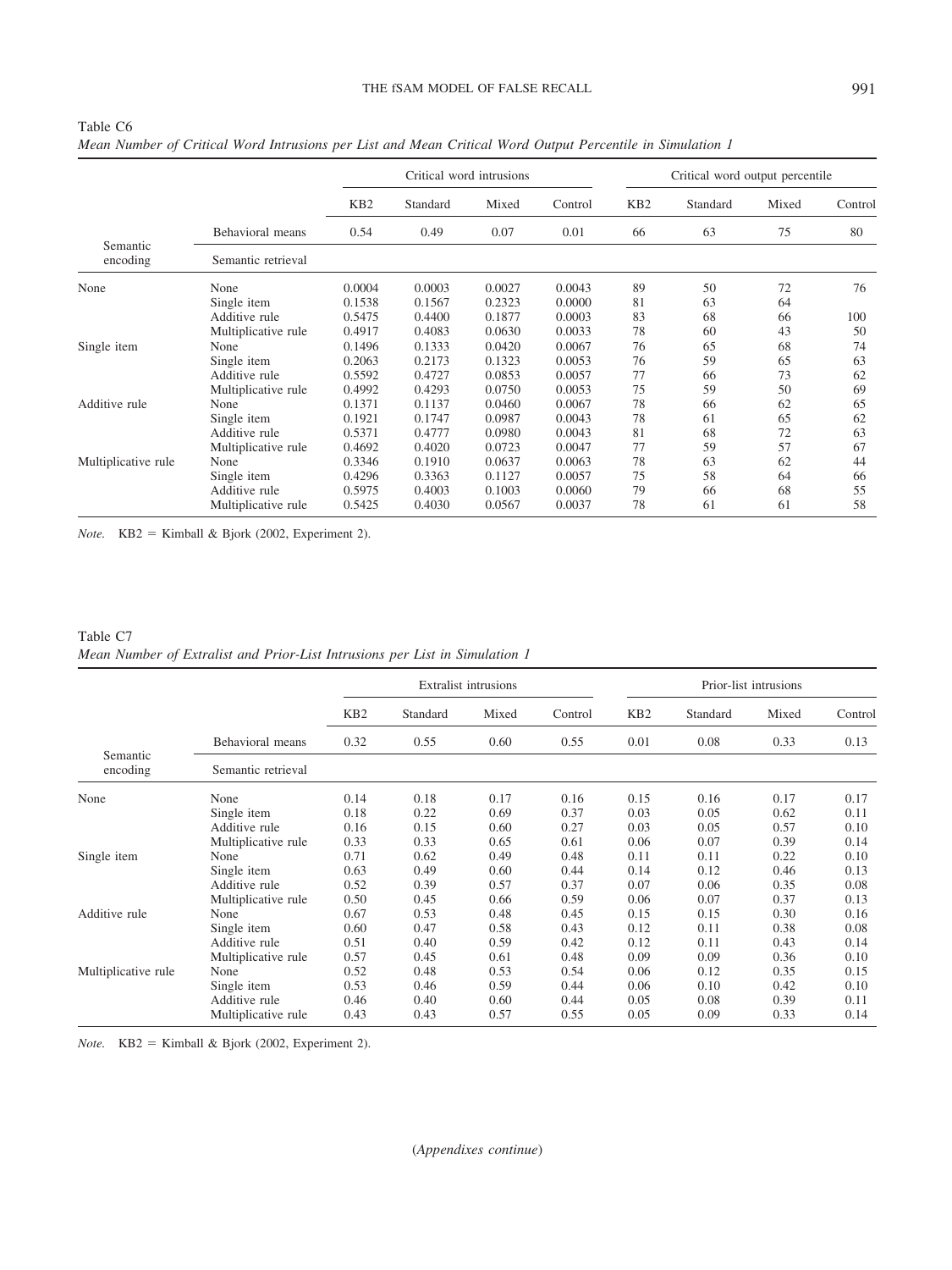## Appendix D

## Parameter Values

This appendix reports the free parameter values for the simulations reported in this article. Table D1 reports the values for Simulation 1, Table D2 those for Simulation 1A, and Table D3 those for Simulations 2 and 3. Unless noted otherwise, the following parameters were fixed in all simulations: the increment in backward interitem strength during study ( $b_2 = 0.5 * b_1$ ) and during recall  $(f_2 = 0.5*f_1)$ , the distribution of short-term memory buffer size across lists and subjects ( $\mu_r = 4$ ,  $\sigma_r = 1.4$ ), the factor biasing

displacement of older items from the short-term memory buffer at encoding  $(q = 0.266)$ , the distribution of the default values for episodic and contextual strength ( $\mu = 0.001$ ,  $\sigma = 0.0005$ ), and the maximum number of retrieval failures using a particular set of cues  $(L_{max} = 0.1 * K_{max})$ . These fixed parameters and their values were all inherited from the simulations reported in Sirotin et al. (2005), which were conducted using the eSAM model, a predecessor of fSAM.

Table D1

*Parameter Values for the Best Fit of Each Version of the fSAM Model in Simulation 1*

|                   |                    | Encoding |                |                |                      |       | Retrieval                  |           | Output<br>encoding |       |                        |
|-------------------|--------------------|----------|----------------|----------------|----------------------|-------|----------------------------|-----------|--------------------|-------|------------------------|
| Semantic encoding | Semantic retrieval | a        | a <sub>s</sub> | b <sub>1</sub> | $W_{\boldsymbol{c}}$ | $W_e$ | $W_{\scriptscriptstyle S}$ | $K_{max}$ | $\epsilon$         | $f_1$ | Forgetting<br>$(\rho)$ |
| None              | None               | 0.46     |                | 0.00           | 0.03                 | 1.18  |                            | 182       | 0.93               | 0.40  | 0.0359                 |
|                   | Pairwise           | 0.68     |                | 0.09           | 0.05                 | 0.39  | 82.1                       | 25        | 1.07               | 0.56  | 0.0025                 |
|                   | Additive           | 1.07     |                | 0.36           | 0.12                 | 0.05  | 113.9                      | 23        | 0.30               | 1.22  | 0.0225                 |
| Pairwise          | Multiplicative     | 0.62     |                | 0.09           | 0.07                 | 0.18  | 188.5                      | 62        | 0.93               | 1.49  | 0.0205                 |
|                   | None               | 0.12     | 0.03           | 1.19           | 0.97                 | 0.26  |                            | 77        | 0.28               | 0.41  | 0.0035                 |
|                   | Pairwise           | 0.93     | 0.10           | 0.14           | 0.67                 | 0.43  | 59.6                       | 28        | 0.74               | 0.87  | 0.0184                 |
|                   | Additive           | 1.06     | 0.08           | 0.61           | 0.91                 | 0.18  | 296.0                      | 45        | 1.49               | 1.33  | 0.0001                 |
|                   | Multiplicative     | 1.04     | 0.06           | 0.56           | 0.17                 | 0.02  | 227.1                      | 45        | 1.43               | 0.17  | 0.0021                 |
| Additive          | None               | 0.22     | 0.01           | 0.59           | 0.82                 | 0.65  |                            | 38        | 0.05               | 0.36  | 0.0303                 |
|                   | Pairwise           | 1.02     | 0.03           | 0.25           | 0.49                 | 0.16  | 183.5                      | 30        | 0.30               | 0.91  | 0.0020                 |
|                   | Additive           | 0.64     | 0.02           | 0.14           | 0.77                 | 0.20  | 259.0                      | 44        | 0.78               | 0.35  | 0.0328                 |
|                   | Multiplicative     | 0.91     | 0.02           | 1.06           | 0.13                 | 0.22  | 265.1                      | 39        | 1.32               | 1.46  | 0.0136                 |
| Multiplicative    | None               | 0.35     | 0.41           | 0.07           | 0.26                 | 1.59  |                            | 36        | 0.07               | 1.07  | 0.0024                 |
|                   | Pairwise           | 0.75     | 0.46           | 0.06           | 0.61                 | 0.16  | 109.4                      | 51        | 0.93               | 0.34  | 0.0073                 |
|                   | Additive           | 0.75     | 0.47           | 0.99           | 0.20                 | 0.73  | 263.5                      | 34        | 1.16               | 1.30  | 0.0084                 |
|                   | Multiplicative     | 0.44     | 0.21           | 0.20           | 0.67                 | 0.29  | 209.9                      | 39        | 0.39               | 0.84  | 0.0287                 |

*Note.* Each version of the fSAM model was fit using a single parameter set to the combination of data drawn from Kimball and Bjork (2002, Experiment 2) and the three conditions of our new experiment (see Appendix A).

Table D2 *Parameter Values for the Best Fit of Each Version of the fSAM Model in Simulation 1A*

|                   |                    |      | Encoding |                |       |       | Retrieval |           | Output<br>encoding |       |                     |
|-------------------|--------------------|------|----------|----------------|-------|-------|-----------|-----------|--------------------|-------|---------------------|
| Semantic encoding | Semantic retrieval | a    | $a_{s}$  | b <sub>1</sub> | $W_c$ | $W_e$ | $W_{s}$   | $K_{max}$ | $\epsilon$         | $f_1$ | Forgetting $(\rho)$ |
| None              | None               | 0.43 |          | 0.02           | 0.01  | 1.14  |           | 187       | 0.07               | 1.47  | 0.0448              |
| None              | Pairwise           | 1.15 |          | 1.24           | 0.03  | 0.01  | 203.1     | 63        | 0.69               | 0.40  | 0.0216              |
| None              | Additive           | 0.86 |          | 1.28           | 0.47  | 0.15  | 273.4     | 141       | 1.04               | 1.35  | 0.0064              |
| None              | Multiplicative     | 0.87 |          | 0.83           | 0.12  | 0.10  | 183.2     | 88        | 0.08               | 0.44  | 0.0349              |
| Pairwise          | None               | 0.69 | 0.08     | 0.83           | 1.00  | 0.08  |           | 88        | 0.33               | 0.56  | 0.0062              |
| Additive          | None               | 0.38 | 0.03     | 0.70           | 0.94  | 0.19  |           | 51        | 0.29               | 0.84  | 0.0120              |
| Multiplicative    | None               | 0.46 | 0.38     | 0.31           | 0.97  | 0.07  |           | 41        | 0.74               | 0.26  | 0.0307              |

*Note.* Each model was fit using a single parameter set to the combination of data drawn from Kimball and Bjork (2002, Experiment 2) and the three conditions of our new experiment (see Appendix A); critical word intrusions were weighted 100 times as much as the fit of veridical recall or other intrusions.